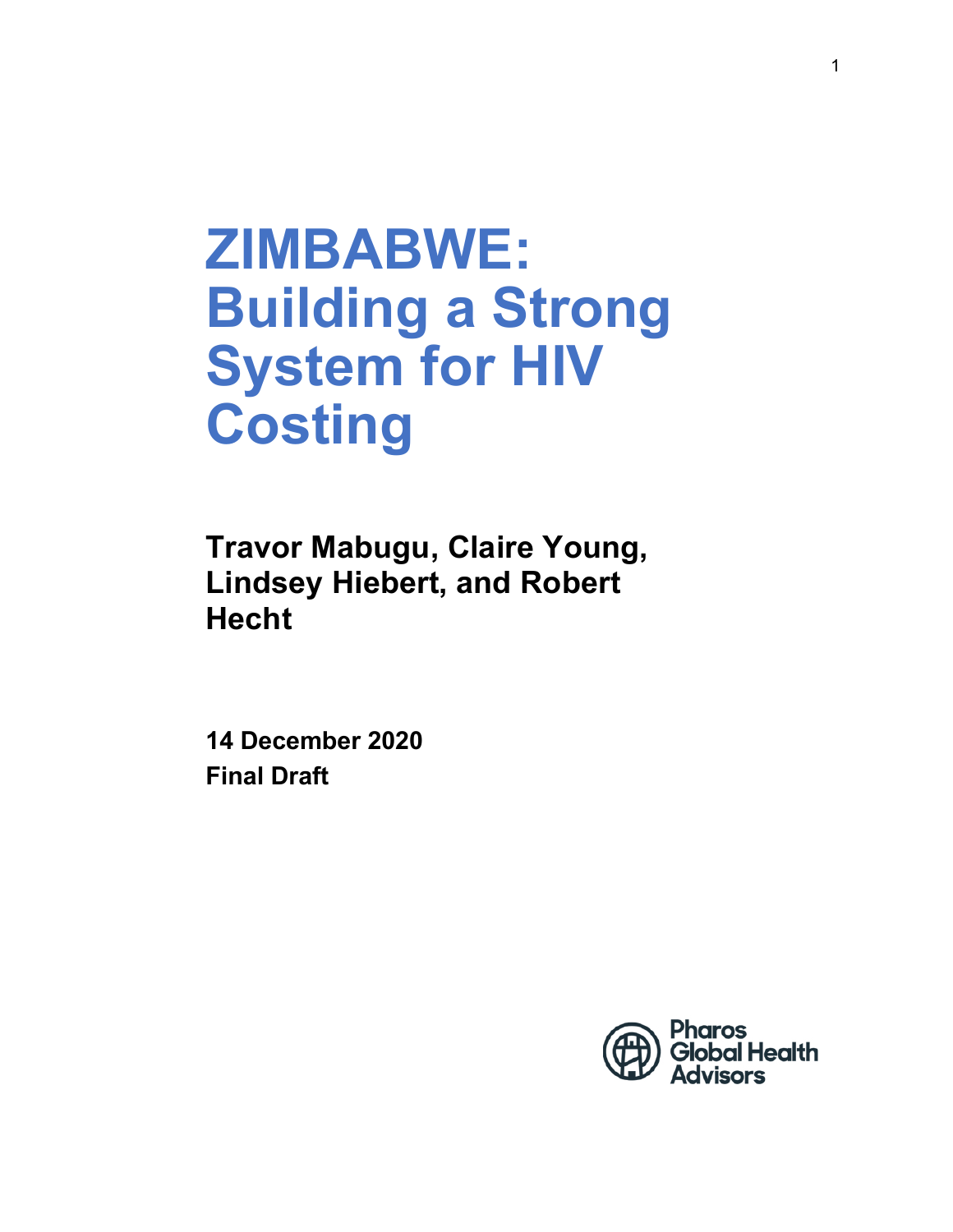## **Contents**

| Chapter 6. Bringing it all together: Recommendations to strengthen Zimbabwe's HIV costing |  |
|-------------------------------------------------------------------------------------------|--|
| 6.1 Summary of strengths and weaknesses of costing ecosystem components 35                |  |
|                                                                                           |  |
|                                                                                           |  |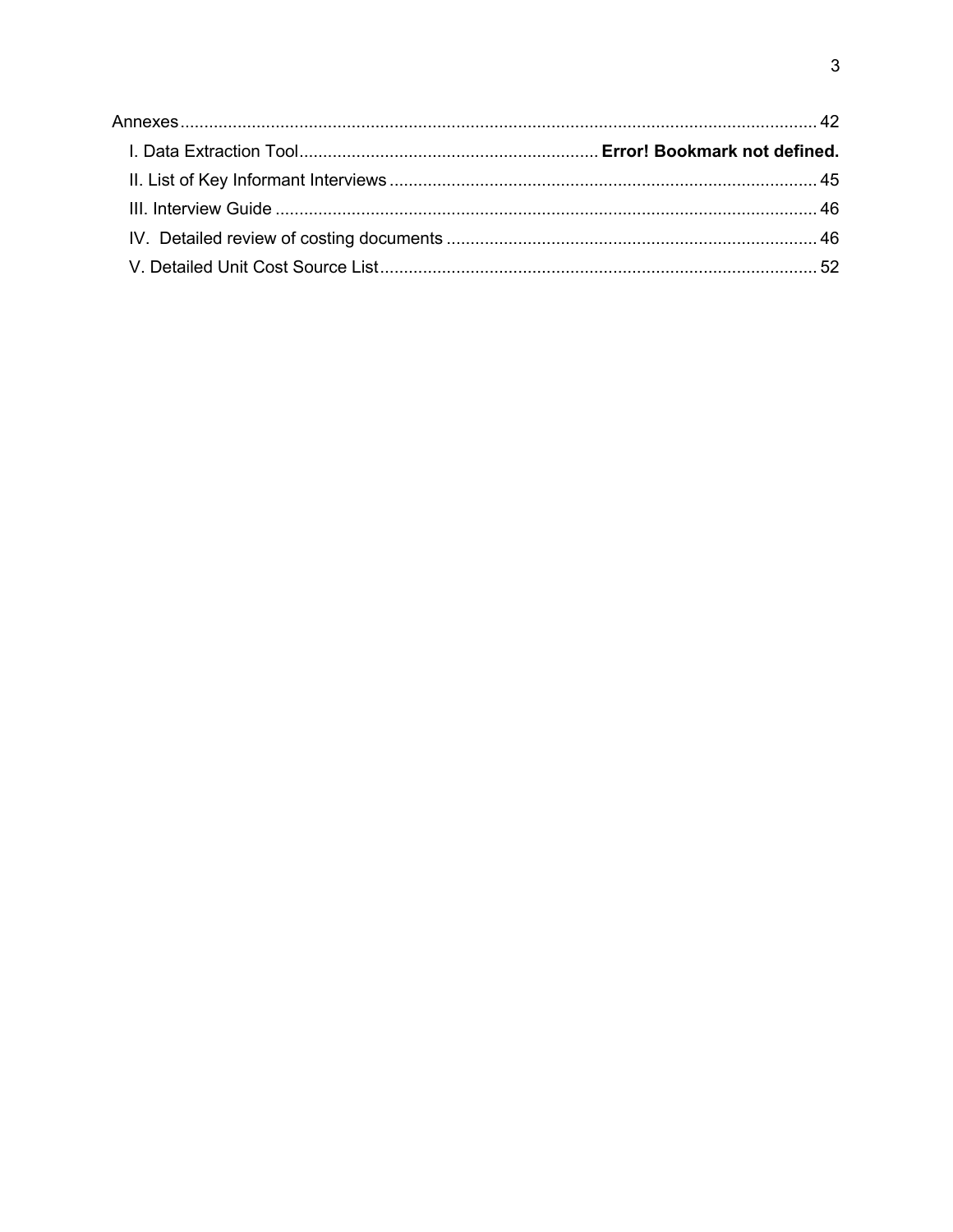## **Acronyms**

| <b>AGYW</b>       | Adolescent girls and young women                                   |
|-------------------|--------------------------------------------------------------------|
| <b>AIDS</b>       | Acquired Immunodeficiency Syndrome                                 |
| ART               | Antiretroviral therapy                                             |
| <b>CCM</b>        | <b>Country Coordinating Mechanism</b>                              |
| <b>COP</b>        | PEPFAR's Country Operational Plan                                  |
| <b>CSO</b>        | Civil society organisation                                         |
| <b>DAAC</b>       | <b>District AIDS Action Committee</b>                              |
| DFID              | United Kingdom's Department for International Development          |
| <b>DIP</b>        | Detailed Implementation Plan                                       |
| GFATM (FR)        | The Global Fund to fight AIDS, Tuberculosis and Malaria (Funding   |
|                   | Request)                                                           |
| GoZ               | Government of Zimbabwe                                             |
| <b>HCW</b>        | Healthcare worker                                                  |
| <b>HIV</b>        | Human Immunodeficiency Virus                                       |
| <b>HRH</b>        | Human Resources for Health                                         |
| <b>HSS</b>        | <b>Health Systems Strengthening</b>                                |
| <b>HSSP</b>       | Health Sector Strategic Plan                                       |
| <b>HTS</b>        | <b>HIV Testing Services</b>                                        |
| IC <sub>2.0</sub> | <b>HIV Investment Case 2.0</b>                                     |
| <b>ICAP</b>       | Columbia University Mailman School of Public Health HIV Initiative |
| KP                | <b>Key Populations</b>                                             |
| <b>MODO</b>       | Ministry of Health and Development Organisations                   |
| <b>MoHCC</b>      | Ministry of Health and Child Care                                  |
| <b>MSM</b>        | Men who have sex with men                                          |
| <b>NAC</b>        | <b>National AIDS Council</b>                                       |
| <b>NASA</b>       | <b>National AIDS Spending Assessment</b>                           |
| <b>NATF</b>       | <b>National AIDS Trust Fund</b>                                    |
| <b>NHA</b>        | <b>National Health Accounts</b>                                    |
| <b>NMERAG</b>     | National Monitoring and Evaluation Research Advisory Group         |
| <b>NSP</b>        | National Strategic Plan                                            |
| <b>PAAC</b>       | <b>Provincial AIDS Action Committee</b>                            |
| <b>PEPFAR</b>     | President's Emergency Plan for AIDS Relief                         |
| <b>PLHIV</b>      | People living with HIV                                             |
| <b>RNM</b>        | <b>Resource Needs Model</b>                                        |
| <b>RM</b>         | <b>Resource Mapping</b>                                            |
| <b>TA</b>         | <b>Technical Assistance</b>                                        |
| <b>TWG</b>        | <b>Technical Working Group</b>                                     |
| <b>UNAIDS</b>     | Joint United Nations Program on HIV and AIDS                       |
| <b>USD</b>        | <b>United States Dollar</b>                                        |
| <b>VMMC</b>       | <b>Voluntary Medical Male Circumcision</b>                         |
| <b>ZNASP</b>      | Zimbabwe National AIDS Strategic Plan                              |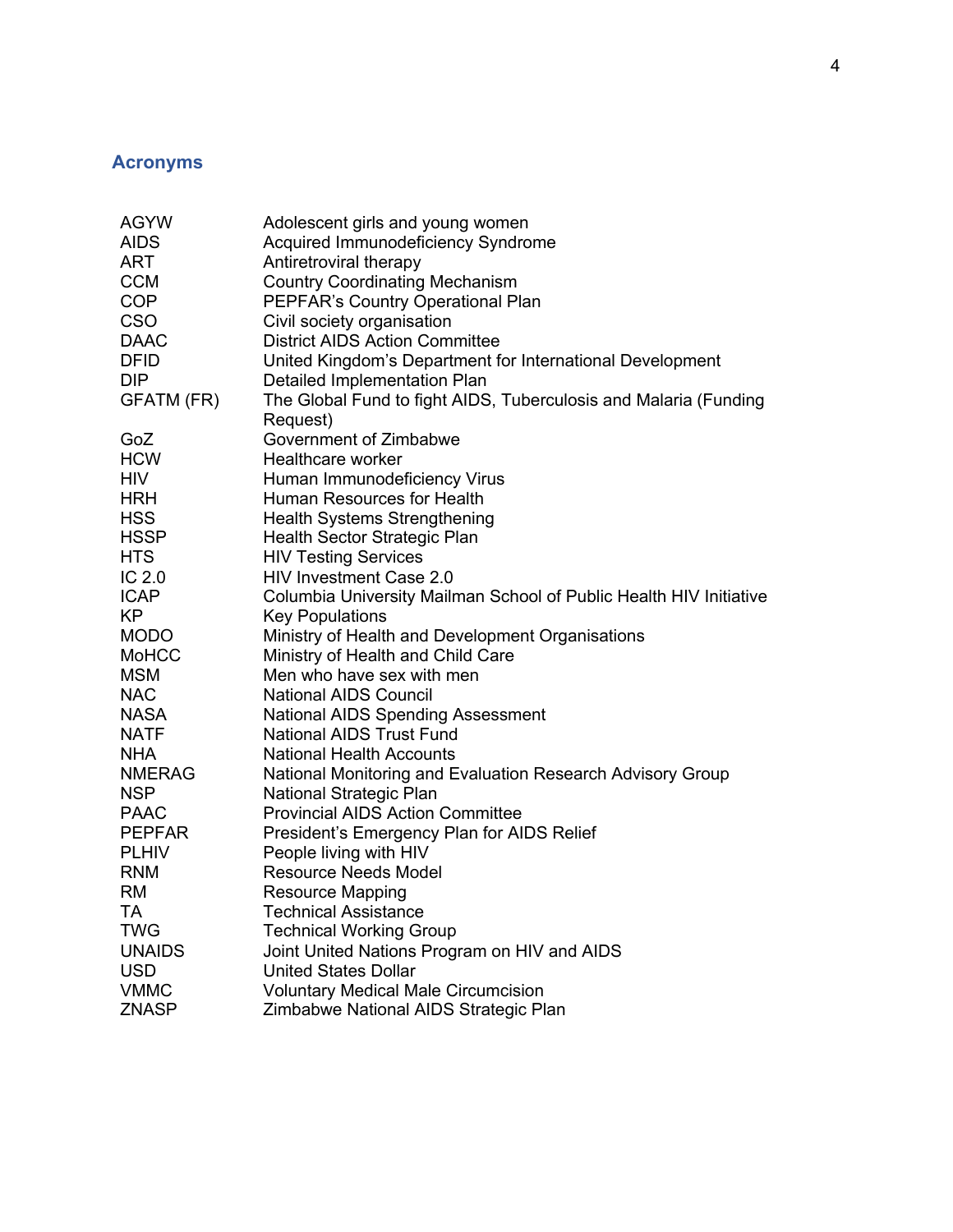## **Chapter 1: Rationale for the Case Study**

#### 1.1. Rationale and objectives of case study

Zimbabwe continues to face a high and costly HIV burden, with 1.4 million Zimbabweans living with HIV. In 2019, the total budget for the HIV response was \$338 million USD, including \$61.6 million USD financed by the Government of Zimbabwe  $(GoZ)^1$ . This represents 1.7% of GDP, one of the highest shares of national income directed at fighting AIDS of any country in the world. Zimbabwe faces an extremely constrained fiscal space for health, and expects additional stressors due to the global Covid-19 pandemic. Efforts to increase efficient use of available HIV funds will become even more critical in this environment to maximize resource absorption and impact and achieve GoZ targets.

One of the most consequential inputs to strategic planning initiatives is resource needs estimation, also known as "costing." In principle, a costing exercise is the process of estimating the value of resources in a given intervention or process. Robust and high-quality costing saves time and money by ensuring that resources are efficiently deployed to execute national strategies and dedicated to the most life-saving interventions. Cost estimates for HIV interventions inform prioritization initiatives (including those based on cost-effectiveness calculations, budgeting, and funding requests.<sup>2</sup> Equity evaluation, fairness and distributive justice, and service delivery also draw from information on costs of services.

Currently, the main HIV costing exercises accompanying major strategic initiatives by the GoZ and partner organizations are the Zimbabwe National AIDS Strategic Plan (ZNASP), the Investment Case, and funding requests to the Global Fund (GFATM). While many advances have occurred over the past decade in the use of costing in Zimbabwe's HIV strategy development, stakeholders acknowledge there is more that can be done to address persistent weakness, such as low program-wide synchronization and data sharing, and limited efforts at institutionalization.

This Case Study was developed as part of a wider multi-country HIV costing project for Eastern and Southern Africa, led by the Harvard T.H. Chan School of Public Health. The overall project aims to assess the quality, coherence, and strength of HIV costing across countries, how costing approaches have evolved over time, and what can be done to support countries to expand their national capacity and systems for HIV and related health sector costing.

Pharos Global Health Advisors was engaged to conduct an analysis of the costing system underlying Zimbabwe's national AIDS programs and to propose actions to enhance its effectiveness and sustainability.

The Zimbabwe study had three specific objectives:

1. To retrospectively review capacity, existing tools, data, and processes in place for the estimation of resource needs for HIV programming in Zimbabwe for the period of 2017- 2020.

content/uploads/2019/09/Zimbabwe\_COP19-Strategic-Directional-Summary\_public.pdf

<sup>1</sup> PEPFAR COP 2019 page 14. Accessed: https://www.state.gov/wp-

 $2$  Beck EJ, Santas X, DeLay P (2008). Why and how to monitor the cost and evaluate the costeffectiveness of HIV services in countries. AIDS, 22(Suppl 1):S75–S85.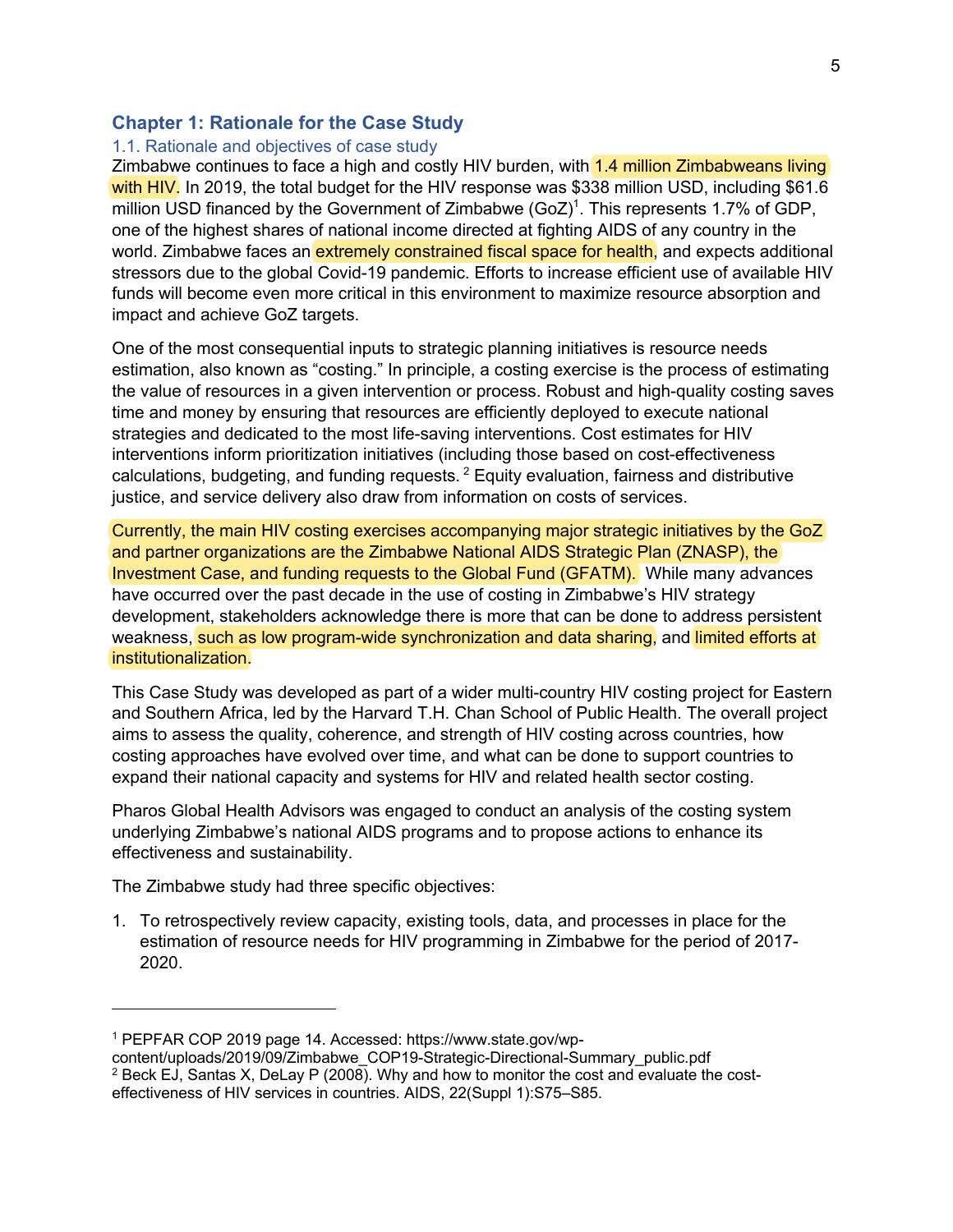- 2. To document the experience in costing Zimbabwe's National AIDS Strategic Plan IV (ZNASP IV), GFATM Funding Request (GFATM FR), and Investment Case 2.0 (IC 2.0), and produce a case study of lessons learnt.
- 3. To make recommendations for strengthening the capacity and coordination of Zimbabwe's institutions involved in HIV costing, that can enhance the quality and timeliness of future costing activities.

The study team reviewed documentation of the national costing process, interviewed key stakeholders such as UNAIDS and the Ministry of Health and Child Care (MoHCC), assessed more than a dozen important HIV strategy documents, and identified best practices.

## *1.1.2 Framework for assessing the national HIV costing system*

In undertaking this study, the Pharos team adopted an analytical framework which views HIV costing as a "system" that combines three kinds of inputs -- data and tools, knowledge and skills, and processes -- to create outputs that then ideally have an impact on policy, program, and spending decisions in national HIV programs. See figure 1.

*Data and tools* include, for example, information on unit costs and expected program coverage and models such as Spectrum's Goals/RNM and Optima that estimate the cost and projected impact of investments in scaled up HIV prevention and treatment services.

*Skills and knowledge* relate the technical expertise of the consultants, government staff, or other individuals tasked with completing costing exercises and computing cost estimates. These individuals may have training in economics, financing, business, and accounting, and experience in designing, costing, managing, and monitoring HIV and other disease control programs. Some will be nationals and others will be expatriates. Some will work for domestic institutions and others for international agencies.

*Processes* refers to the key activities, timelines, consultations, and linkages between costed HIV strategies and actual policy and expenditures decisions. When HIV costing studies are widely disseminated and vetted by stakeholders, this can improve their visibility and credibility. When they are discussed thoroughly with major decision makers – health and finance officials, donor funding representatives, and managers of implementing agencies – and delivered to these decision-makers before budgets are made and finalized, HIV costing can have substantial impact. When such processes are not well designed and executed, costing studies are likely to have much less impact.

These three kinds of inputs thus shape the quality of the costing end-product and ultimately the extent to which costing will impact the HIV program decision-making. For instance, the Global Fund Funding Request (GFATM FR) is costed using epidemiological, program coverage, and unit cost data and the skills of a Technical Working Group (TWG) headed by local costing consultants, as part of a large team that prepares the FR using a consultative process between the GoZ and the GFATM. The FR, including its overall estimate of funding required to fight AIDS over a five-year period and the gaps between needed financing and what is likely available from other sources (Government, PEPFAR, etc), contains a proposed budget for the three-year Global Fund grant that is meant to help fill the gap and generate gains in reducing HIV infections and saving lives. A strong costing in the FR thus helps to explain and justify the utilization of Zimbabwe's GFATM three-year grant allocation.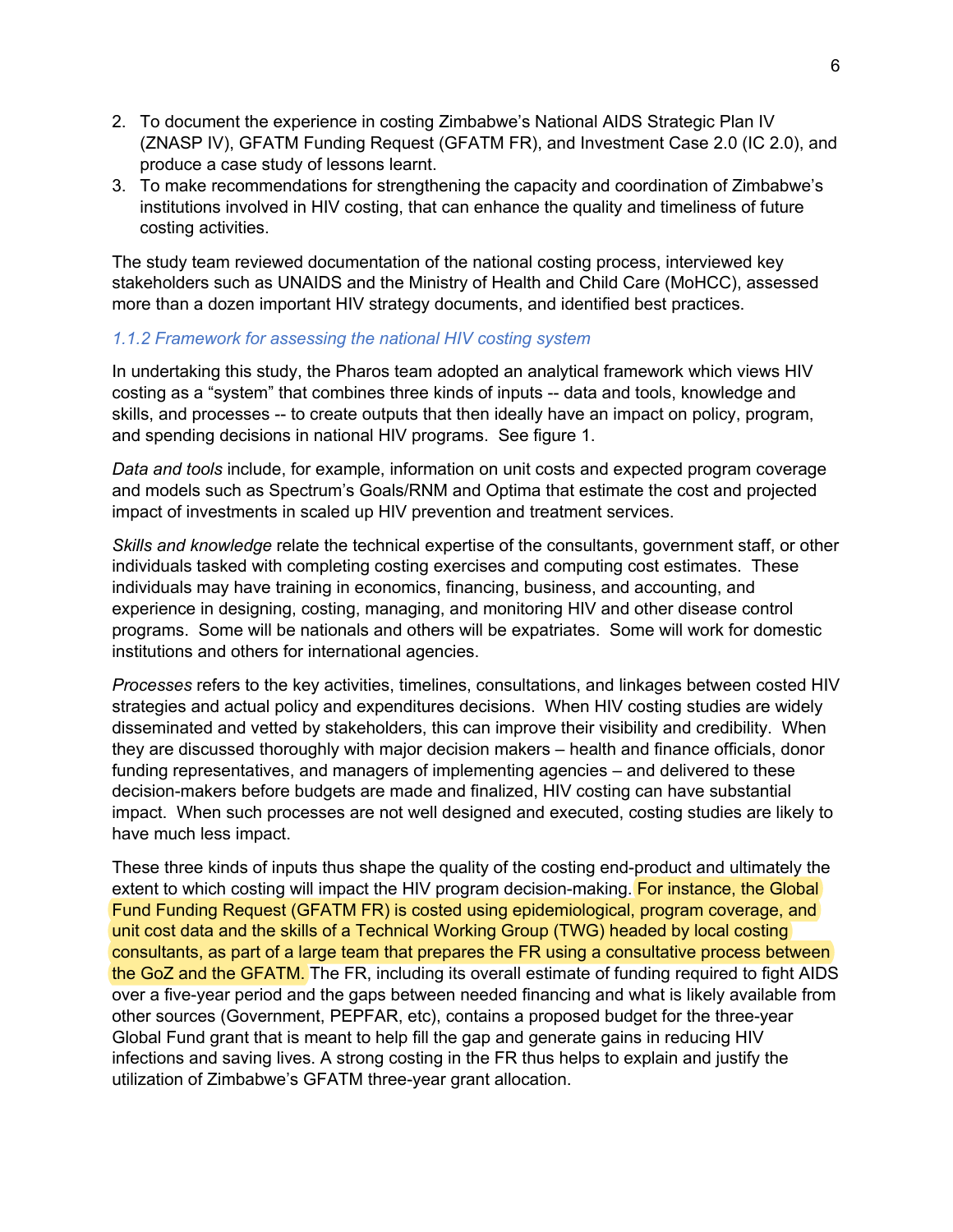#### *Figure 1: Analytical Framework for HIV Costing*



This analytical framework is employed in the case study below. The impact and assessed quality of the main costing products of the past five years are examined and related to the data and tools, skills and knowledge, and processes that were used to create those products. In this way, the strengths and weaknesses of the three group of inputs can be highlighted and proposals advanced so that HIV costing in Zimbabwe is further enhanced.

To understand how the different inputs of the HIV costing system affect the quality and impact of costing, we start this report with an assessment of the impact and quality of the costing exercise "products" themselves, then work backwards to evaluate strengths and weaknesses of the components that make up the costing system. Ultimately, the recommendations put forth at the end of the case study target potential improvements to the three components of Zimbabwe's costing system.

#### 1.2 Methods

#### *1.2.1. Review of key documents*

We reviewed recent costing exercises to assess the types of HIV costing undertaken in Zimbabwe and assess the quality of costs produced. Included in this review were documents describing cost estimation of Zimbabwean HIV interventions, and costing analyses for the purposes of resource needs estimation, operational modelling, or budgeting. Documents were identified based on suggestions from key informant interviews, review of document bibliographies, and expert recommendation. Documents beyond the past five years were excluded. All documents were either approved by the Government of Zimbabwe and/or were published in peer-reviewed journals.

In total, 13 documents were identified for review. These documents included:

- Zimbabwe Health Sector HIV and STI Strategy 2021-2025
- HIV Testing Services Strategy 2017-2020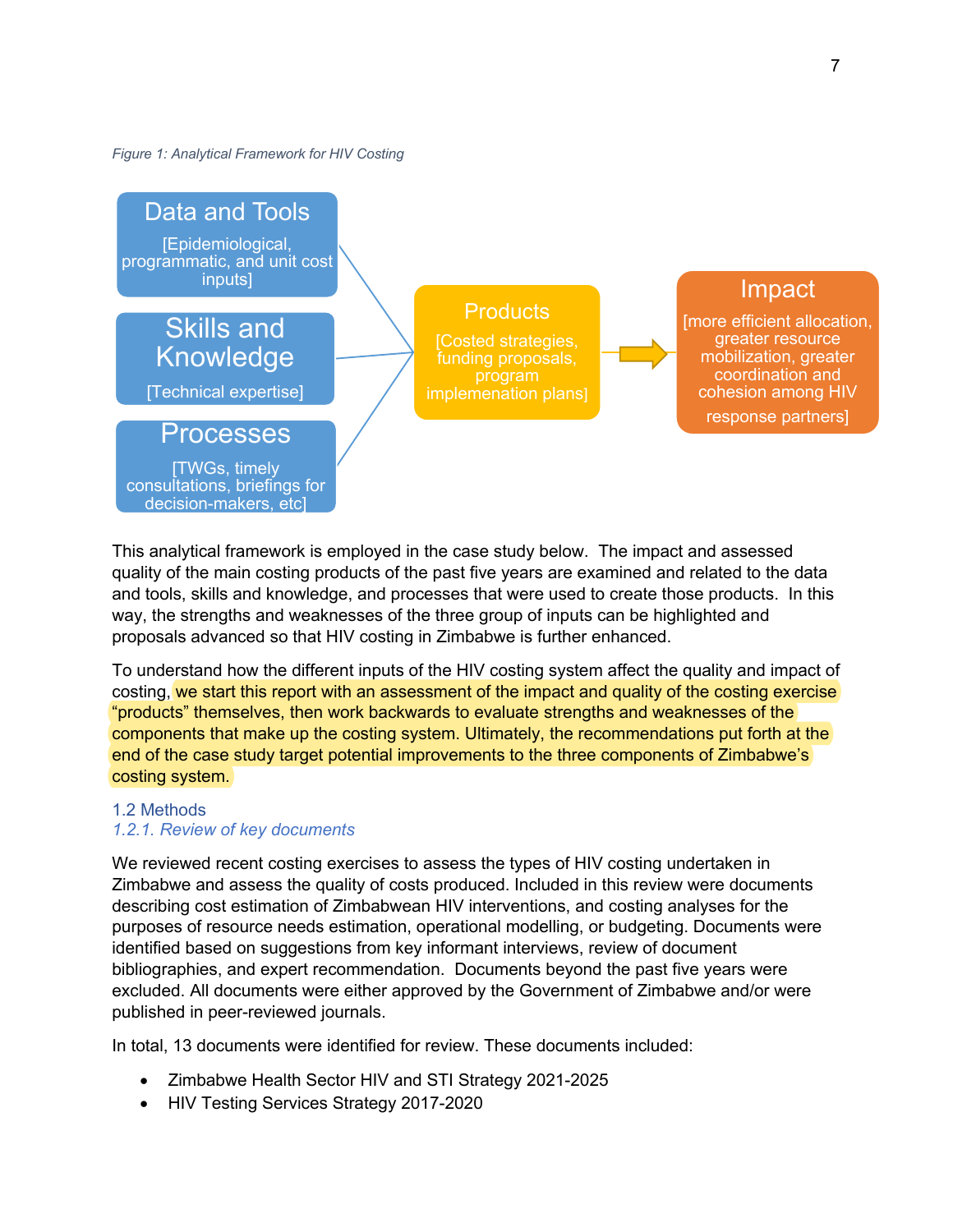- Analyzing Fiscal Space Options for Health in Zimbabwe
- Phase 2 Report: Improving the Allocative Efficiency of the HIV Response Across the Care Cascade in Zimbabwe
- Improving Allocative Efficiency in Zimbabwe's Health Sector: Results from the Health Interventions Prioritization Tool
- National Results Based Financing Programme: Programme Implementation Manual
- Zimbabwe National HIV and AIDS Strategic Plan 2021-2025: Towards ending AIDS as a public health threat (Draft)
- The Plan for Elimination of Mother to Child Transmission of HIV & Syphilis in Zimbabwe 2018-2022
- Sustainability Transition Implementation Plan: Voluntary Medical Male Circumcision
- Implementation Plan for HIV Pre-Exposure Prophylaxis in Zimbabwe
- Funding Request to the Global Fund 2020-2022
- MoHCC Health Sector Resource Mapping Report, 2018-2019
- New Zimbabwe HIV Investment Case 2.0 (IC 2.0) (draft)

To assess the quality of these documents, an instrument was developed and applied (see Annex 1). It generated descriptive information about the document, an overview of the costing process and tools used, and a scoring system to assess quality. The rubric for the quality assessment was adapted from the Global Health Cost Consortium (GHCC) checklist, which reflects the principles laid out in the GHCC reference case.<sup>3</sup> The two main evaluation areas were 1) How robust was the study design and purpose? (7 points) And 2) What was the quality of the costing methodology and data sources? (16 points if a primary costing study document and 13 points if not a primary data collection study). The tool also allowed team members to express their impressions of the costing document. Each document was reviewed by at least two members of the Pharos team. Discrepancies in scoring were discussed by team members to arrive at a consensus score. To comprehensively apply this tool, the study team obtained the underlying calculations and assumptions behind cost estimations. Both overall and sub-category scores were compared across documents to determine strengths and weaknesses.

## *1.2.2. Key informant interviews*

Key informant interviews were conducted to collect qualitative data about costing processes, capacity, technical quality, and institutionalization. Key informants were also asked to provide recommendations for strengthening the quality, human resources capacity, and institutionalization of HIV costing activities.

Three categories of informants were interviewed: 1) Government of Zimbabwe (Ministry of Health and Child Care, National AIDS Council, and related government institutions); 2) Development Partners (PEPFAR, UNAIDS and other UN Agencies, Global Fund, World Bank, CHAI); 3) Research and Academia (e.g. University of Zimbabwe Research Centre). Additional

<sup>3</sup> https://ghcosting.org/pages/standards/appendices/principles\_and\_methods\_reporting\_checklist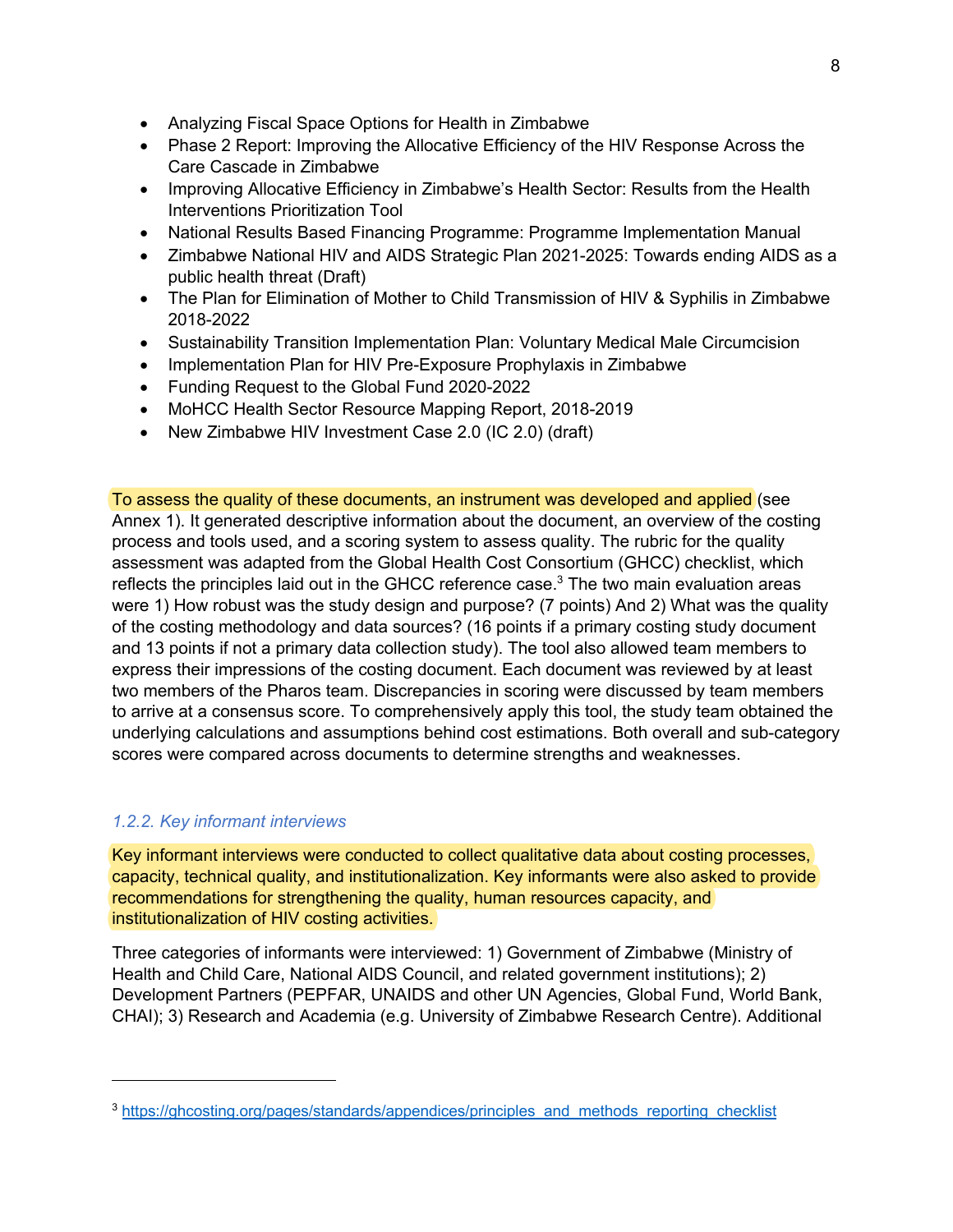key informants were added to the list based on recommendations during interviews. This list can be found in Annex II.

A letter was drafted and distributed to the key informants inviting their participation. Key informants were invited to participate in a one-hour interview, joined by at least 2 team members. All interviews were conducted via Zoom. Interviews were not recorded, but transcriptstyle notes were taken. A semi-structured interview guide was developed and can be found in Annex III**.** In many cases, the interview went beyond the scope of the interview guide based on the expertise and experience of the interviewees.

A matrix was created summarizing key points from each interview. Main takeaways were reported back to interviewees to verify they were properly interpreted.

## *1.2.3 Consultation and buy-in*

After the case study was drafted, the Pharos team presented the document and requested feedback from key informants via email communication and follow-up interviews. The team also organized a Zoom meeting to present its main findings and recommendations to the main stakeholders and obtain their feedback and validation.

## **Chapter 2: Setting the Stage**

## 2.1 Epidemiological burden of HIV in Zimbabwe

There are 1.4 million people living with HIV (PLHIV) in Zimbabwe, corresponding to a prevalence of 12.8% among all adults 15-49 years<sup>4</sup> in 2019. There has been a 39% decline in overall annual new infections since 2010 (from  $62,000$  to  $38,000$  in  $2018<sup>5</sup>$ ), but the country is not yet on track to reach its target of fewer than 12,600 new infections in 2025. Since 2010, Zimbabwe has had a 50% reduction in AIDS-related deaths $^6$  with 21,800 deaths in 2018.<sup>7</sup>

The prevalence among women is higher than men at 15.4% and 10.1%, respectively<sup>8</sup>. The gender disparity is greatest among young people age 20-24 years, with young women facing a disease burden three times that of their male peers (8.1% vs. 2.7%)<sup>9</sup>. HIV prevalence in Zimbabwe increases by age, with the highest prevalence among males 50-54 years at 28.1% and females aged 35-49 years at 29.5%. Prevalence is lowest among children at 1.6% with 84,295 children under the age of 14 living with  $HIV^{10,11}$ .

<sup>4</sup> UNAIDS AIDSInfo, 2018 data, Online at http://aidsinfo.unaids.org/

<sup>5</sup> UNAIDS AIDSInfo, 2018 data. Online at https://www.unaids.org/en/regionscountries/countries/zimbabwe

<sup>6</sup> Zimbabwe Health Sector HIV and STI Strategy 2021-2025.

<sup>7</sup> Zimbabwe National HIV and AIDS Strategic Plan 2021-2025 [DRAFT]

<sup>8</sup> UNAIDS AIDSInfo, 2018 data, Online at http://aidsinfo.unaids.org/

<sup>9</sup> Zimbabwe Population-based HIV Impact Assessment (ZIMPHIA) 2019. Page 45. Online at http://bit.ly/2PoynB4

<sup>&</sup>lt;sup>10</sup> 2019 Estimates, released on 19 March 2020. Not yet online, but should reflect soon on UNAIDS AIDSInfo Online at http://aidsinfo.unaids.org/

<sup>&</sup>lt;sup>11</sup> Zimbabwe Population-based HIV Impact Assessment (ZIMPHIA) 2019. Page 45. Online at http://bit.ly/2PoynB4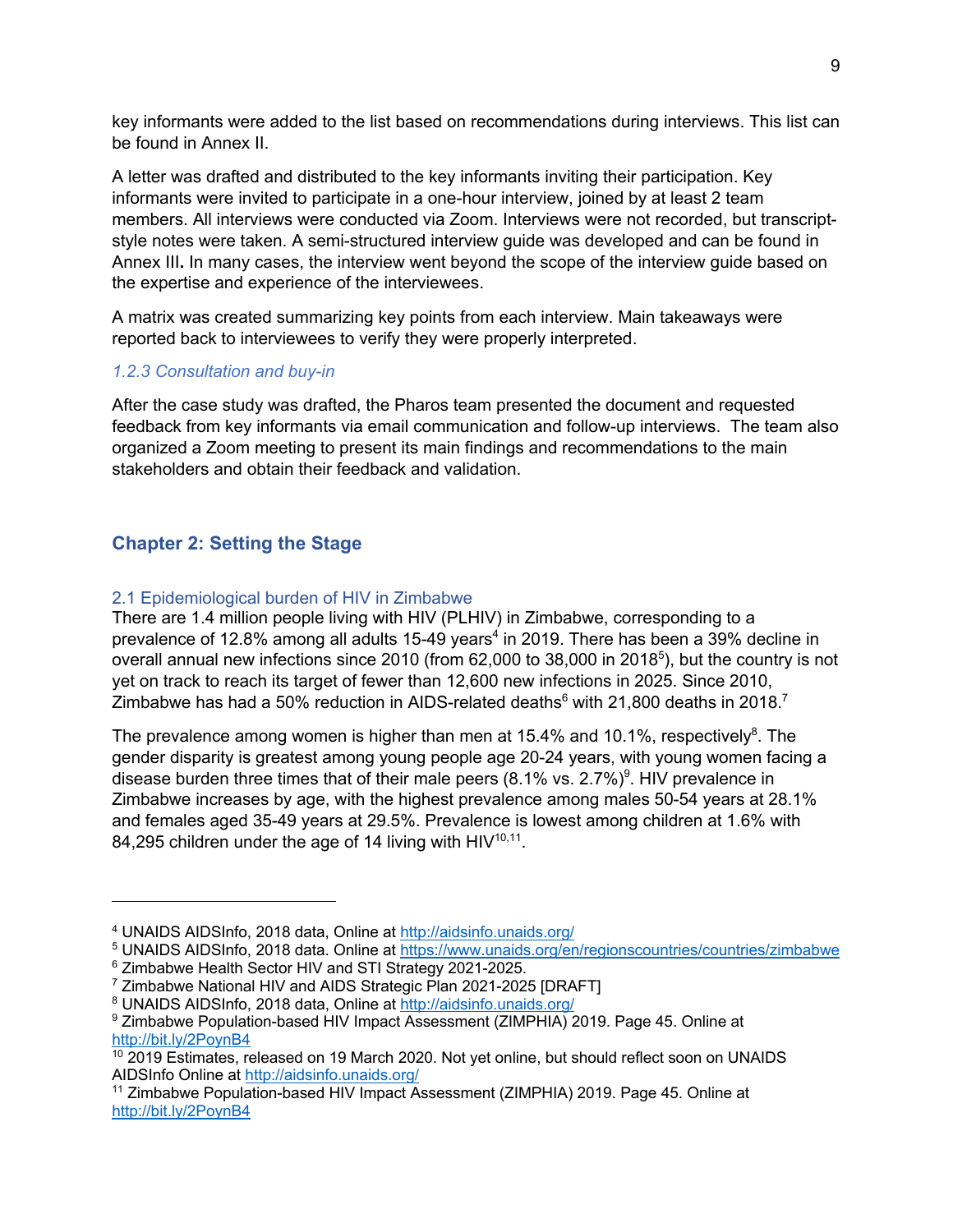Zimbabwe has both a generalized HIV epidemic and sub-epidemics among key populations (KPs) at the district level. Populations most affected are namely adolescent girls and young women (AGYW), sex workers, transgender people, men who have sex with men (MSM), people who use drugs, and prisoners. The highest incidence is among AGYW, at 6.68 per 1000 population $12$ .

HIV prevalence varies by geographic location, with south-eastern provinces Matabeleland South (21.7%), Matabeleland North (19.5%), and Bulawayo (17.9%) facing the highest disease burdens<sup>13</sup>. At the district level, prevalence ranges from 5.7% to 23.1%, and is highest in the southeast. According to Zimbabwe's 2019 geospatial mapping analysis, 95% of geographic variation can be explained by early age of sexual debut, low condom usage, low coverage of male circumcision, and multiple partnerships $14$ .

## 2.2 National HIV program

Over the last 20 years, Zimbabwe has made considerable progress towards the UNAIDS 95-95- 95 targets. In 2019, 91% of adults living with HIV knew their status, 93% of whom were on antiretroviral therapy (ART), and 86% of those on ART were virally suppressed<sup>15</sup>. Nonetheless, significant gender- and age-related disparities persist in access to care and stigma remains a deterrent against testing and treatment for HIV, especially for adolescent girls and young women (AGYW) and adult men. Adult males are also less likely to have suppressed viral loads than female peers. Unfortunately, the treatment cascade among children is only 57%-57%-  $52\%$ <sup>16</sup>, well below the 95-95-95 targets.

The National AIDS Coordination Programme was established by the government in 1987 to lead the national HIV response. In order to demonstrate commitment by the government to the HIV epidemic response, a multisectoral National AIDS Council (NAC) was established in 2000 including representation from the government, private sector, nongovernmental organizations, churches and people living with HIV/AIDS. NAC's mandate was to coordinate the multi-sectoral response beyond the Ministry of Health and Child Care (MoHCC).

The NAC is in charge of guiding the National HIV Policy and mobilizing resources through the National AIDS Trust Fund (NATF). The NATF was established in 2000 to mobilize domestic funding for HIV, and consists primarily of the AIDS Levy and Health Levy, which are taxes on income (3%) and mobile phone airtime (5%) respectively. The NAC oversees provincial- and district-level AIDS Action committees, as well as the national KP programme for vulnerable populations led by civil society organisations (CSOs) and the Private Sector Coordination Board. The NAC leads the development of a multi-sectorial strategy, the Zimbabwe's National HIV and AIDS Strategic Plan for 2021-2025 (ZNASP IV). The ZNASP IV aims to reduce new HIV infections to 12,600 by 2025 and HIV deaths to 10,800.<sup>17</sup> The ZNASP IV also places a new emphasis on investing in social enablers, community systems, monitoring & evaluation, and key

<sup>12</sup> UNAIDS AIDSInfo, 2019 data, Online at http://aidsinfo.unaids.org/

<sup>&</sup>lt;sup>13</sup> Zimbabwe Population-based HIV Impact Assessment (ZIMPHIA) 2019. Page 46. Online at http://bit.ly/2PoynB4

<sup>&</sup>lt;sup>14</sup> Report on Geospatial Modelling of HIV Epidemic in Zimbabwe 2019. Pages 19 & 24. Online at http://bit.ly/3a8XqQR

<sup>15</sup> COP 2020 Outbrief Zimbabwe. Slide 13 Online at http://bit.ly/2IwYySl

<sup>16</sup> Zimbabwe HIV Epidemiologic Review 2019. Page 38. Online at http://bit.ly/2vfwIHl

<sup>&</sup>lt;sup>17</sup> Zimbabwe National HIV and AIDS Strategic Plan 2021-2025 [DRAFT]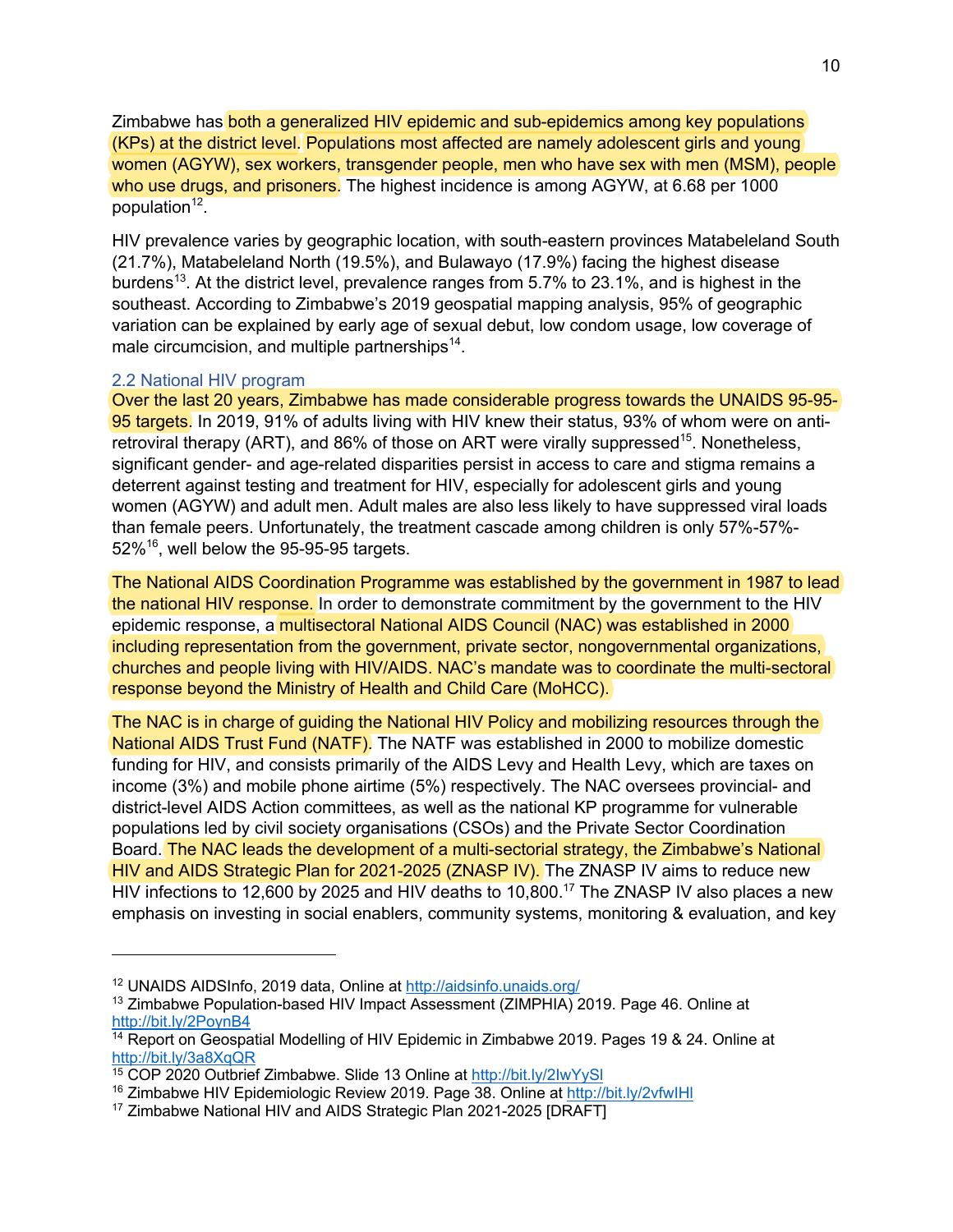population interventions will require additional resources. However, sustainability of current HIV prevention efforts is already threatened due to dependence on donor funding.



*Figure 2: Organizational Structure of Zimbabwe National AIDS Response18192021*

The Ministry of Health and Child Care (MoHCC) leads the implementation of key biomedical HIV interventions, and in doing so oversees a hierarchy of provincial- and district-level hospitals. The Ministry of Health's guiding document is the Zimbabwe's National Health Sector HIV and STI Strategy. The most recent edition 2021-2025 sets goals to reduce HIV incidence by 50% by 2025, to reduce AIDS-related deaths by 60% from 21,800 in 2018 to less than 10,000 in 2025, and significantly reduce HIV and AIDS-related stigma by  $2025^{22}$ . The strategy focuses on "micro-targeting" using granular data to focus the HIV response where it is most needed at the local level, social contracting with civil society organizations (CSOs), engaging key populations from existing sites, and decentralizing HRH by task-shifting to nurses and community health workers (CHWs).

#### 2.3 HIV financing

The total 2019 budget for HIV control in Zimbabwe was \$338 million USD, of which 43% came from PEPFAR (\$145 million), 37% from the GFATM (\$123 million), 18% from the GoZ (\$61 million), and 2% from other external sources (\$8 million)<sup>23</sup>.

<sup>&</sup>lt;sup>18</sup> PAACs & DAAC meetings are considered of low-quality, and the agenda is unclear. According to the GFATM FR, there is poor decentralization.

 $19$  The Private Sector Coordination Board has operational difficulties because there is no funding.  $20$  Informal Economy Council does not have a direct relationship with informal sector businesses given

that members are informal sector associations. Their strategic plan has not been implemented due to inadequate funding.

<sup>&</sup>lt;sup>21</sup> National Monitoring & Evaluation Research Advisory Group

<sup>&</sup>lt;sup>22</sup> Zimbabwe Health Sector HIV and STI Strategy 2021-2025.

<sup>23</sup> PEPFAR COP 2019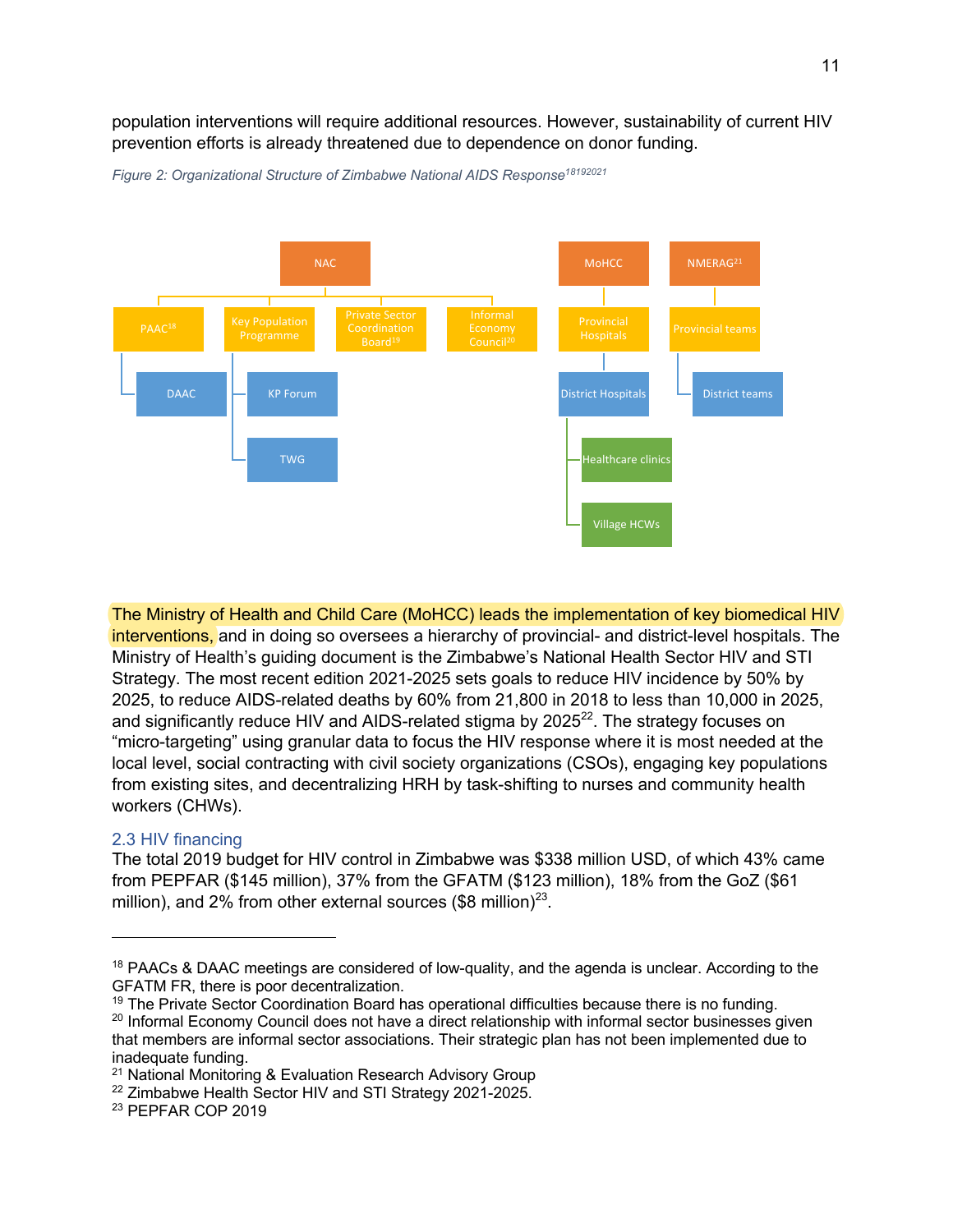The bulk of HIV financing is earmarked for clinical treatment (ART) for PLHIV. For FY 2019, 60% of the budget (\$203 million USD) was committed to clinical treatment, followed by prevention (16% at \$55 million), and Health Systems Strengthening (HSS) (12% at \$40 million)<sup>24</sup>. PEPFAR and the Global Fund together contribute 80% of the ART budget, while most of the remaining 20% is funded by GoZ.



*Figure 3: HIV Financing in Zimbabwe by Funder, sources PEPFAR COP 2019 and GFATM FR 2020*

PEPFAR is particularly focused on prevention initiatives, funding 93% of VMMC (\$31.2 million USD) and 85% of prevention efforts targeting AGYW (\$14.8 million USD)<sup>25</sup>. Voluntary Male Medical Circumcision (VMMC) and condom procurement are largely externally funded.

Zimbabwe's domestic financing of the HIV response is under strain due to an unstable economic environment characterized by high debt burden, estimated at \$9.3 billion USD in  $2016^{26}$ , and hyperinflation of 320%<sup>27</sup> following the adoption of a new local currency, the RTGS dollar, in February 2019. During the previous GFATM allocation (2017-2019), Zimbabwe exceeded the GFATM co-financing requirement via an \$87 million USD NATF commitment. However, due to hyperinflation, the Global Fund waived the co-financing requirement for Zimbabwe's 2020-2022 funding request, which illustrates how dire the current domestic resource mobilisation constraints are. To address inflation, the National AIDS Council (NAC) and UNDP (which is the principal recipient of the GFATM grant) swap currency, yielding \$10 million USD for government use in controlling HIV.

<sup>24</sup> PEPFAR COP 2019

<sup>25</sup> PEPFAR Country Operational Plan for Zimbabwe 2019. Online at https://www.state.gov/wpcontent/uploads/2019/09/Zimbabwe\_COP19-Strategic-Directional-Summary\_public.pdf <sup>26</sup> International Monetary Fund, June 2017. Online at https://www.imf.org/external/pubs/ft/dsa/pdf/2017/dsacr17196.pdf

<sup>&</sup>lt;sup>27</sup> International Monetary Fund, April 2020. Online at https://www.imf.org/en/Countries/ZWE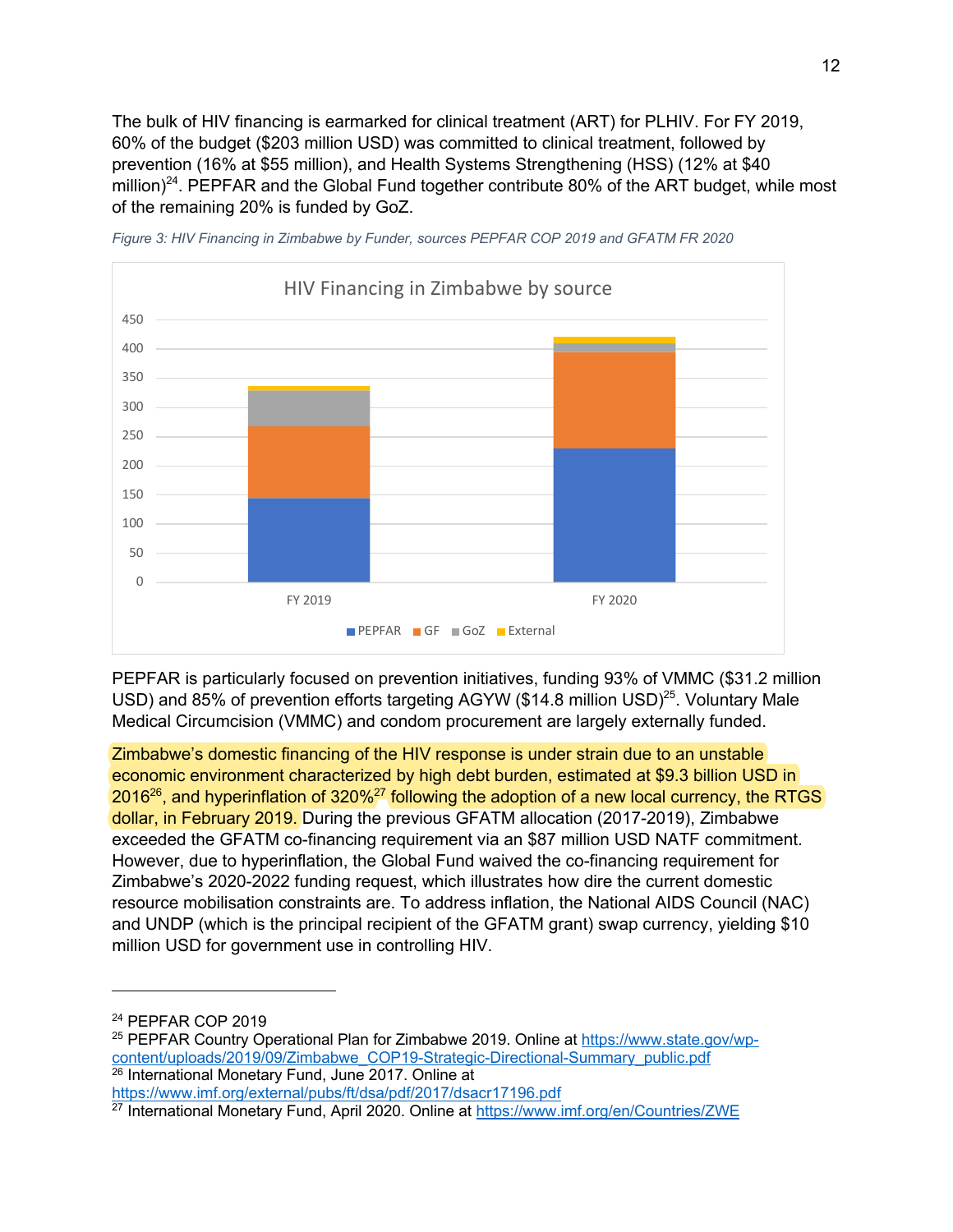Accurate costing of national HIV strategies is key for Zimbabwe to invest its resources in the most efficient and life-saving interventions. Nearly 12% of the current adult population is living with HIV, and the financial strain of HIV programming represents almost 2% of GDP. HIV activities represent a large share of domestic health expenditure, and costed national plans allow policymakers to better mobilize resources for future spending.

#### 2.4 Brief History of HIV costing in Zimbabwe

HIV costing has evolved over the last 16 years, as illustrated by Figure 4. The first costed HIV strategy was the Global Fund Round 1 Funding Request in 2004, which led to the first costed National Strategic Plan, or the ZNASP I in 2005, covering the resource needs period of 2006- 2010. The ZNASPs are costed on four-year intervals; ZNASP II was costed in 2010, ZNASP III in 2015, and ZNASP IV in 2020. The Global Fund allocations are on three-year cycles, and Zimbabwe has submitted costed applications in 2007, 2010, 2013, 2017, and 2020. The first HIV Investment Case was costed in 2015, coinciding with the ZNASP III, and a second one is under development at present. In recent years a wide range of components of the national HIV response have been planned and costed, including the overall health sector part of the HIV program and areas such as STI treatment, prevention of mother to child transmission, voluntary male circumcision, and pre-exposure prophylaxis. Other studies such as a World Bank sponsored report on optimizing AIDS treatment have also used costing to derive a part of the efficiency analysis.



#### *Figure 4: Evolution of HIV costing in Zimbabwe*

#### 2.5 Roles of HIV costing in Zimbabwe

The use of cost information can be summarised in three broad categories:

• **Strategic and Operational Plans** – In Zimbabwe planning and target setting is no longer done 'blindly' without an appreciation of the resource implications. Costing has brought about a significant change in how targets are set. Before, ambitious targets were set and agreed upon during the strategy development, but now a sense of the feasible resource envelope leads to more realistic target setting exercises. In writing the ZNASP, a review of the previous NSP expenditure (including through National AIDS Spending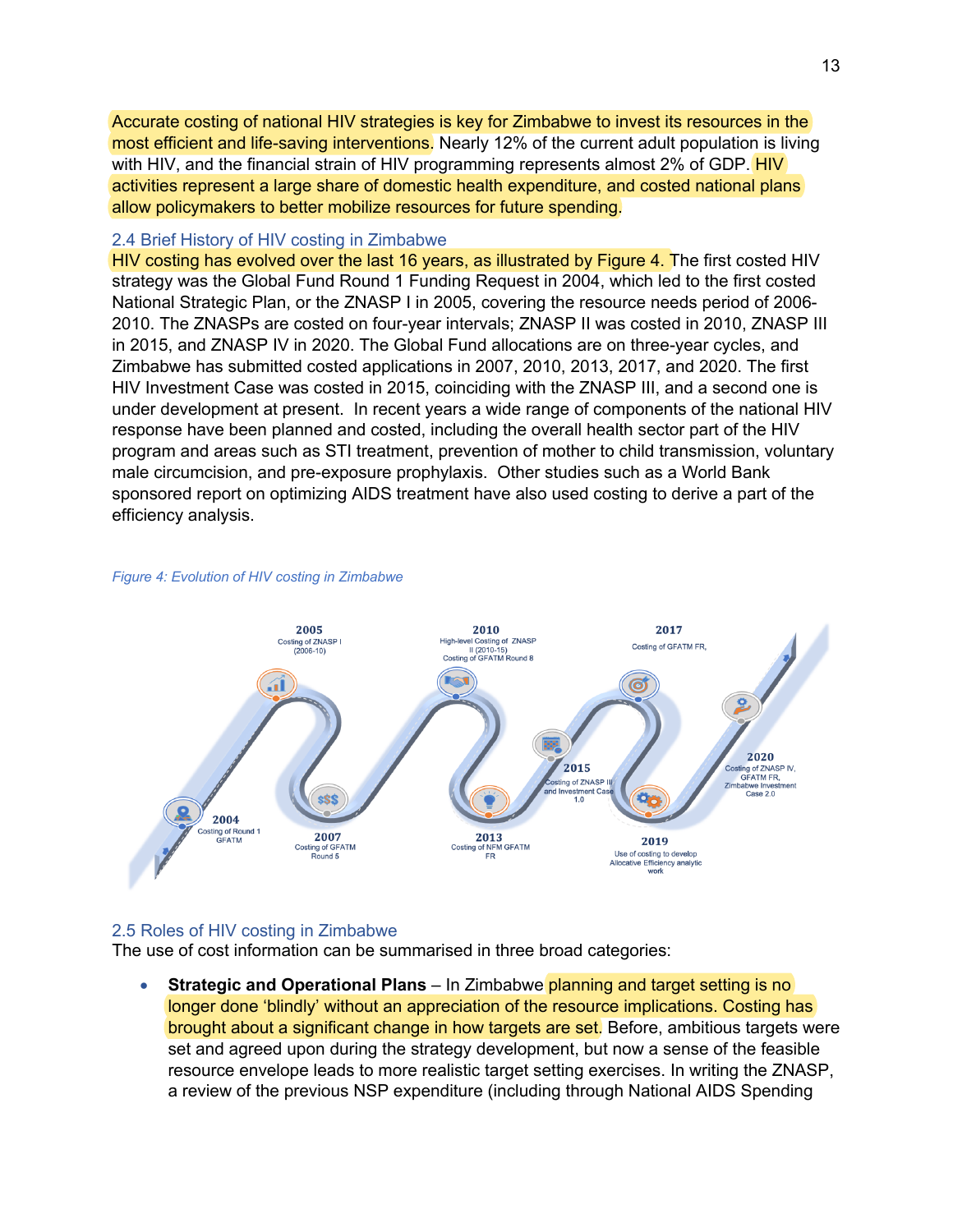Assessments) has been used to estimate the potential future funding availability to inform realistic target setting going forward. In addition, allocative efficiency analysis (which requires detailed cost estimation) is being used to shape discussions of target setting. On the basis of unit costs and potential resources, budget optimisation is being done to influence the selection of strategies in the latest ZNASP.

HIV costing plays an important role every five for the NSP, and every ten years for the overall National Health Strategic Plan. The HIV Investment Case is an important input to these plans, as it helps to set an aggregate total cost for the strategic period and to highlight options and trade-offs that can maximize impact for various amounts of likely expected funding. Allocative and technical efficiency analysis built upon accurate costing is a vital part of the modelled scenarios that shows the options and trade-offs.

Key examples: National Health Sector Strategic Plan, National HIV Strategic Plans (ZNASPs), HIV Investment Case

• **Work plans and implementation budgets** – Annual work plans help to determine resource allocation, prioritisation, and budgeting exercises. The MoHCC leads Ministry of Health and Development Organizations (MODO) retreats to review progress and planning for subsequent planning periods. Costing is a key input in assessing how resources have been previously allocated, future priorities, and financial gaps. The retreats are usually attended by government HIV programme staff, implementing partners, and various stakeholders including funding agencies.

To accompany their work plans, managers require information on costs of HIV services in order to structure their daily, monthly and annual programme implementation budgets and financial expenditure reporting. Costed activities are submitted to the funder for payment, which is usually drawn from a detailed budget governing the programme. For example, the finance officer in the AIDS/TB unit derives costs from the Global Fundapproved Detailed Implementation Plan (DIP).

Key examples: National HIV Programme Operational Plan, Vertical Programme Implementation budgets, Detailed Implementation Plan

• **Resource mobilisation** – Costing exercises are used to create budgets for external resource mobilization through processes such as GFATM Funding requests, PEPFAR Country Operational Plans, etc. These take place systematically in a structured manner (e.g. every three years for Global Fund request, annually for PEPFAR COPs). There may also be ad hoc opportunities for resource mobilisation from other outside funders or e.g., from special Covid-19 funding pools.

Key examples: GFATM Funding Requests, PEPFAR COPs, HIV Investment Case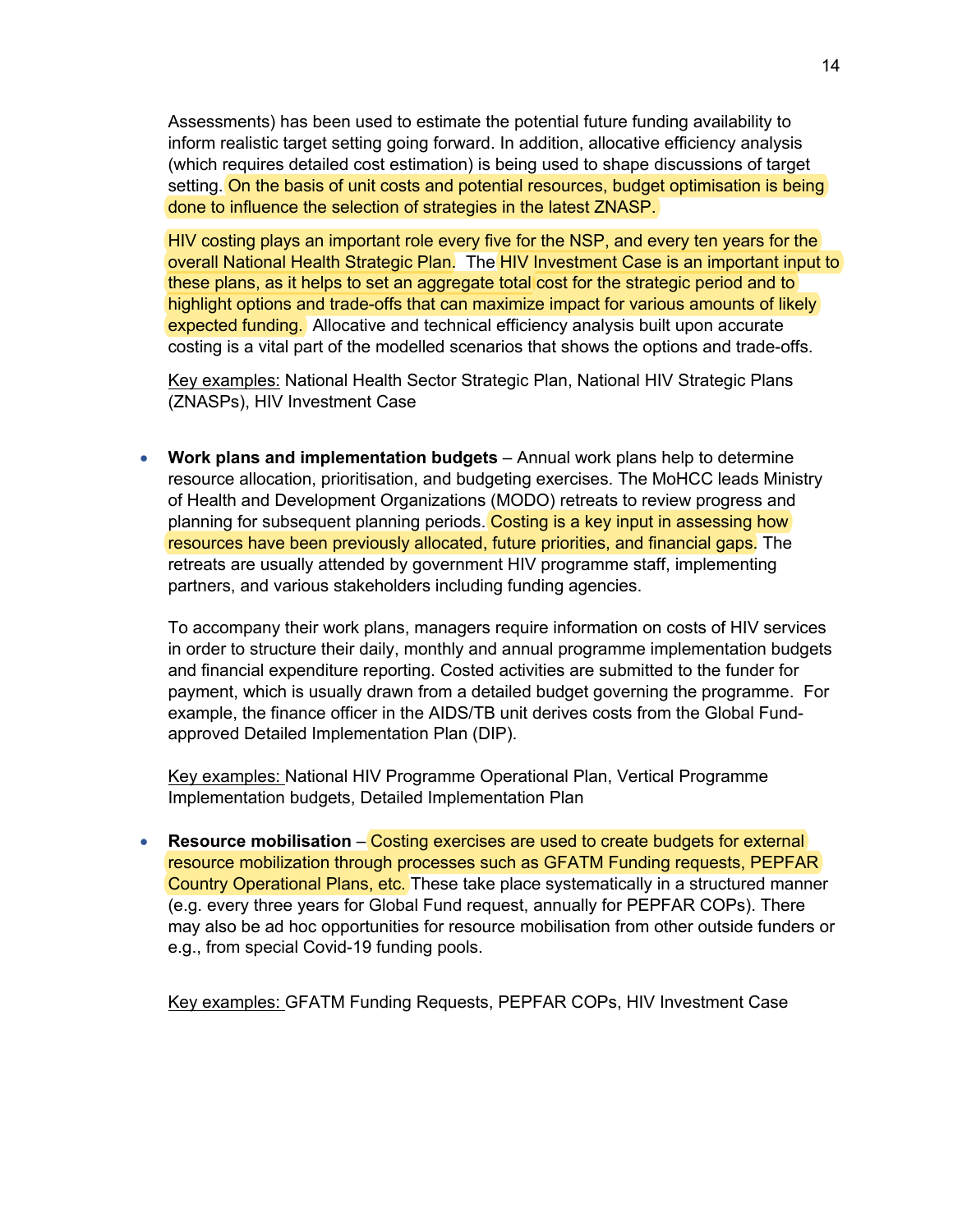## **Chapter 3: Assessing the impact of current HIV costing activities**

## 3.1 Overall impact

The ultimate goal of costing exercises is to exert impact on policy and decision-making. Stakeholders invest in data inputs, skills, and processes to produce high quality costing products that will be respected and utilized by government officials, international partners, and program managers. To achieve this, a number of elements need to come together. The costing needs to be technically sound. It needs to be completed in a timely way so that it arrives "just in time" to make budgeting decisions. It must be owned by the decision makers, ideally because they have been involved in the costing work and are familiar and confident about the quality and accuracy of the results. Costing is considered impactful if it informs target-setting, leads to changes in allocations for interventions, shapes price negotiations, or successfully mobilises resources.

Overall, stakeholders reported that there are strong linkages between recent HIV cost estimates and strategic decision making in Zimbabwe. Interviewees described costing work as a key consideration in programmatic and financial decision-making during high-level HIV meetings. In particular, stakeholders suggested that the costing informed target setting for specific interventions and was used to justify budget requests for the HIV program. Key informant perceptions on the impact of the three main HIV costing documents and sample vertical costing documents are outlined below.

## 3.2 Impact of GFATM Funding Request costing

## **Impact assessment: Very High**

Stakeholders reported that the Funding Request costing was highly respected and influential in informing policy and program decisions. Stakeholders were complimentary of the Global Fund costing and described many examples of how it was actively used to shape the Funding Request scope and objectives. Some direct results of the Funding Request costing include:

- A comprehensive detailed costing exercise of the priorities for HIV/TB joint application.
- Successful application for funding amounting \$472m (2021-23).
- Rationalisation of several activities such as communication strategies, harmonisation of unit costs for TA, HR, support and supervision
- Basis for other resource mobilisation activities such as PEPFAR CoP, World Bank etc.
- Decisions on disease splits based on a clear understanding of the costs for targeting existing gaps within each programme.

## 3.3 Impact of ZNASP IV costing

Stakeholders also reported favourable views towards the ZNASP IV costing and its use as a foundation for future costing exercises. However, stakeholders recalled fewer examples of the ZNASP IV costing's influence on defining specific strategic targets and objectives. While the ZNASP costing led to introduction of new tenofovir regimes, in general it was viewed as a catalyst for wider conversations about budget constraints and optimization of resources.

## **Impact assessment: High**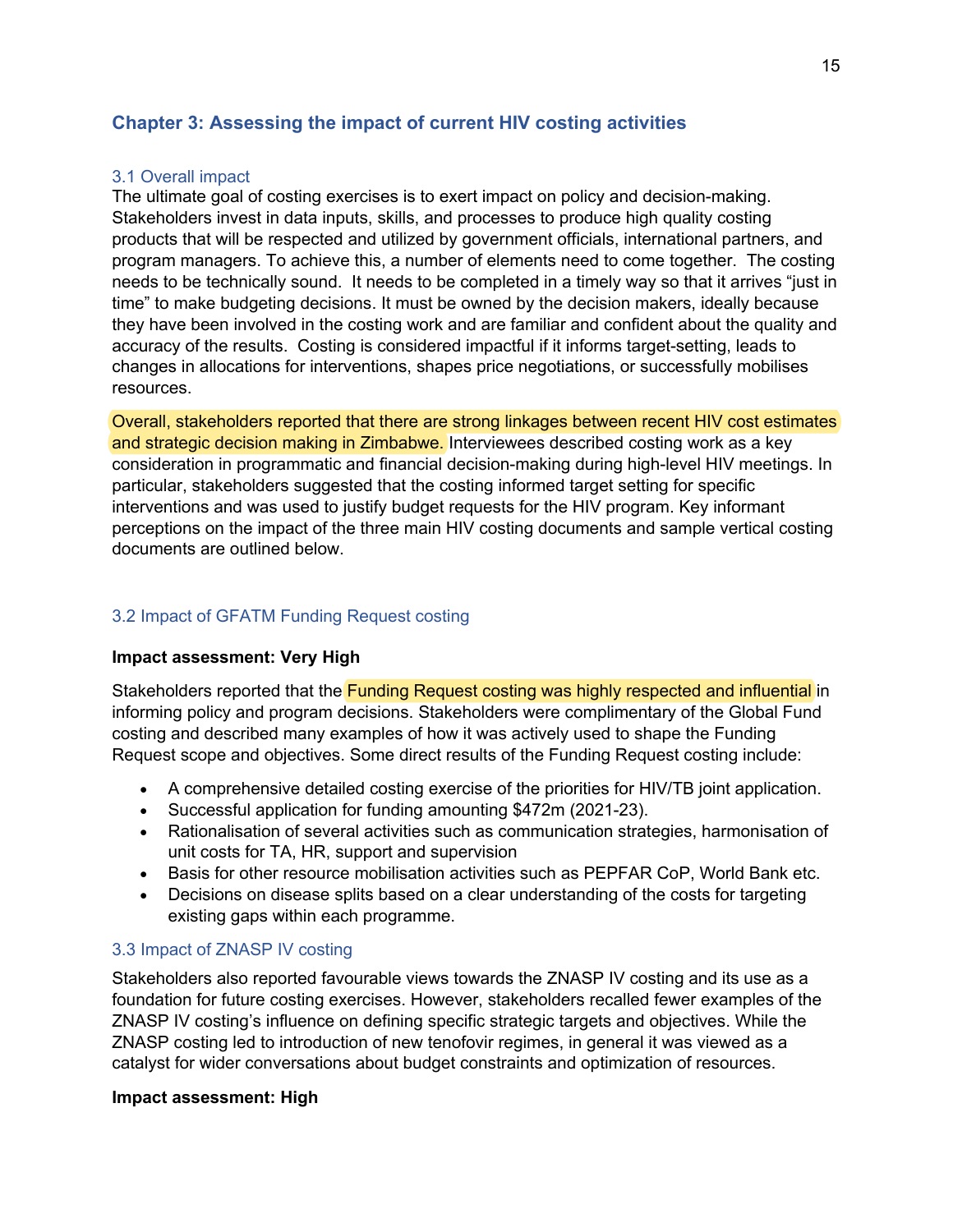Some direct results of the ZNASP IV costing include:

- A realistic approach to target setting.
- Budget impact analysis, through development of scenarios for varying resource scenarios.
- Adoption of implementation and allocative efficiency through ensuring more community driven cost-effective interventions.
- A clear set of unit costs that can be adopted going into the future.

Observations about the ZNASP IV were:

• Scenarios were developed based on a) global aspirations; b) current progress in coverage and c) realistic budget. Resource needs were estimated for all scenarios. Costing was then used to propose a scenario for adoption given an understanding of the potential resources and informed the strategies to be adopted going forward. However, one stakeholder noted that the macro-level costing of the ZNASP is too high-level for many specific implementation programmes to re-apply the cost estimates.

## 3.4 Impact of IC 2.0 costing

Stakeholders were again generally positive in speaking of the IC 2.0, but comments on the influence of the IC 2.0 on policy and programming were vague. The IC 2.0 was reported to provide useful inputs and analysis, but no specific examples were given for how the IC changed policy. It may still be too early to judge this, as the IC 2.0 is just being completed in mid/late 2020.

#### **Impact assessment: Medium**

Some direct results of the IC 2.0 costing include:

- A clear understanding on how to structure investments over a 10-year time horizon.
- Appraisal of various approaches to investments.
- Understanding of potential savings associated with varying decisions on investment approaches.

## 3.5 Impact of vertical costing strategies

In addition to the three main costing strategies, key informants offered perceptions on the impact of allocative efficiency studies and vertical program costings. Key informants brought up three documents in particular, the Allocative Efficiency Study by the World Bank and the HTS and VMMC strategies authored by CHAI. Costing led by CHAI proved that ART was affordable for Zimbabwe by providing data on what was driving the cost of HIV programs, leading to enhanced ART provision for PLHIV. The results of the Allocative Efficiency study informed the selection of an optimal mix of ART delivery in Zimbabwe, and stakeholders reported that the detailed unit costs developed from the bottom-up were useful for other exercises. The VMMC and HTS costing exercises also led decisions on optimized programming within a constrained resource environment.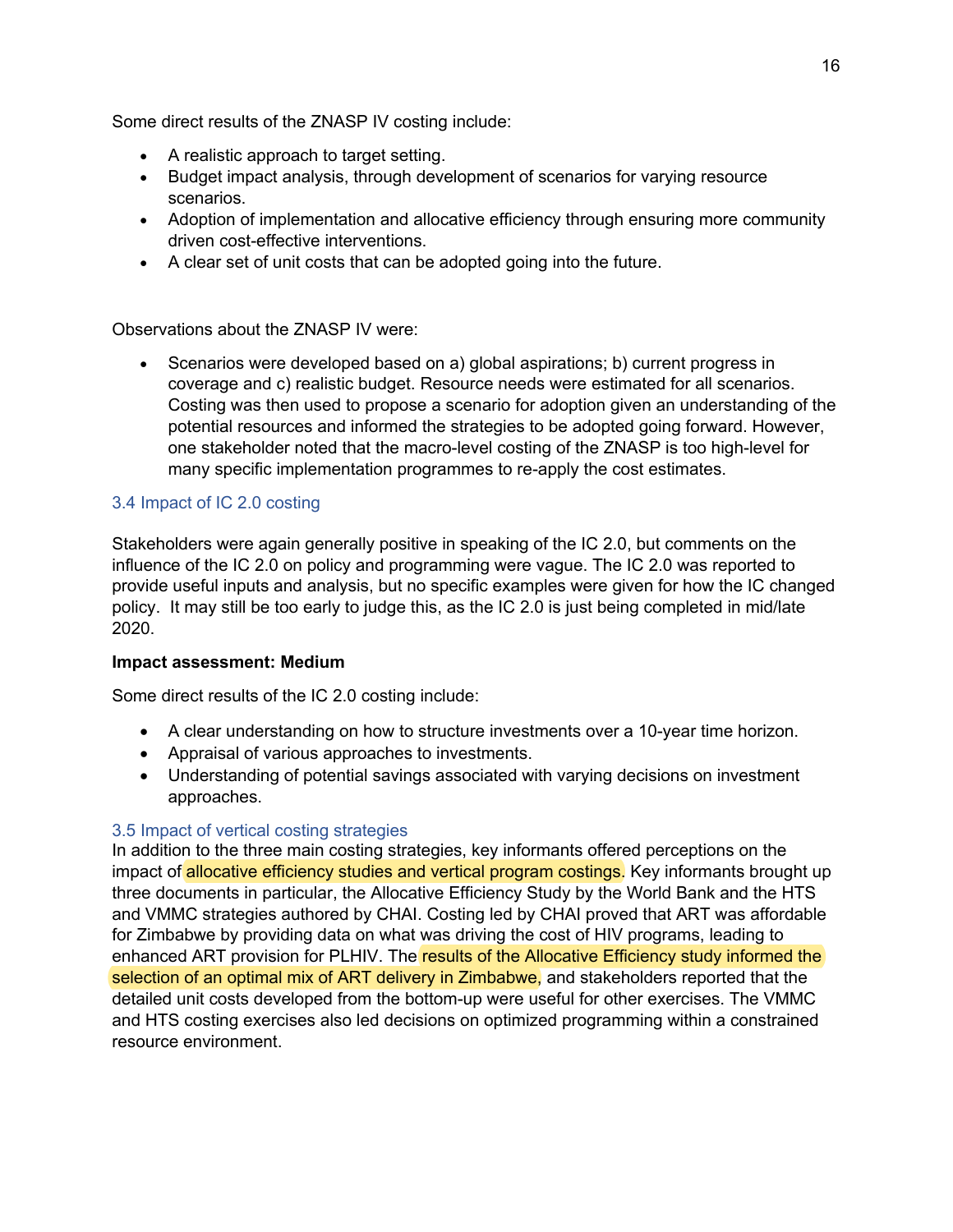#### **Chapter 4: Assessing the quality of HIV costing products**

Costing analysis products are typically summary documents but may also include original excel calculations. These are the main vehicles for disseminating costing results and serve as references in the future. The quality of these documents is thus critical for costing analyses to be taken seriously for their own aims and objectives, and other stakeholders use these documents as references to inform new costing analyses.

## 4.1 Perceptions of quality from key informants

Key informants had overall positive impressions of the quality of the costing documents. Interviewees spoke of intensive costing exercises being integrated into strategic plans and described how costing quality has improved over time. For instance, some informants could recall when regional unit cost estimates were used in costing documents and praised the newfound efforts to generate local unit costs.

*"Zimbabwe is known for high quality, robust costed strategic plans"*

*"Costing is getting better, initially we were just costing for costing's sake. Ten years ago you would find instances where costs were not supported by assumptions."* 

*"In terms of costing, the results speak for themselves, We were impressed by the outcome of our work. By sharing the costing for external validation it means that we as a country were happy with what we produced."*

*"Costing has helped in all areas: treatment, care and support, human resources for health, ARVs and lab commodities, even provisions for the supply chain to make sure that health products we procure are dispensed to patients."*

Finer points of concern involved an inconsistency across costing efforts and need for more frequent costings to better harmonize estimates.

*"There are certain areas that are costed which could be more efficient, especially prevention activities."*

#### 4.2 Quality assessment of costing products

Pharos reviewed key documents against the GHCC criteria to evaluate quality, finding high scores in study design and lower scores in analysis and presentation.

Overall, the costing exercises included the majority of components in the GHCC rubric (ranging from 13/20-16/20), and most documents scored highly in terms of robust study design and documentation of resources. Documents were stronger in reporting assumptions related to resource use and measurement (i.e. intervention targets and consumable volumes), likely because they were often tied to strategy documents that lie out these specifics. Based on our document review, the HIV costing system fares well in linking costing exercises to strategy and study calibre.

Documentation of costing methodology and data sources was weaker across all documents. In particular, the reporting of valuation and pricing component of analyses was often incomplete. No document received more than half points in this area. Specifically, currency conversions, depreciation approach, and inflation rates were rarely reported. With the exception of MoHCC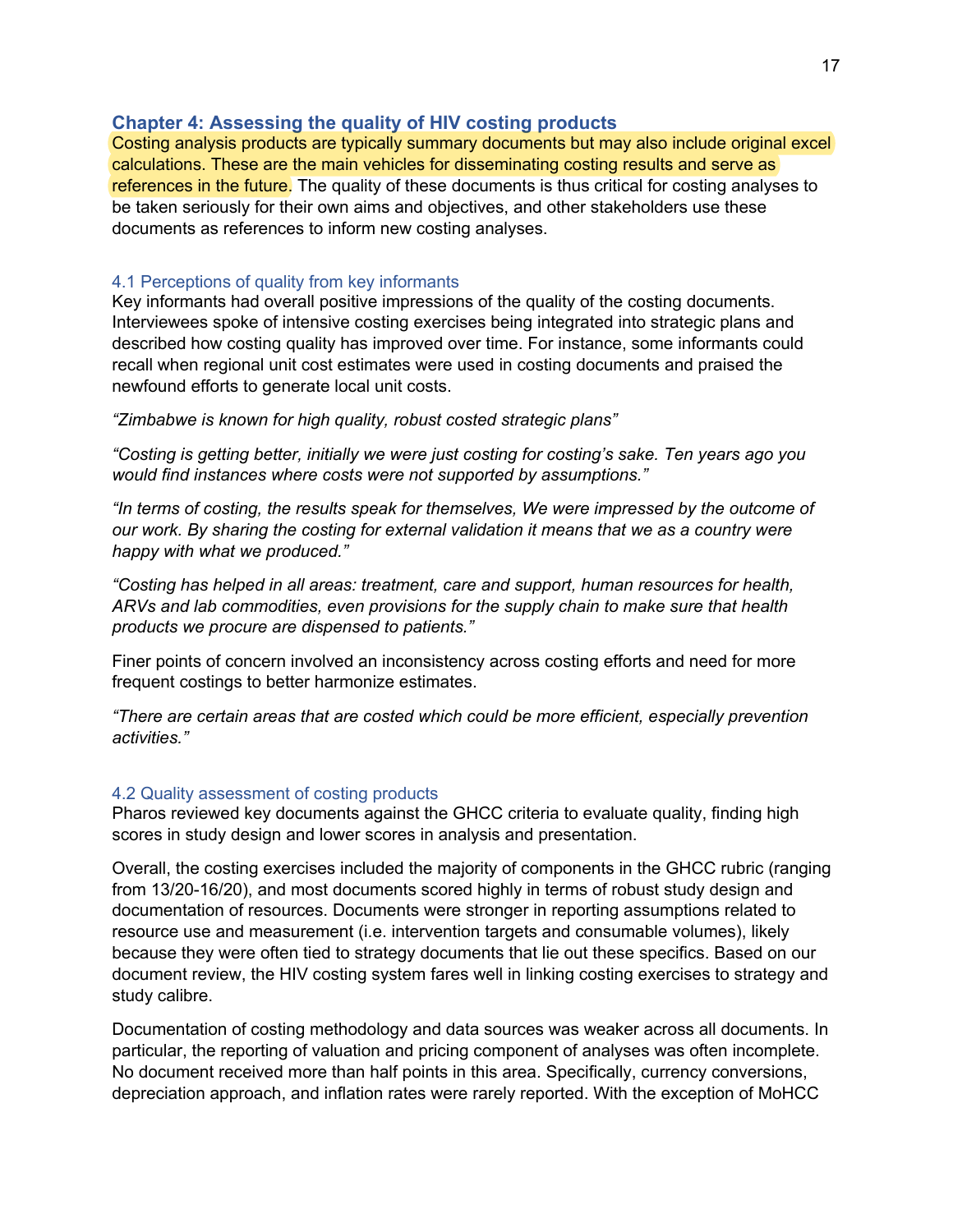*Health Sector Resource Mapping Report* and *Phase 2 Report: Improving the Allocative Efficiency of the HIV Response Across the Care Cascade in Zimbabwe*, the documents were also poor on analysis of limitations and biases and reporting on conclusions. Most documents had little interpretation and summary of the cost results.

A summary of average scores for the three key high-level documents is shown below, and scores and detailed descriptions of each of the thirteen documents reviewed can be found in Annex IV.

|                                        |                                | <b>Criteria area</b>                                                    |                                        |                                                |              |  |  |  |  |
|----------------------------------------|--------------------------------|-------------------------------------------------------------------------|----------------------------------------|------------------------------------------------|--------------|--|--|--|--|
|                                        | 1. How robust<br>was the study | 2. What was the quality of the costing<br>methodology and data sources? |                                        |                                                |              |  |  |  |  |
|                                        | design and<br>purpose?         | 2A. Service use<br>and resource<br>measurement                          | 2B.<br><b>Valuation</b><br>and pricing | 2C. Analysis and<br>presentation of<br>results | <b>Total</b> |  |  |  |  |
| <b>ZNASPIV</b>                         | 7/7                            | 3/4                                                                     | 2/4                                    | 1/5                                            | 13/20        |  |  |  |  |
| <b>GFATM Funding</b><br><b>Request</b> | 7/7                            | 4/4                                                                     | 3/4                                    | 2/5                                            | 16/20        |  |  |  |  |
| IC <sub>2.0</sub>                      | 7/7                            | 2/4                                                                     | 2/4                                    | 2/5                                            | 13/20        |  |  |  |  |

#### *Figure 5. Summary of average Pharos reviewers' quality scores for 3 key high-level documents*

## 4.3 Assessment of key vertical documents

The same process was used to evaluate six other vertical costing exercises (shown in Figure 6). Each of these costing exercises was focused on one part of the HIV program, such as testing or prevention of mother to child transmission. Vertical costing documents displayed the same trends as the high-level costing documents. Vertical documents scored between 13-15/20 with high scores for study design and robustness and service use and measurement, and lower sources on valuation and pricing and analysis and presentation of results. Detailed descriptions of each of the six vertical documents can be found in Annex IV.

#### *Figure 6. Summary of quality assessments of vertical documents*

|                              | <b>Criteria area</b>     |                                         |                         |                            |          |  |  |  |
|------------------------------|--------------------------|-----------------------------------------|-------------------------|----------------------------|----------|--|--|--|
|                              | 1. Study                 | 2. Costing Methodology and Data Sources |                         | <b>Total</b>               |          |  |  |  |
|                              | design and<br>robustness | 2A. Service<br>use and                  | 2B.<br><b>Valuation</b> | 2C. Analysis and           | average) |  |  |  |
|                              |                          | measurement                             | and pricing             | presentation of<br>results |          |  |  |  |
| <b>HIV Testing Services</b>  | 7/7                      | 4/4                                     | 1/4                     | 2/5                        | 14/20    |  |  |  |
| <b>Strategy 2017-2020</b>    |                          |                                         |                         |                            |          |  |  |  |
| <b>Phase 2 Report:</b>       | 7/7                      | 3/4                                     | 2/4                     | 5/5                        | 14/20    |  |  |  |
| Improving the                |                          | 2/4                                     | 1/3                     | 4/5                        |          |  |  |  |
| <b>Allocative Efficiency</b> |                          | 1/4                                     | 2/4                     | 3/5                        |          |  |  |  |
| of the HIV Response          |                          |                                         |                         |                            |          |  |  |  |
| <b>Across the Care</b>       |                          |                                         |                         |                            |          |  |  |  |
| Cascade in Zimbabwe          |                          |                                         |                         |                            |          |  |  |  |
| The Plan for                 | 7/7                      | 2/4                                     | 1/4                     | 2/5                        | 13/20    |  |  |  |
| <b>Elimination of Mother</b> |                          | 3.5/4                                   |                         |                            |          |  |  |  |
| to Child Transmission        |                          |                                         |                         |                            |          |  |  |  |
| of HIV & Syphilis in         |                          |                                         |                         |                            |          |  |  |  |
| <b>Zimbabwe 2018-2022</b>    |                          |                                         |                         |                            |          |  |  |  |
| <b>Sustainability</b>        | 7/7                      | 4/4                                     | 1/4                     | 1/5                        | 13/20    |  |  |  |
| <b>Transition</b>            |                          |                                         |                         |                            |          |  |  |  |
| <b>Implementation Plan:</b>  |                          |                                         |                         |                            |          |  |  |  |
| <b>Voluntary Medical</b>     |                          |                                         |                         |                            |          |  |  |  |
| <b>Male Circumcision</b>     |                          |                                         |                         |                            |          |  |  |  |
|                              |                          |                                         |                         |                            |          |  |  |  |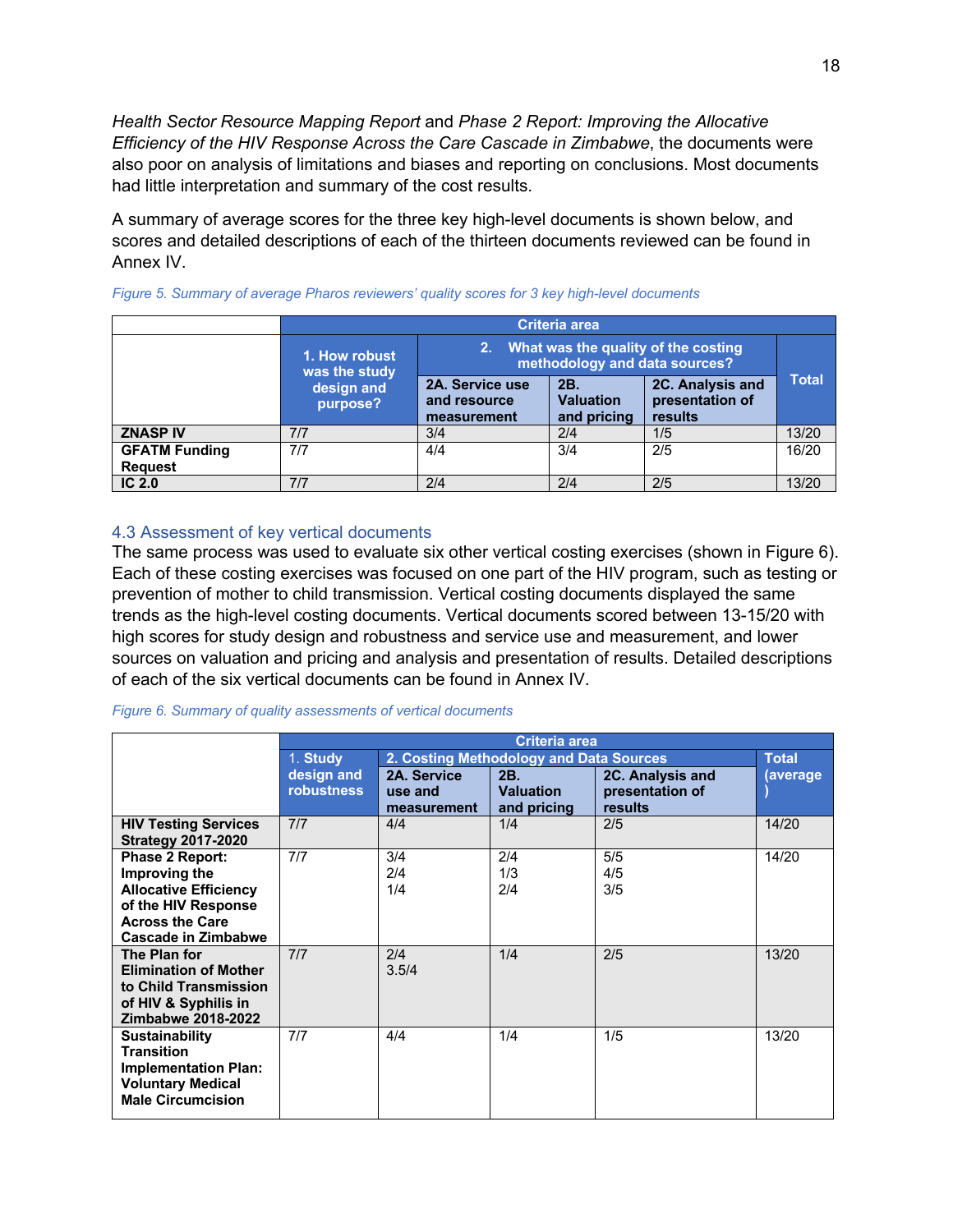| <b>Implementation Plan</b><br>for HIV Pre-Exposure<br>Prophylaxis in<br><b>Zimbabwe</b>     | 7/7 | $\frac{3}{4}$ | 2/4 | 1/5 | 13/20 |
|---------------------------------------------------------------------------------------------|-----|---------------|-----|-----|-------|
| <b>MoHCC Health Sector</b>                                                                  | 6/7 | 5/7           | 2/4 | 4/5 | 15/23 |
| <b>Resource Mapping</b>                                                                     | 5/7 | 4/7           | 1/4 | 3/5 |       |
| <b>Report</b>                                                                               |     |               |     |     |       |
|                                                                                             |     |               |     |     |       |
| *Scores that differed were reported individually, while consensus scores were reported once |     |               |     |     |       |

## 4.4 Strengths

The document review revealed these strengths across HIV costing documents:

- **Documents linked to strategy and policy recommendations.** All costing documents are well aligned on strategy and policy recommendations, suggesting a common foundation to build upon.
- **Documents reflect robust study design.** All documents scored highly on description of study objectives and design.
- **Documents record service use and resource measurement to implementation.**  Most documents clearly report on assumptions related to service use and resource management, i.e. program targets and epidemiological metrics.

## 4.5 Weaknesses

Several gaps existed in some of the documents reviewed during the case study, mostly related to documentation of assumptions:

- **Costing documents did not provide interpretation of the results.** In the main costing document (or anywhere), there was no attempt to put the costing results in context by describing the implications of the costing for the program, such as the costing's potential impact on budget or planning.
- **Costing documents did not report limitations or potential biases.** Costing documents did not report on the authors' view on the limitations of the costing and their own biases in selection of methodology or data sources. These perspectives are important to understanding how to re-purpose costing exercises and their associated data.
- **There was no systematic reporting of inflation, discounting and currency adjustments in the documents reviewed.** Economic assumptions were missing in the majority of documents. In a country with a highly unstable currency and precarious financial outlook, these assumptions are needed to accurately compare unit costs across time and re-apply unit costs to other purposes.
- **There is a lack of documents on primary data collection**. There are many primary sources for data, as will be discussed later on, including price supply lists from international partners and Ministry National Quantitation documents. In contrast, full primary costing studies, that do not just look at real-world program records but rigorously measure the unit costs in a scientific way, are lacking. Additional costing research studies should be conducted to confirm unit costs are precise and account for all actual real-world inputs. For example, the unit cost for ART could be estimated to be too low if it only includes costs of ARVs, without including the full costs of human resources required to manage the patient on ART.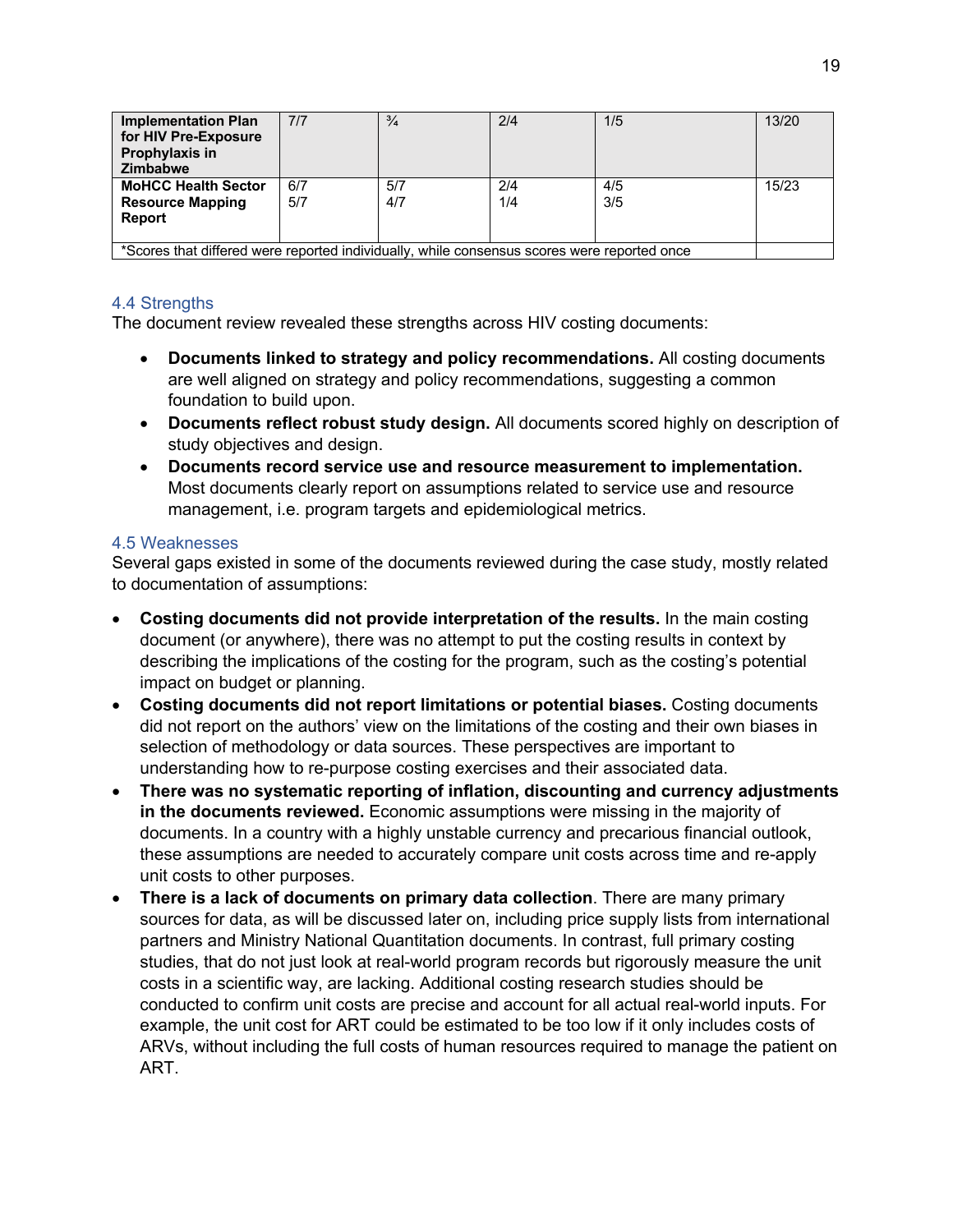• **We also observed a mixed approach in how the various documents handled human resources inputs to programming.** Despite human resources being one of the most critical inputs, the methodology for accounting human resources in the program design varies significantly.

#### **Chapter 5: HIV Costing Data, Skills, and Processes in Zimbabwe**

#### 5.1 Data inputs

Cost estimation requires input data on unit cost information, quantity estimates (based on epidemiological estimates and population sizes), and economic assumptions. Strong data sources are necessary to accurately estimate costs. Below is a summary of the available unit costs and their strengths and weaknesses.

#### *5.1.1. Landscape of costing data sources*

For most key data inputs into HIV costing, there are numerous sources produced by local stakeholders. In the absence of local sources, data from the regional level or neighbouring countries are used. Using national unit cost information from within Zimbabwe increases the precision of cost estimates and ensures that costing reflects the local reality.

Major sources of costing data include both primary data, such as programmatic budgets and records, and secondary sources, such as previous costing exercises, but data could also come from primary data collection exercises. Common sources for unit costs, quantity estimates, and population are listed below in Figure 7.

Unit costs are often the scarcest data inputs. Unit cost sources for key biomedical interventions appear to be robust with many sources listed, including price lists from UNDP and PEPFAR, national procurement data, and peer-reviewed literature and previous GFTAM applications. A variety of different unit costs can be helpful, but estimates need to be reconciled into an acceptable average for use. In some cases, a large number of disjointed sources may indicate duplication of efforts and unnecessary inconsistency in unit cost assumptions across studies. A wide variety of unclear unit cost assumptions can also sow confusion on what the unit cost represents. For example, ART is a complex intervention with many inputs, including medicines and human resources. Across different sources assumptions on which human resources inputs are associated with ART can become muddled. Over time, tracking the assumptions made across different unit cost sources becomes challenging and some level of detail is likely lost. Unit costs should be systematically averaged

In comparison to key biomedical activities, there are **fewer sources on costs of social and** behavioural interventions or community-based activities.

Quantity estimates, such as epidemiological burdens and population sizes, appear to have highquality data sources available. The smaller number of sources, with the ZNASP and ZIMPHIA being dominant, may point to greater consistency across costing studies in these assumptions.

Economic assumptions have much fewer reported data sources, mainly Treasury reports and key informant interviews, which could indicate data limitations.

Figure 7 summarizes the major sources of unit cost, quantity estimates, and economic assumptions in Zimbabwe.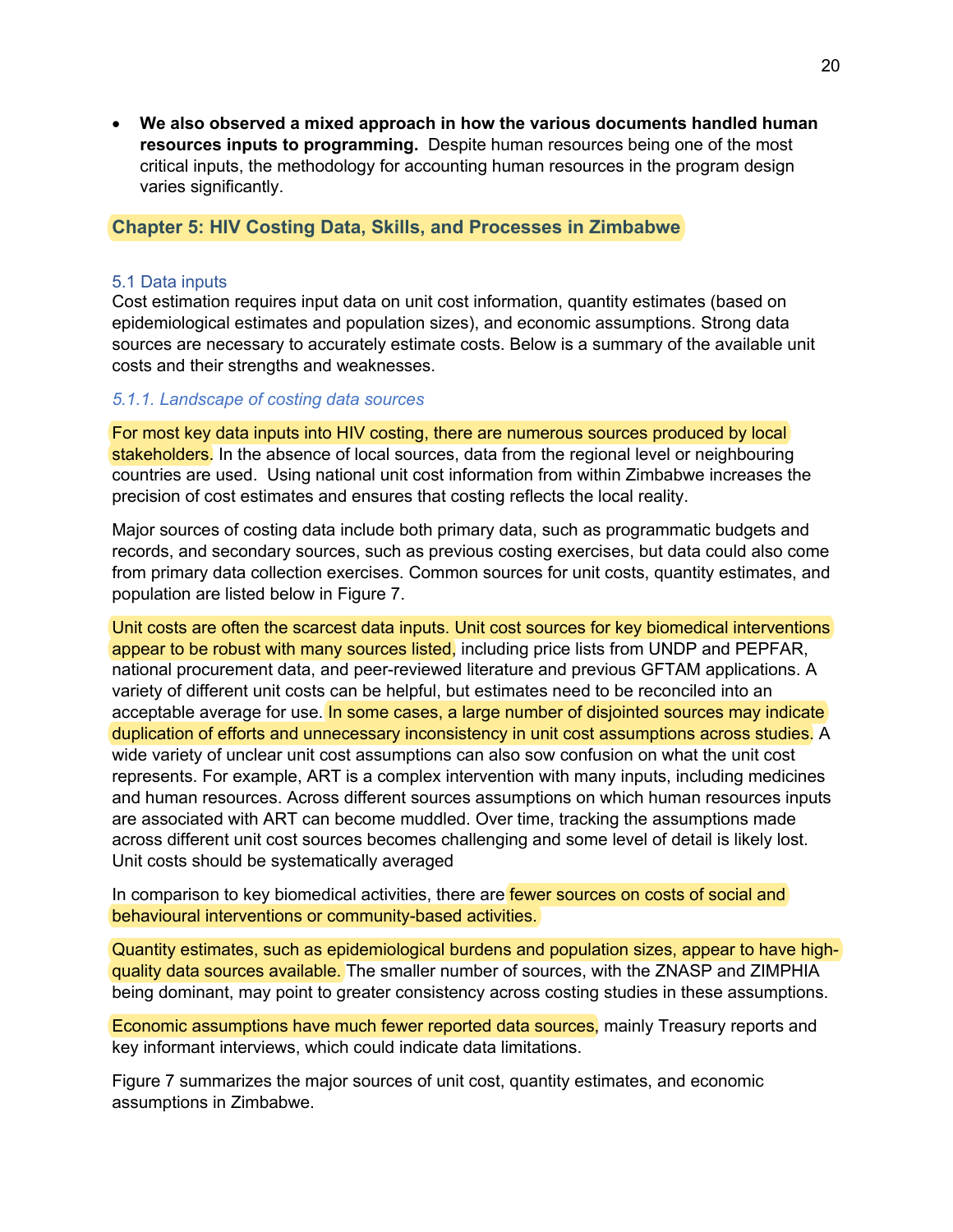|                                                                                                | <b>Secondary data</b>                                            | <b>Primary Data</b>                                                                                                                                                                                                                                                       |
|------------------------------------------------------------------------------------------------|------------------------------------------------------------------|---------------------------------------------------------------------------------------------------------------------------------------------------------------------------------------------------------------------------------------------------------------------------|
| Unit cost information                                                                          | Peer-reviewed<br>literature<br><b>GFTAM</b><br>٠<br>application  | National procurement data<br>$\bullet$<br>PEPFAR programmatic data<br>٠<br>GDF January 2020 Medicines<br>٠<br>Catalogue<br>UNDP price list<br>$\bullet$<br><b>International Medical Products</b><br>$\bullet$<br>Price Guide<br><b>NASA</b><br>٠<br>Research studies<br>٠ |
| <b>Quantity estimates</b><br>(Epidemiological/Population sizes)<br><b>Economic assumptions</b> | Peer-reviewed<br>$\bullet$<br>literature<br><b>ZNASP</b><br>Klls | <b>DHS</b><br>$\bullet$<br><b>ZIMPHIA</b><br>٠<br>PEPFAR programmatic data<br>٠<br>Treasury reports and publications<br>٠                                                                                                                                                 |

#### *Figure 7. Major sources of unit cost, quantity estimates, and economic assumptions in Zimbabwe*

During the document assessment process (results reported in previous chapter) the sources for each document reviewed were extracted. A list of these sources can be found in Figure 8 in Annex V. Many data sources are consistent across documents, and there is a healthy mix of secondary and primary data sources. This list does not communicate which sources were given more weight than others, but in the least shows that a diverse range of data sources were explored.

## *5.1.2. Perceptions of costing data from key informant interviews*

Key informants did not have many comments on the data sources, but the comments that did arise mostly related to unit costs. These comments emphasized the diversity of sources for unit costs and the lack of strong data sources for economic assumptions:

Unit costs-

*"Unit costs come from a mix of suppliers and historically derived costs, but these should be averaged for better accuracy."*

*"It is difficult to disentangle costs in the continuum of care versus in clinical care, for instance "intervention costing" speaks to costs accrued in a specific HIV-related activity but these may differ from the actual cost of managing an HIV patient."*

*"Human Resources for Health (HRH) are a major cost driver of the Zimbabwean Healthcare system, "swallowing up 70-80% of the national budget". Unfortunately, these costs are difficult to disaggregate by disease programme. Previously HRH costs were left out in error, and there is also an issue of duplication of efforts.* 

*"Getting to the 'Last Mile' costs for improving access in hard to reach or rural locations are not factored into our NSP costing. We need to better incorporate the excess costs of increasing access, particularly given that decentralization is a key component of the 2020 ZNASP IV."*

*"Because costing exercises are usually conducted to support strategic planning and resource needs estimation, program beneficiaries may have the incentive to overbudget to protect*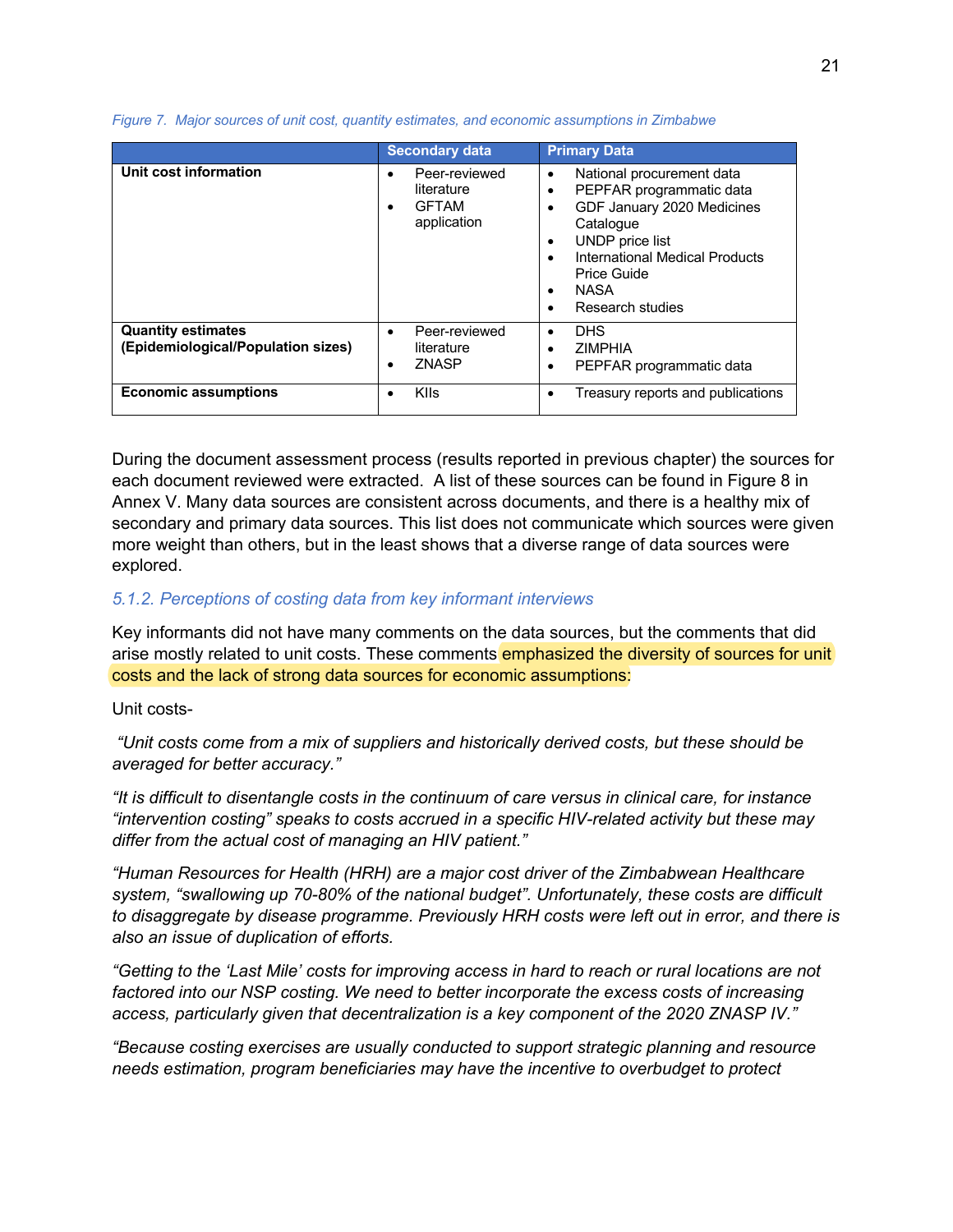*against a shortage of resources. There remains resistance from partners to agree on common unit costs and leading partners prefer to continue with their own unit costs."*

*"Expenditure reporting was not systematized or linked to unit costs, representing a gap in the ability of end users to apply cost estimates to programmes."*

*"For health products we have good unit costs but for program costs like training, workshops, supervision, and management, our unit cost data are less robust and we seem to overbudget for these things. Whether we underspend because our targets are too optimistic or our actual costs are lower, is currently unclear. But we need to find ways to spend more efficiently on these noncommodity areas".*

Economic assumptions-

*"Line items can be controversial, there is an issue with pricing in the Zimbabwean market as procurement price variation can vary by 40%."* 

*"Costing has been affected by the inflation and economic contraction, so we base calculations off of USD. However, in the last three months unit costs for interventions are unusually low due to inflation—which is erroneous as the cost of doing business in Zimbabwe is actually increasing."* 

## *5.1.3. Strengths in costing data*

- **Costing exercises pull from a wide range of data sources.** Most costing exercises draw on multiple sources, suggesting that a comprehensive search for the best data available is performed. This variety also reflects the large number of costing studies available to build on.
- **Data is re-applied across costing studies.** Key costing exercises appear in the reference lists of other costing exercises, suggesting that costing studies share common data sources as their foundation.
- **There is strong consistency across epidemiological assumptions in costing exercises.** The ZNASP and annual AIM estimation process has led to common estimates for prevalence and population sizes that can be carried out across exercises.
- **Although not listed in the main documents, the majority of unit cost assumptions can be obtained from study sponsors** when requested. These assumptions are clear, draw on cited sources, and are widely accepted by implementing partners.
- **Most unit costs are drawn from primary implementation data.** This is especially true of the GFATM funding request.
- **In most cases the unit costs are reviewed by more than one person**, TWGs and other interested stakeholders are also consulted.

## *5.1.4. Weaknesses in costing data*

• **Unit costs vary across key studies**: Although there is some overlap in costing sources across costing exercises, there is a lack of harmonisation of unit costs and unit costs are re-calculated for ad hoc exercises. Currently, studies may use very different unit costs for the same intervention. Discrepancies in unit costs across PEPFAR, NAC, and Global Fund exercises were noted by stakeholders and observed during the document review. Multiple stakeholders also highlighted a concerning variation in unit costs for human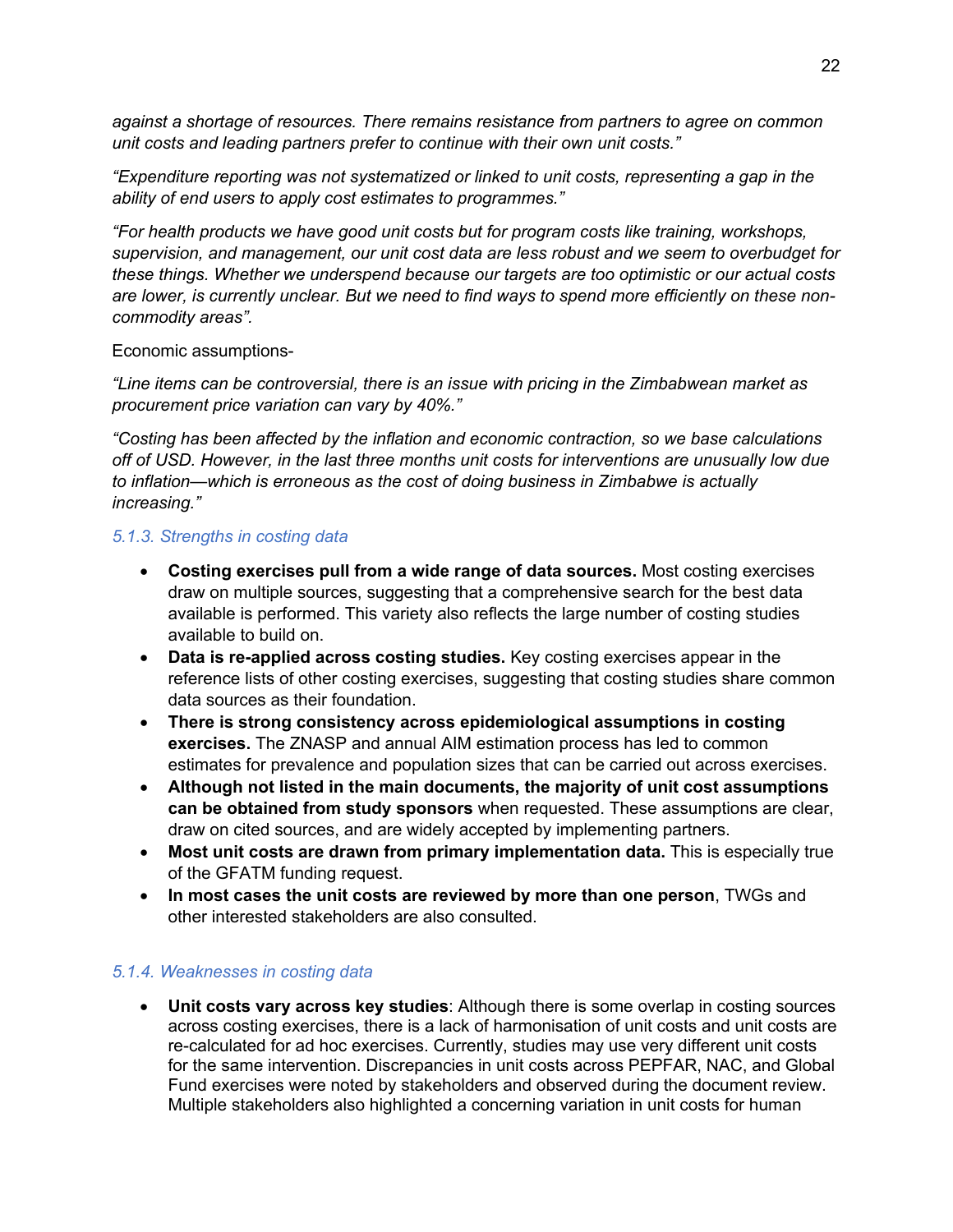resources for health (HRH) and social behavioural interventions, which are large program cost drivers, particularly human resources. There should be a database that is accessible to all stakeholders with detailed unit costs.

- **There is no central repository of previous costing work**. Data from costing exercises is not stored in one central location. Most studies seem to reference the historical literature, but technical experts must search to obtain these earlier studies.
- **Full costing analyses are not publicly available**: No cost study reported on or attached the underlying calculations and detailed costing assumptions within its publicfacing document. The underlying excel sheets and documentation had to be requested from the study authors during the document review. These calculations and unit costs must be made publicly available to prevent duplication of investments in data collection and to facilitate consistency of key assumptions across planning documents.
- **"Last Mile" excess costs for service delivery to rural locations are not always included:** while it is generally agreed that service delivery to remote areas is more expensive, this variable is not always included in HIV intervention costing, leading to discrepancies across estimates.
- **Difficulty separating HIV-specific costs from indivisible Health Systems costs.** HIV services fall under a wider umbrella of health systems activities, making it technically difficult to separate and attribute the share of these health systems costs that should be "charged" to HIV. This is the case for example with multi-purpose health workers, primary health care facilities, supportive supervision that may cover several diseases at the same time, lab sample transport, and many other items. Costing becomes even more challenging when there is understandable pressure on HIV programs to integrate with other parts of the health system.

## 5.2 Skills in HIV costing *5.2.1 Summary of key stakeholders*

There are various players involved in HIV costing ranging from technical producers of costs to users of cost estimates for programming. The four main groups of stakeholders include 1) Coordinators 2) Technical experts 3) Funders and 4) End users. Either a government entity or the country coordinating mechanism (CCM) and Global Fund Principal Recipient provide leadership and guidance on the costing process. MoHCC's AIDS and TB unit and National AIDS Council (NAC) are the two main custodians from a government perspective. Consultants are engaged either within existing institutions (e.g. USAID, DFID, CHAI, UN Agencies, World Bank, ICAP) or are hired by these institutions to provide technical know-how. Funders of costing work include both the government and international partners, such as USAID, UNAIDS, GFATM, and UNDP. The end users of the document include all the organizations involved in funding, coordinating, and generating technical inputs, in addition to implementing partners and program managers on the ground.

Figure 9 provides a summary of these stakeholders at different levels.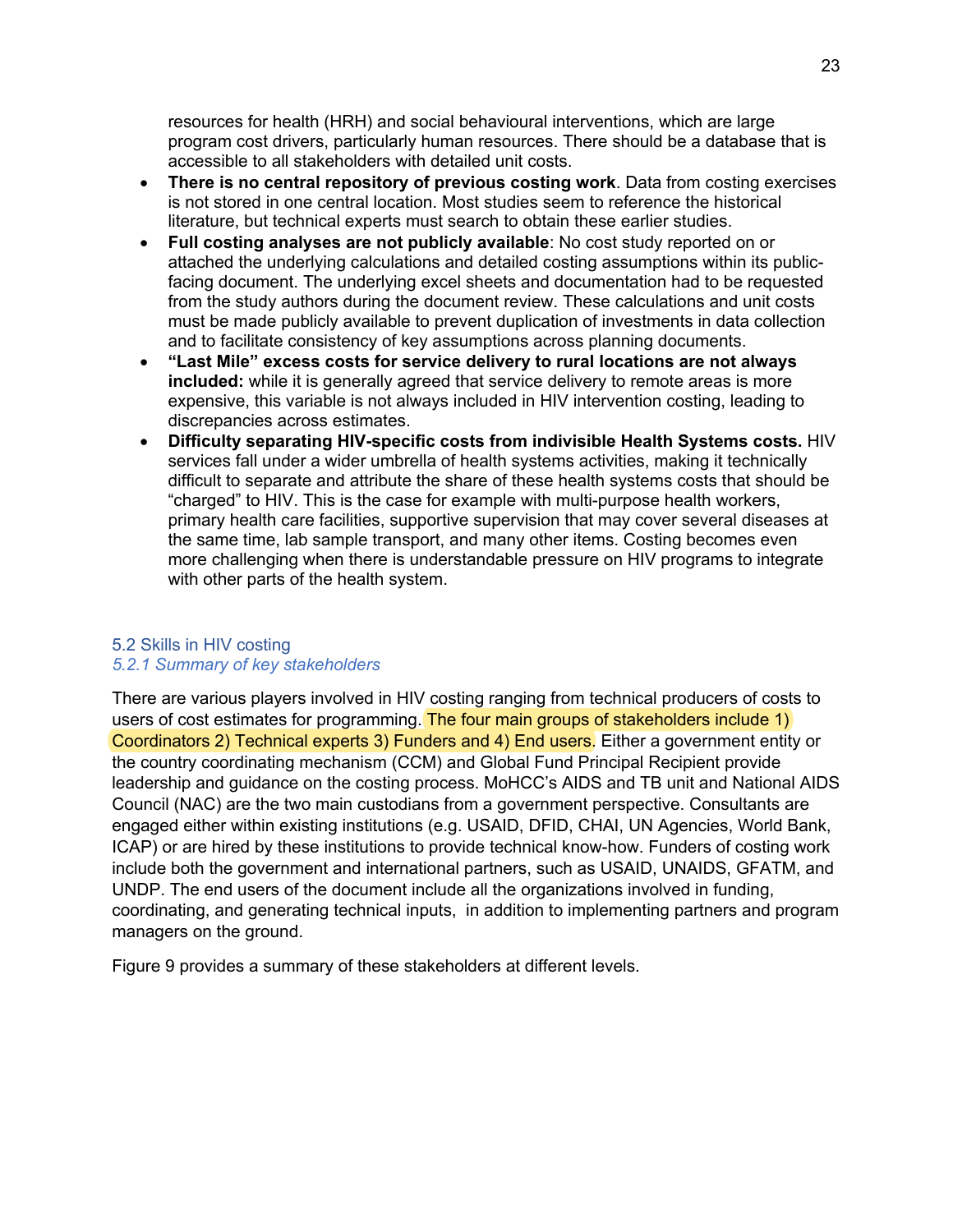

Technical expertise for costing exercises comes from multiple sources, but in Zimbabwe all experts come from outside the government*.* The ZNASP IV, GFATM Funding Request, and the IC 2.0 all rely on a small pool of external consultants to lead the costing. Consultants selected are health economists with a deep understanding of the HIV landscape in Zimbabwe and strong relationships with key stakeholders. One reason for the reliance on external consultants is the time sensitivity of these documents and a need to produce high-quality results quickly – though it is possible that by planning well in advance and grooming more in-house expertise, Zimbabwe could use more in-house specialists to conducting costing exercises.

In contrast, vertical costing exercises are more likely to rely on experts inside stakeholder institutions. For example, the costing of the HIV Health Sector Plan and HTS Plan was led by CHAI at the request of the MoHCC. Even though CHAI experts are outside the MoHCC, CHAI works closely with the Ministry on a daily basis. The World Bank also provided the technical expertise for the Allocative Efficiency Analysis in-house and ICAP performed the costing themselves for the HIV Costing Study. In no studies did the NAC or MoHCC lead the technical parts of the costing. This arrangement has been in place for multiple ZNASP and GFATM Funding Request cycles. Despite these different arrangements and stakeholders, no one institution has taken initiative to provide technical quality assurance across costing exercises.

No efforts on training or capacity building for HIV costing were identified in key informant interviews. In particular, no programs have been introduced to build the needed technical expertise within the MoHCC or the NAC.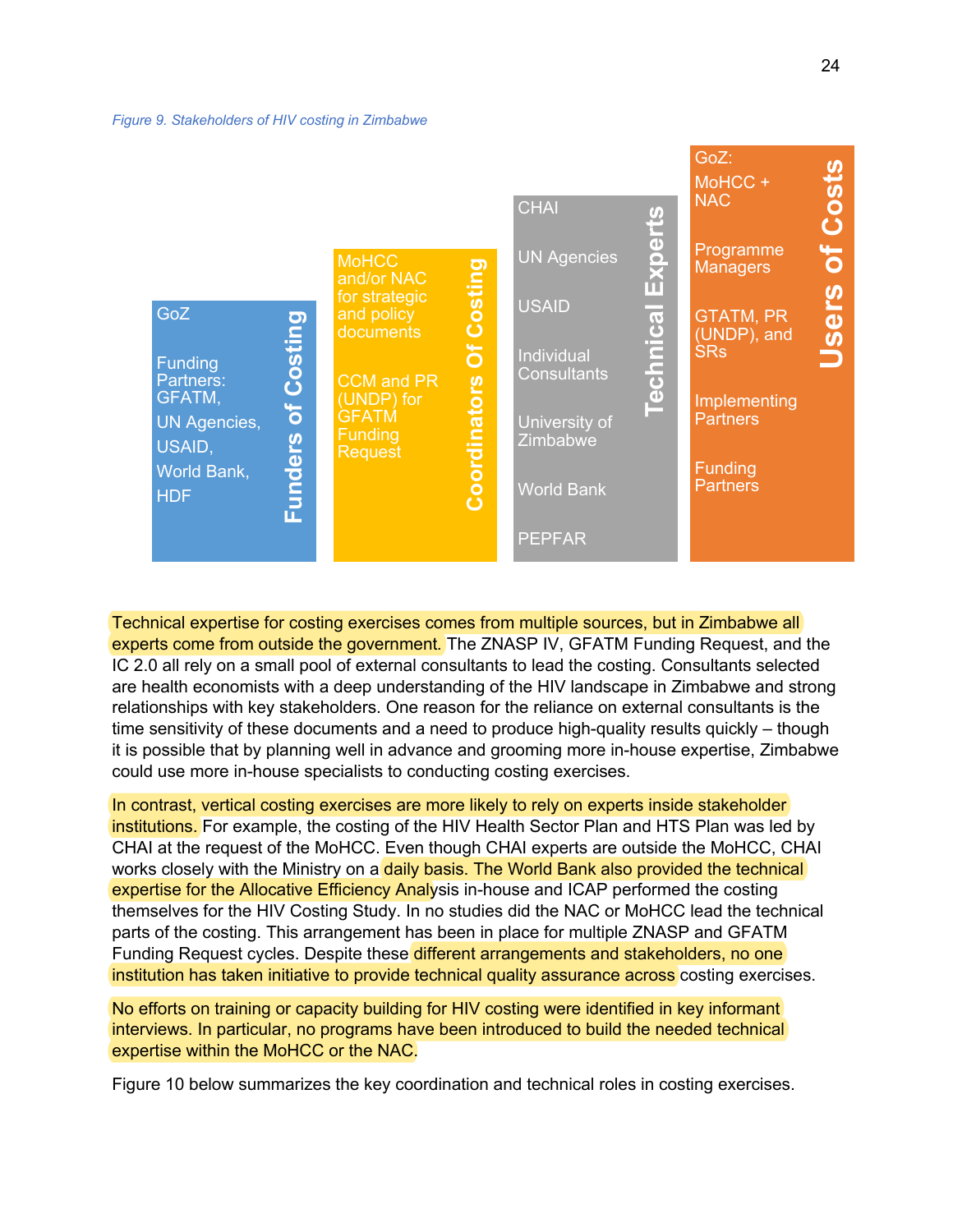| <b>Document</b>                          | <b>Summary of coordination and</b><br>technical responsibilities                                                                                                                                                                                      | <b>Key Institution</b>                                                                                                                      | <b>Technical expertise</b>                      |
|------------------------------------------|-------------------------------------------------------------------------------------------------------------------------------------------------------------------------------------------------------------------------------------------------------|---------------------------------------------------------------------------------------------------------------------------------------------|-------------------------------------------------|
| <b>ZNASPIV</b>                           | External consultants are engaged<br>to lead work, collaborating with<br>various teams from different pillars<br>of the response. The work is driven<br>through consultative meetings<br>(national and sub-national),<br>technical working groups etc. | NAC, with support from<br>various stakeholders.                                                                                             | <b>External Consultant</b><br>leads the costing |
| <b>GFATM FR</b>                          | CCM assembles a core team of<br>consultants, supported by PRs,<br>SRs and various stakeholders.<br>Consultative meetings are held,<br>and decisions made by the CCM                                                                                   | CCM leads the process with<br>support from MoH, NAC,<br>PRs and various<br>stakeholders, CCM makes<br>the final decisions and<br>submission | <b>External Consultant</b><br>leads the costing |
| <b>Investment Case</b>                   | NAC assembles a team of<br>consultants with support from<br>technical partners such as<br>UNAIDS.                                                                                                                                                     | NAC, with support from<br>various stakeholders.                                                                                             | External consultant<br>leads the costing        |
| HIV health sector plan                   | MoHCC engages external TA to<br>support the process of<br>consultations at all levels including<br>working with various TWGs                                                                                                                          | MoHCC leads the work with<br>support from other<br>stakeholders.                                                                            | CHAI leads the costing                          |
| <b>Allocative efficiency</b><br>analysis | MoHCC, NAC and World Bank<br>lead the process of consultations<br>guided by a team of experts from<br>WB.                                                                                                                                             | World Bank leads the work<br>with support from MoHCC,<br>NAC and other stakeholders                                                         | World Bank leads the<br>costing                 |
| <b>HTS</b>                               | MoHCC engages external TA to<br>support the process of<br>consultations at all levels including<br>working with various TWGs                                                                                                                          | MoHCC leads the work with<br>support from other<br>stakeholders.                                                                            | CHAI leads the costing                          |
| <b>HIV costing study</b>                 | ICAP and MoHCC commissions<br>the work. The technical process<br>are led by ICAP with guidance<br>from MoHCC                                                                                                                                          | ICAP with support from<br>MoHCC, NAC and other<br>stakeholders                                                                              | ICAP leads the costing                          |

*Figure 10. Summary of key institutions involved in costing exercises*

Despite the fact that the government is not the lead technical partner on costings, there is strong understanding that the MoHCC or NAC should be the owner of costing results. After costing exercises are finalized, the MoHCC and NAC become their permanent custodians, and both institutions embrace this role. In the case of the FR, costing expertise is paid for by UNAIDS and the work is done for the CCM which serves as the owner of the FR budgets and funding landscape spreadsheets. This is shared with GFATM and feeds into a contractual agreement with the appointed PR (which in Zimbabwe is UNDP). In the event of key technical analyses (e.g. Allocative efficiency analysis), the MoHCC and NAC become co-authors of the analytic piece. This arrangement indicates that all partners recognize the importance of the Government owning the outputs, even if the required expertise comes from another institution.

## *5.2.2. Key Informant Interviews*

Stakeholders are keenly aware of the over reliance on external consultants: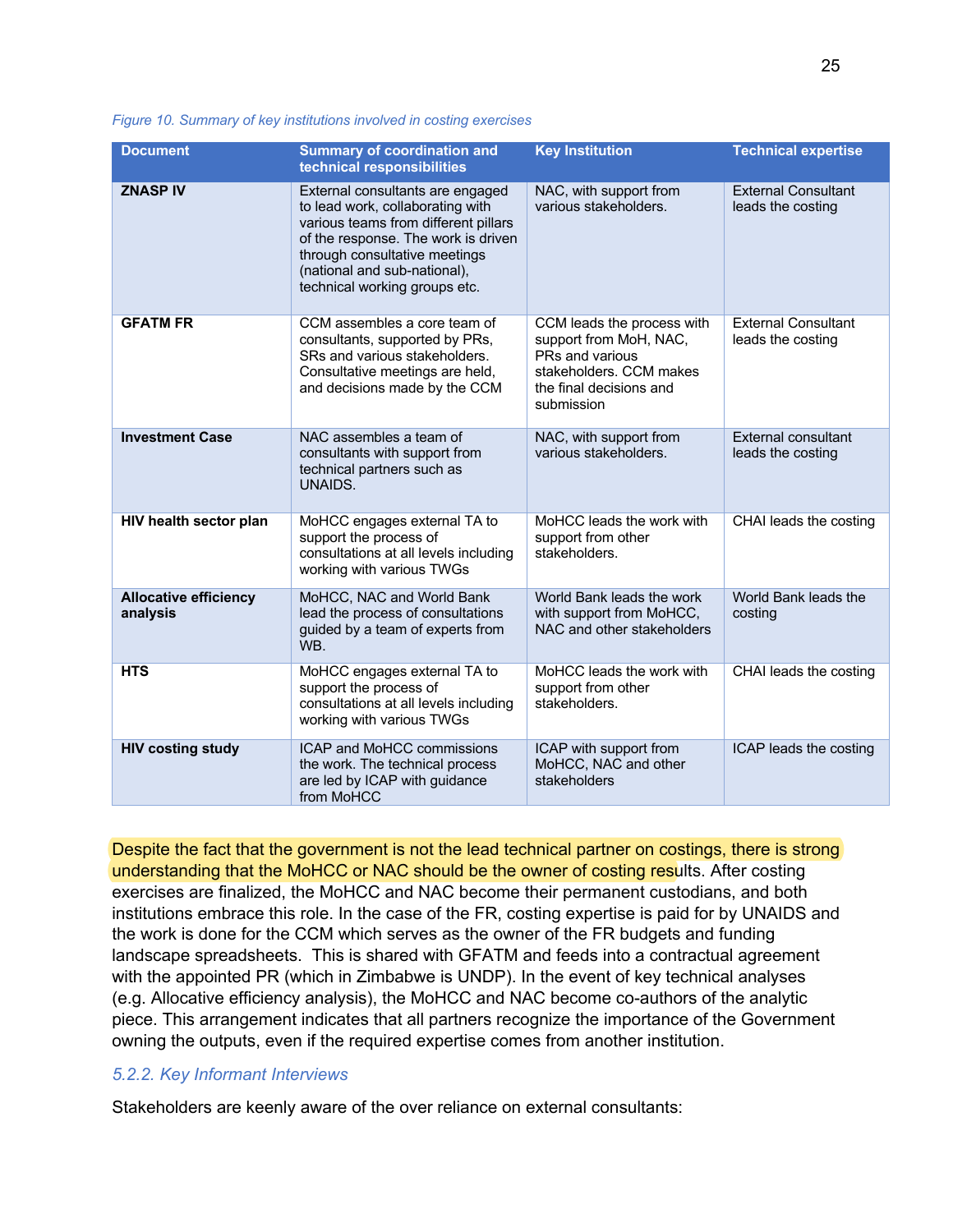*"Costing capacity should not rest with one individual, which is currently the case."*

Stakeholders from many institutions remarked on the need to build technical capacity within the government:

*"It would be best to build capacity in both the NAC and the MoHCC."*

*"The MoHCC or Ministry of Finance should have a unit that focuses on health financing and developing budgets. We don't have capacity within the ministry so we as a donor agitate for a TWG or steering committee to identify capacity gaps and monitor conflicts of interest."*

*"Both CHAI and UNAIDS have costing capacity and the MoHCC has programme implementation capacity, but depends on others for financial needs estimation."* 

*"It is possible to build capacity in the government—there is already some capacity for expenditure assessment tracking and this could be extended to costing. We should ensure that we build capacity both outside and within the government."*

Stakeholders noted that new initiatives are needed to build this costing capacity within the MoHCC and NAC. They believe these investments would strengthen the quality of the ZNASP and GFATM documents.

*"Due to the tight timeline for costing the GFATM FR, ZNASP and IC 2.0, capacity building and training are not priorities. There is limited training within the NAC, we need a deliberate program with a capacity-building mandate outside of time spent planning for the ZNASP and GFATM FR."*

*"We develop strategic plans for every level—district, provincial, and national—and need corresponding costing capacity at all levels."*

Two stakeholders suggested that there might be a role for external consultants in some cases:

*"Brain drain is a real problem, lots of talented Zimbabweans are working in other neighbouring countries. Sometimes it is better to have an outsider with regional expertise involved in costing due to the controversy and politics associated with resource allocation."*

*"Even if we have local experts doing the costing, I think it is still important to have an outside expert to provide feedback on the results".*

## *5.2.2 Strengths in costing skills and capacity*

- **External partners have strong technical skills to complete costing**. Zimbabwe's costing outputs are well-regarded. There are a number of stakeholders who hold costing expertise. For high-level costings, external consultants usually step up to conduct the costing on time. For vertical costings, partners like ICAP, CHAI, and the World Bank lend their deep expertise to complete the exercises.
- **The Government retains ownership of costing outputs.** Although the Government does not complete the costing, there is a strong understanding that the Government, either the NAC or MoHCC, should remain the custodian of the policy or strategic document.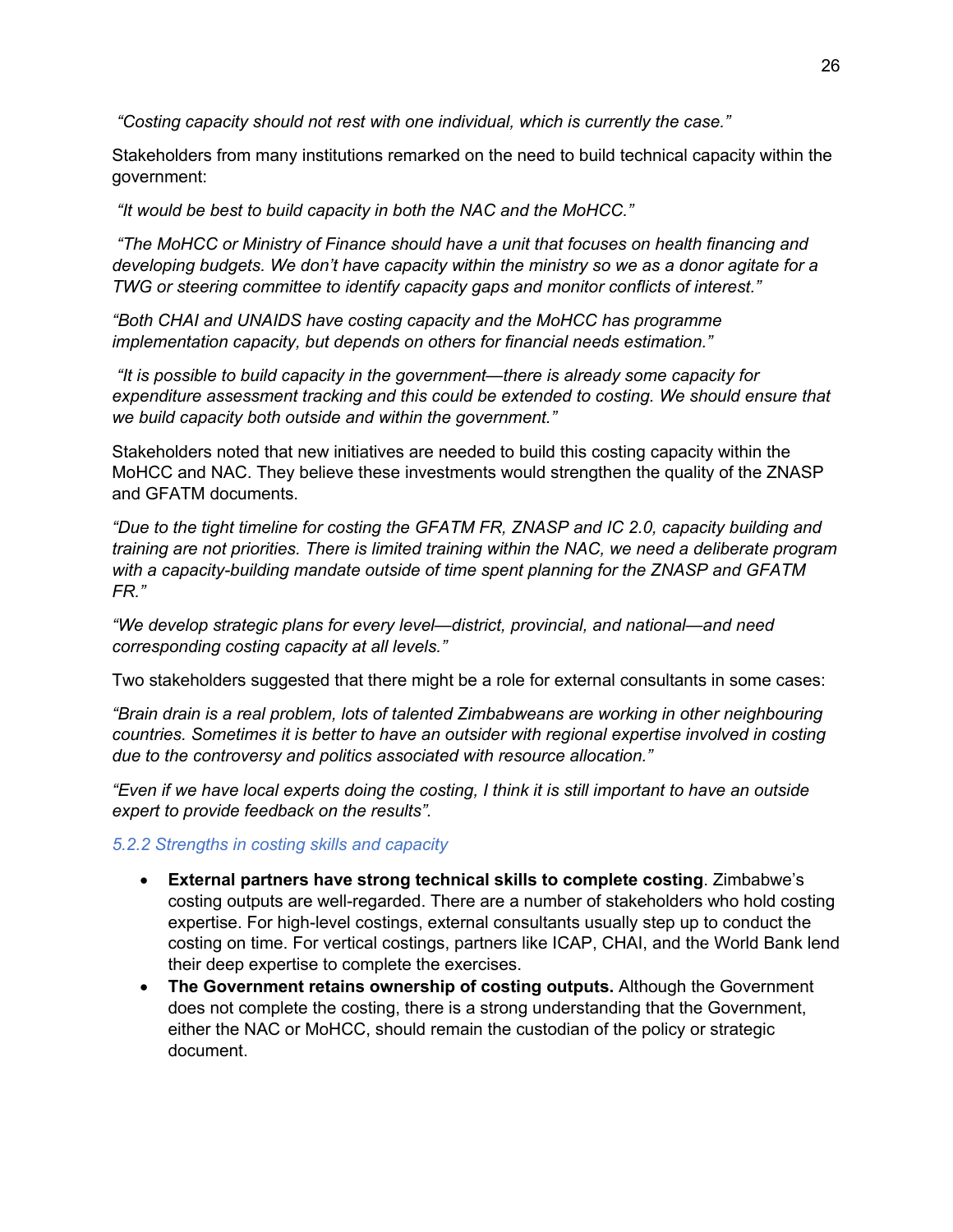#### *5.2.3. Weaknesses in costing skills and capacity*

The weaknesses observed in skills and capacity relate to the lack of technical capacity within the government. The high quality of costing products is due to the expertise of external partners, but efforts to strengthen the capacity of the MoHCC and NAC should be made.

- **There is a heavy reliance on external consultants:** Experts vary in terms of scope and source. Programmatic experts are usually drawn from existing structures and TWG platforms are used. Costing experts are either seconded by partners (from their organisations), or independent consultants are hired to support and lead the exercise. A heavy reliance on external consultants exacerbates the lack of routinized technical approaches to costing. On one hand independent consultants are impartial and bring external experience and perspectives, but on the other hand, institutional capacity building is at stake.
- **No one individual or institution provides quality assurance or technical guidance for all costing processes**. Different organizations fill technical roles in their own way. For instance, CHAI is the technical lead for health sector planning while often external consultants fill technical roles on other costing exercises, including for the ZNASP IV and Investment Case. Given the lack of a central source of quality assurance, different standards for costing exercises persist across exercises. Methodological expertise and quality assurance efforts are dispersed across a pool of external consultants that may not have a full appreciation of the extent of HIV costing activities nationally and who may not be around to bring their knowledge to the next costing exercise.
- **There are no current capacity transfer initiatives:** Technical capacity to conduct costing has not been appropriately transferred from a limited pool of experts, usually external consultants, who consistently perform the ZNASP, GFTAM, etc costing to inhouse staff at the MoHCC. This has not happened for two main reasons: a) no defined initiative to guide skills transfer, and b) overall limited resources within the Ministry of Health to take on new projects. There is not enough staff to take on costing, as practitioners with the appropriate skill set are currently fully occupied with resource reporting.

## 5.3 Costing processes

This section describes the steps involved in different types of costing exercises from formulation and execution to validation. Costing exercises are either primary or secondary in nature. Primary costing is when unit cost and scale data are collected first-hand, while secondary costing relates to when the exercises source estimates of unit costs from other existing sources. These exercises have different approaches and are each described below.

## *5.3.1 Key activities in primary costing*

Zimbabwe has limited experience in conducting primary level costing exercises, the process is long and usually has limited interest from the stakeholders. There have only been a limited number of primary costing exercises conducted (the ICAP work on HIV ART and PMTCT costing). Approaches adopted to inform the costs are model based, mainly because of the lack of dedicated personnel or unit to develop, standardise and maintain the unit costs. Costing is done on an ad hoc basis when a need arises, and it is usually given a limited time frame.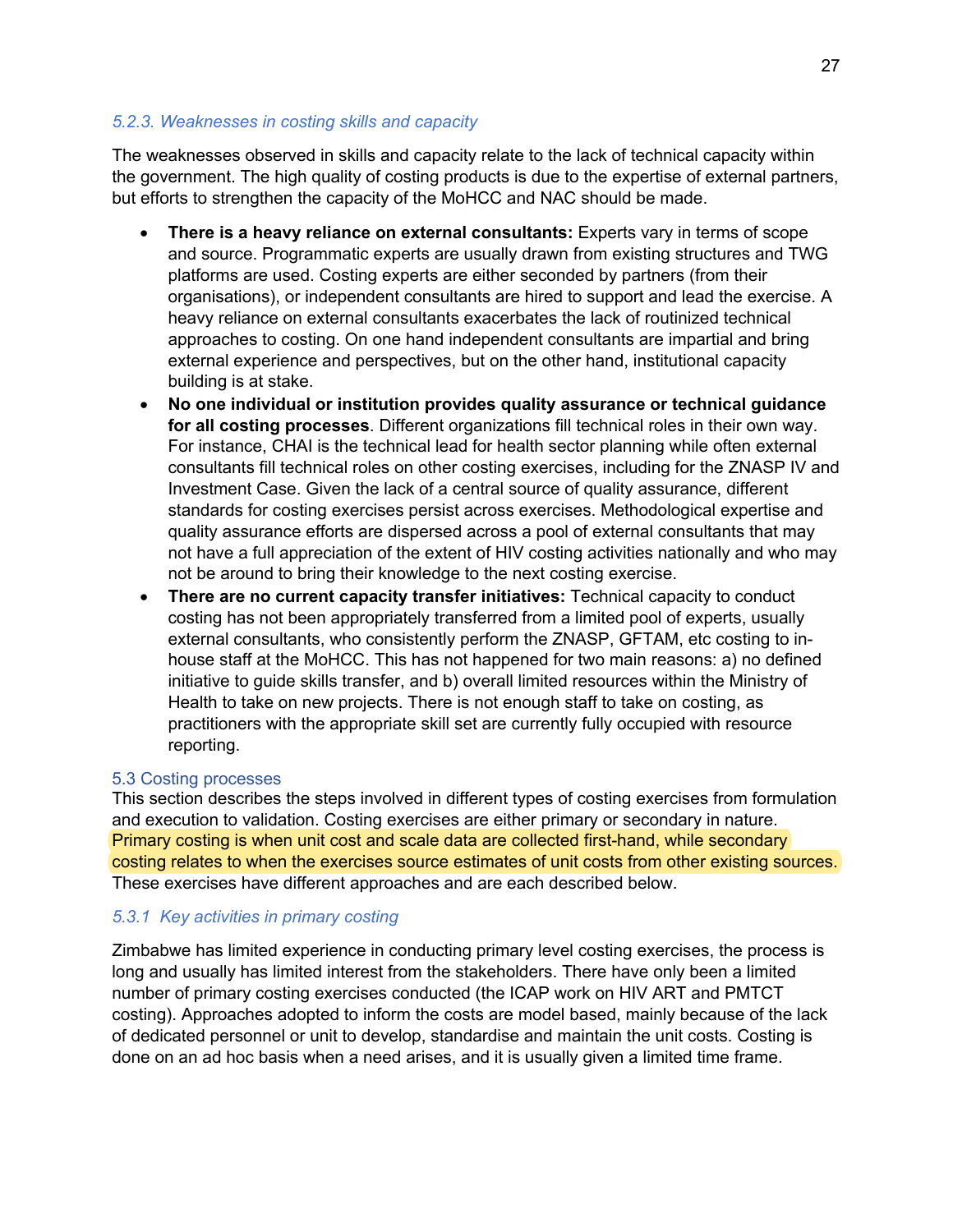For primary level costing exercises the approach is different and follows the below stages, similar to those developed by UNAID $S^{28}$ .

- 1) **Development of methodology and tools** this is the primary level approach to costing HIV interventions, and involves actual estimation of the ingredients to the various interventions e.g. Human resources, supplies, utilities, equipment, buildings and infrastructure, utilities, travel costs, overheads, contracted services, etc
- 2) **Field visit** this involves actual quantification of the ingredients to HIV intervention delivery. Involves data collection, measurement of working space, collecting utility bills, collecting information of the above. A selected sample of sites, which are representative of the entire ART sites, are visited.
- 3) **Data analysis and reporting**  analysis of the entire field data and estimation of the total costs per patient per year.

## *5.3.2. Key activities in secondary costing exercises*

Key activities for secondary costing exercises, including strategic plans, implementation or operational plans, using high level costing, modelling and Activity-based Costing (ABC) approaches are split into 5 categories:

- 1. **Scoping exercise** this includes defining the parameters and use of the costing exercise. It includes defining time horizon, purposes of the costing exercise, identifying suitable costing approach, discounting, inflation, and target interventions. This is generally setting the tone of the costing exercise and developing an approach. Usually a review of various costing approaches is done at this stage and agreeing on the suitable approach to take. The consultations are usually done between the client and the lead costing expert. At this point, there is an agreement on process, stakeholders, and timelines.
- 2. **Initial consultations**  this usually entails gathering key documents, defining the interventions, gathering and synthesizing of unit costs to inform the basics of costing. It also involves using the initial consultations to calibrate the model or costing approach adopted. If the costing approach is an ABC, this stage is used to define the unit costs and standardise them, for example costs may include: TA rates, support and supervision rates, training costs per person, fuel, printing, demand generation unit costs etc. The result of this stage is a clear and calibrated model, with unit costs developed and an intervention list agreed.
- 3. **Second level consultations**  usually the costing process is consultative and inclusive. This stage is now used to gather the prevalence, coverage, and targets for various agreed interventions. If it is an ABC approach, then we use this stage to unpack the specific activities for each intervention. This results in an agreed-upon set of activities and quantities.
- 4. **Consolidation and estimation of total costs –** this stage involves bringing everything together from stages 1 through 3. The "A  $\times$  B = C" is done at this stage. This is based on

<sup>&</sup>lt;sup>28</sup>https://files.unaids.org/en/media/unaids/contentassets/documents/document/2011/20110523\_manual\_c osting\_HIV\_facilities\_en.pdf (accessed August 21, 2020)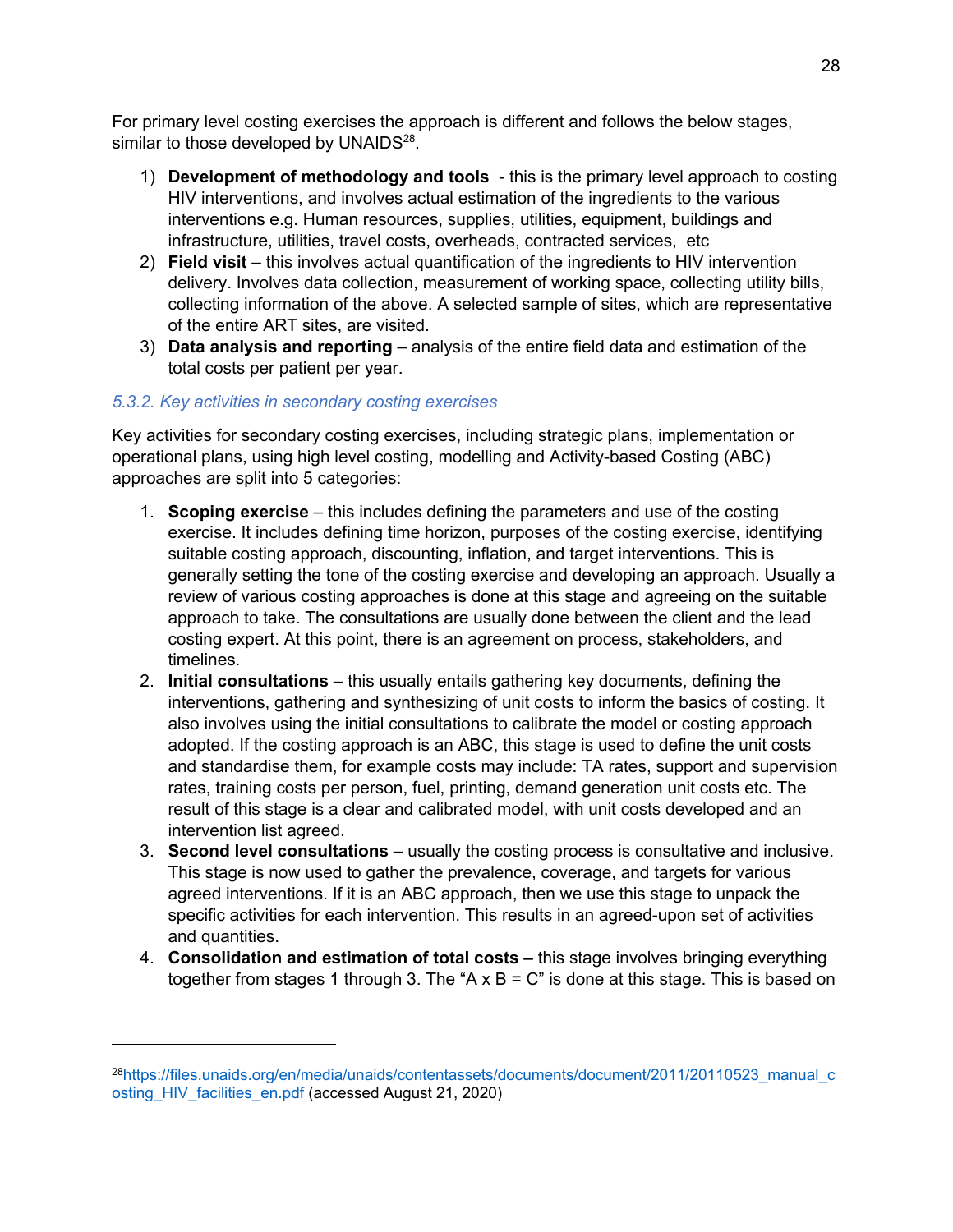everything gathered in the previous stages. The result is an initial picture of the costs of the strategy, interventions etc.

This stage might involve use of existing modelling and costing tools, such as: Excelbased models, including excel templates provided by GFATM; Spectrum Goals Resource Needs Model (RNM); OneHealth Tool (OHT); and Optima.

5. **Validation of results** - this stage involves presenting the results of the costs to the stakeholders and cross-walking the figures, triangulation and validating the results. This is done in a workshop approach in some cases. The result of this exercise is an agreed set of costs that is ready for peer review.

This process for secondary costings is illustrated in the figure below.



This process is also involved in secondary costing of key vertical intervention strategic planning, such as HTS and PMTCT. A recent example of these vertical strategies include the HIV Testing and Counselling Strategy.

## *5.3.3. Processes for key high-level strategic documents*

The three most important secondary costings accompany the ZNASP, GFATM funding request, and the investment case. Additional details about these documents are provided below.

## **ZNASP Process:**

- The ZNASP requires a full costing of the entire HIV program every four years.
- A core team was set-up to steer and lead the process. With technical expertise from UNAIDS, the unit costs were developed and presented for validation and review by the steering committee as well as external teams from Pharos group.
- Targets were drawn from Spectrum through a consultative process involving a series of workshops.
- The results of the NSP costing were also shared to the key members of the HIV stakeholders, external partners as well as other institutions e.g. UNAIDS, Global Fund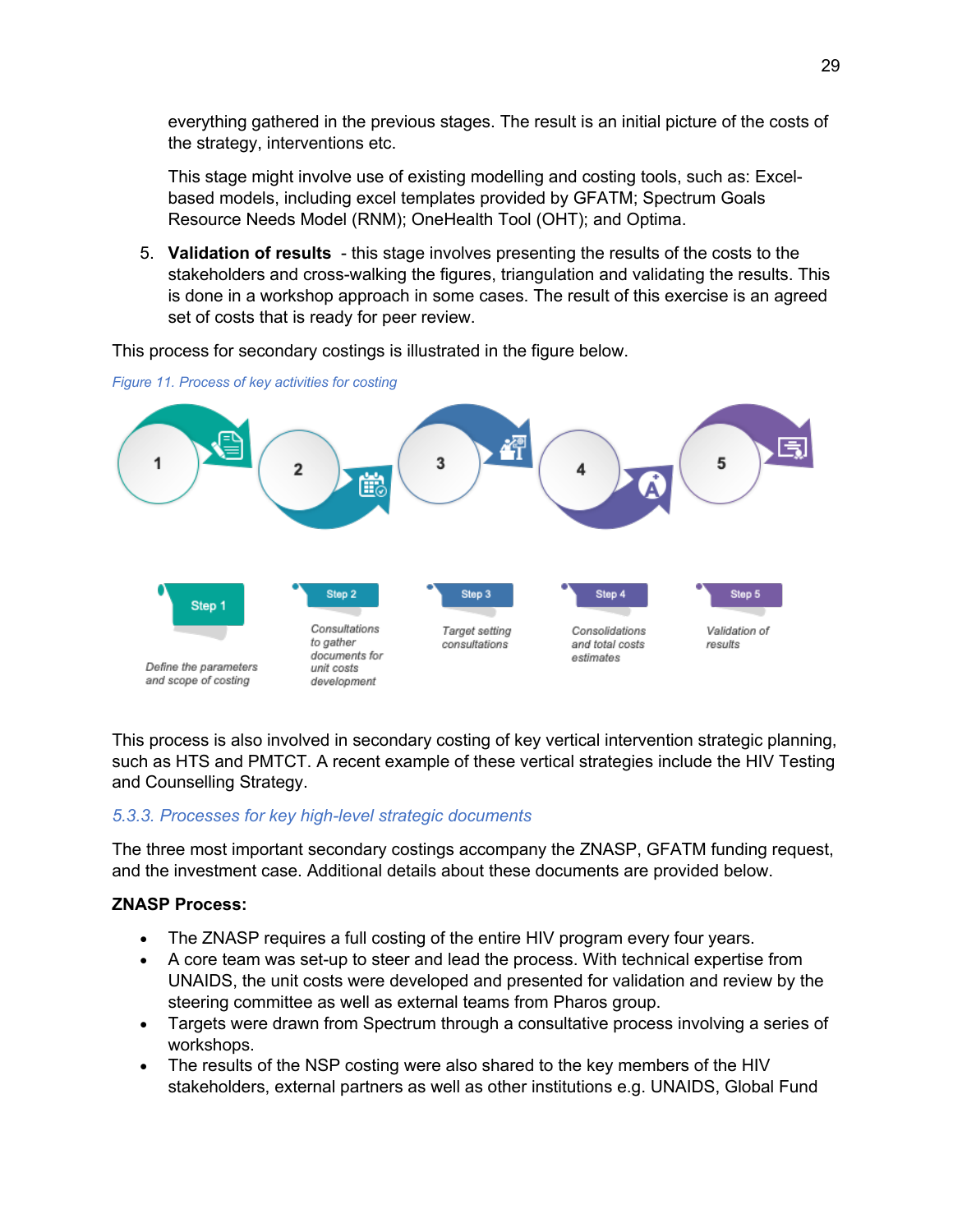and Pharos team. These are in-built in the process and allow for external peer review and validation of the results.

## **GFATM Process:**

- Global Fund Funding request requires a detailed cost estimation (in addition to a costed NSP and IC) every three years.
- Global fund processes are systematic in approach and execution. The Global Fund provides windows for peer review either through a) mock TRP; b) GFATM Country Team; and finally, c) the actual TRP for decision processes. However, before submission, the GFATM insists on a consultative process that is inclusive, and the mandate is bestowed upon CCM. CCM provides guidance, peer review and endorsement of the process and final outputs. At this stage, PRs are part of the process as well. UNDP is the PR for Zimbabwe's GFATM grant.
- In general, a number of processes were put in place a) a core-team was set up led by Ministry of Health and Child Care and National AIDS Council. Members of the core-team included (but were not limited to), UNAIDS, PEPFAR, DFID, UN Agencies, CHAI, Ips etc. These stakeholders provided peer review and also resources for the process (financial and technical resources).

## **IC 2.0 Process:**

- The investment case 2.0 was developed with a different time horizon (usually 5-10) years). The objective was to ensure informed investment decisions towards HIV programming, which can also be used to engage governments (Ministries of health and finance), independent funding partners such as World Bank, PEPFAR, DFID, UN agencies, CHAI etc. and to solicit for funding for HIV.
- The HIV investment case informs priority setting, estimates long-term resource needs and informs the ZNASP.
- In the recent process, a core team lead by UNAIDS, under leadership from MoHCC and NAC was appointed. Peer review was provided through local peer-review meetings and externally through UNAIDS, Pharos and others.

Figure 12 below summarizes the role, approach, key stakeholders, and frequency of the different secondary costing exercises in HIV costing in Zimbabwe.

## *5.3.4 Coordination and leadership*

Coordination of HIV costing is usually led by the Ministry of Health and Child Care's (MoHCC) AIDS/TB Unit or the NAC. Depending on the costing exercise, the programme manager for that specific thematic pillar in one of these institutions will lead the costing. The main exception is costings accompanying funding requested. The CCM leads the GFATM funding request with support from the principal recipient, UNDP. Other funding requests (PEPFAR COP, WB PIMs) are usually coordinated by the institution itself with support from the government. In all funding applications, thematic working groups (TWGs) for various pillars of the HIV response are consulted as part of consensus building and prioritisation exercises.

The implementing, funding and technical partners are also involved in funding costing exercises. The process is usually led by a lead consultant, either an externally sourced TA or in-house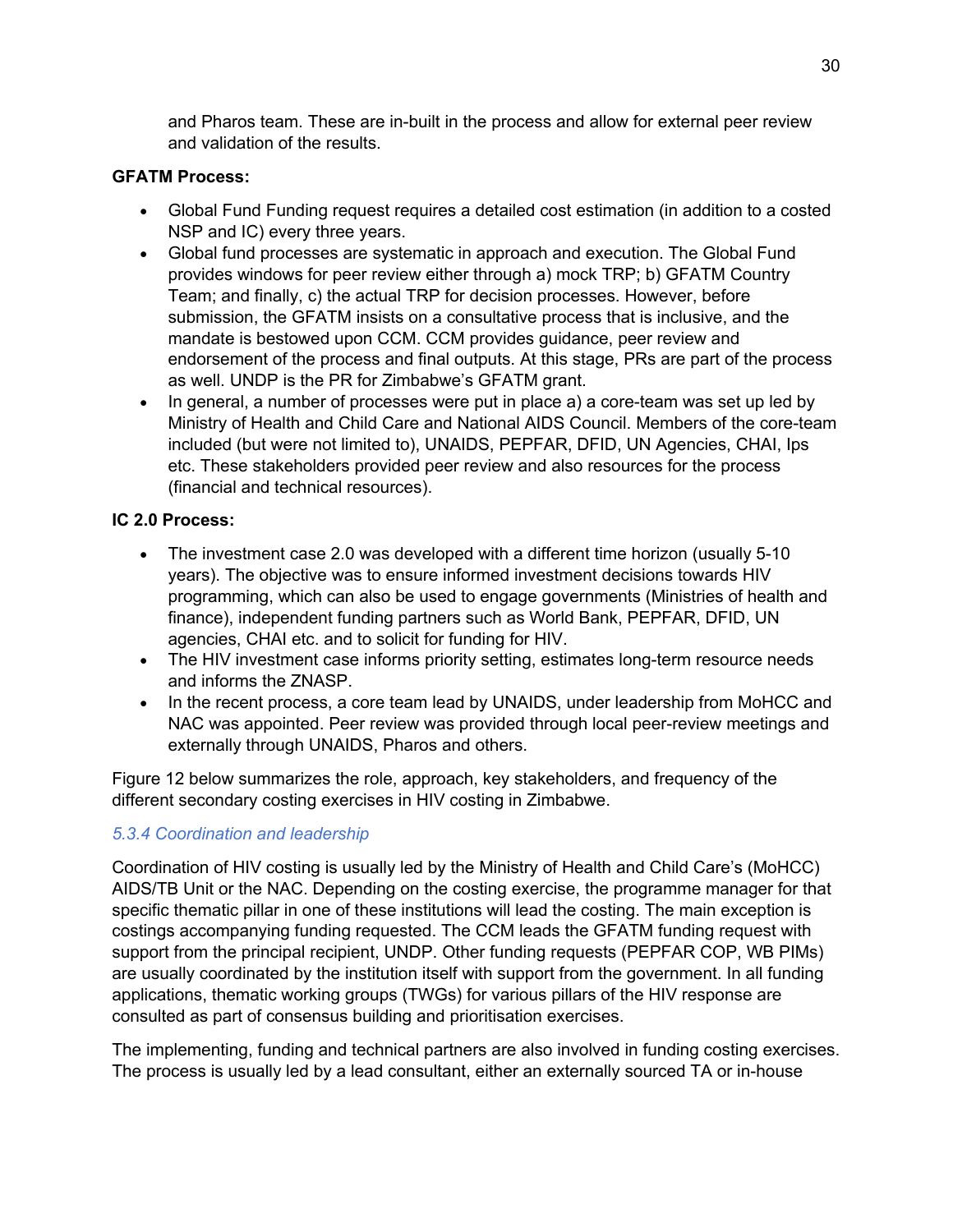support form institutions with capacity (i.e. CHAI). Other institutions (CHAI, UNDP, PEFPAR) provide high level quality control and review.

|                                                                               | <b>Role</b>                                                                                                                                                                                                                                 | <b>Key stakeholders</b>                                                                                                                                                 | <b>Frequency</b>                                                                               |
|-------------------------------------------------------------------------------|---------------------------------------------------------------------------------------------------------------------------------------------------------------------------------------------------------------------------------------------|-------------------------------------------------------------------------------------------------------------------------------------------------------------------------|------------------------------------------------------------------------------------------------|
| <b>Strategic Plans</b><br>(i.e. ZNASP)                                        | Strategic information to<br>identify efficiencies,<br>effectiveness and resource<br>allocation for HIV delivery.<br>This is also used to inform<br>financial gap analysis,<br>equitable allocation and<br>resource mobilization<br>efforts. | Usually involves all HIV<br>stakeholders beyond<br>health sector (ZNASP)<br>otherwise only health<br>sector stakeholders for the<br>HIV health sector specific<br>plans | Usually 5-year<br>strategic plans e.g.<br><b>ZNASP</b>                                         |
| <b>Operational</b><br><b>Plans</b>                                            | To inform budget<br>developments and identify<br>resource gaps during<br>implementation                                                                                                                                                     | Usually involves all HIV<br>stakeholders beyond<br>health sector (ZNASP)<br>otherwise only health<br>sector stakeholders for the<br>HIV health sector specific<br>plans | Usually 3-year<br>operational plans,<br>reviewed at the mid-<br>term of the strategic<br>plans |
| <b>Annual</b><br><b>Workplans</b>                                             | Informs annual workplan<br>budgets for public sector<br>resources and development<br>partners plans                                                                                                                                         | Health sector programme<br>managers                                                                                                                                     | Annually                                                                                       |
| <b>Resource</b><br><b>Mobilization</b><br><b>(GFATM FR,</b><br><b>PEPFAR)</b> | Informs funding requests to<br>donors such as Global<br>Fund, PEPFAR etc                                                                                                                                                                    | All stakeholders including<br>CCMs, PR and SRs                                                                                                                          | Every three years for<br><b>GFATM</b> and<br>annually for COP<br>(PEPFAR)                      |

#### *Figure 12. Summary of processes for types of HIV costing exercises*

## *5.3.4. Feedback from key informant interviews*

Key informants consistently reiterated that costing exercises are inclusive with the same general approach, but the costing methodology can vary substantially across exercises. In particular, key informants spoke of differing costing tools, or models, used across studies and how these tools can lead to varying results. Informants also suggested a more rigorous validation process is needed.

On technical approaches used in costing, stakeholders remarked:

*"WHO wants to promote the OneHealth costing tool, but CHAI is in charge of most vertical costing and uses a different calculation technique and the GFATM request is costed using the specific GFATM template. UNAIDS follows the resource needs model (RNM), and Avenir's*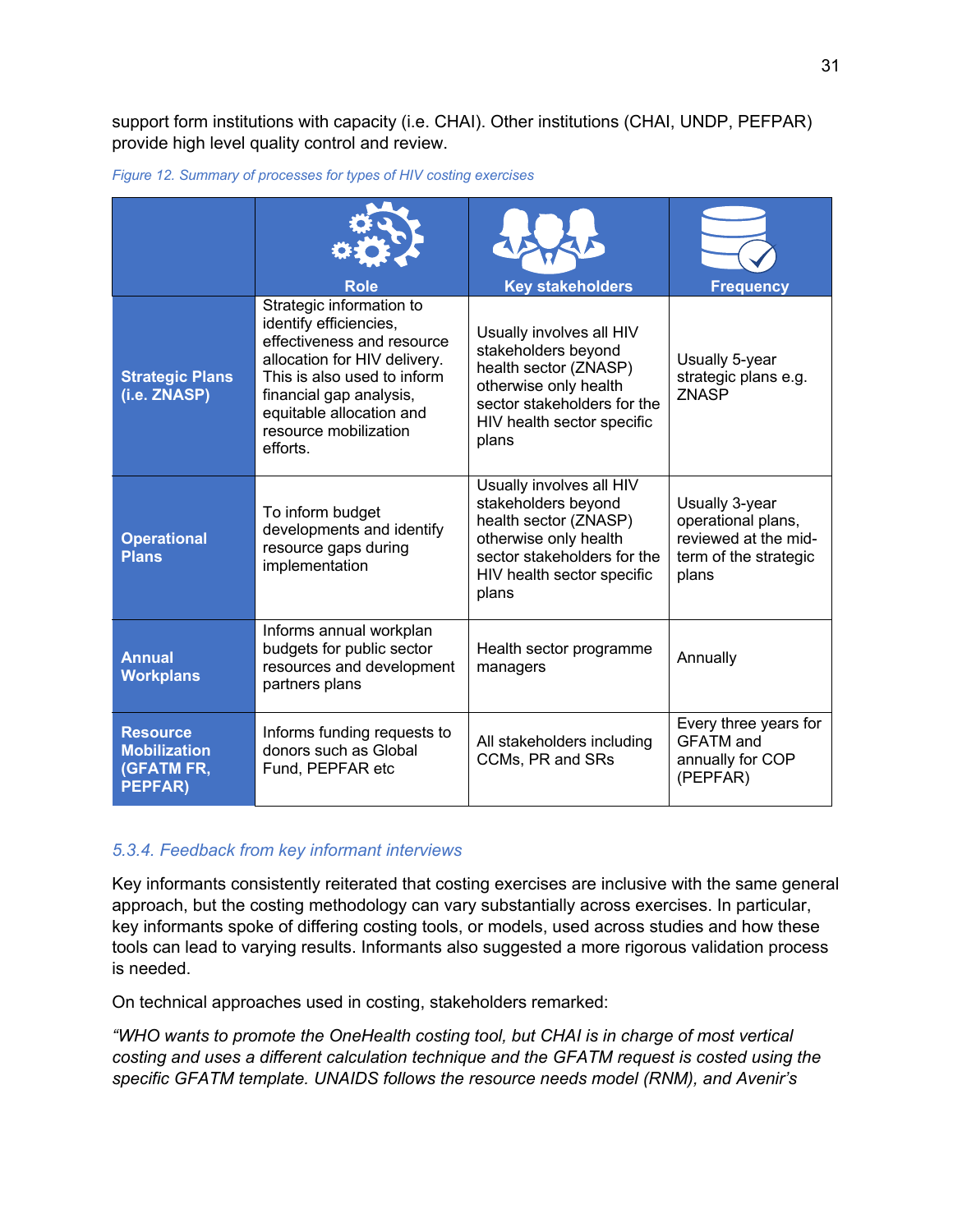*VMMC model is also used for programmatic costing. There is disagreement on which technical approach should be used, leading to an inability to compare costing documents to one another."*

*"CHAI estimates impact through Weill-Cornell University AIDS models, using different approaches that help the government understand and choose which scenario to pursue."* 

*"Avenir generates ballpark costs, using regional numbers at times, and employs top-down costing approaches for commodities. These estimates are then linked to impact using a disease model (such as Spectrum)."*

On stakeholder engagement, stakeholders emphasized the role of the MoHCC and the NAC:

"*The MoHCC and NAC are very engaged in the costing process, even reviewing the budget line by line."*

*"It would be useful to have an independent cost reviewer or systematic validation process, rather than relying on one consultant to conduct all costing."*

## *5.3.5. Strengths in HIV costing processes*

Overall, the strengths of the HIV costing revolve around stakeholder engagement.

- **HIV costings are considered collaborative and inclusive***:* It is standard approach in costing exercises to involve a broad group of stakeholders during information-gathering consultations and validation. Stakeholders feel that they are appropriately involved in costing exercises.
- **Costing exercises have a strong common backbone:** The specifics of the costing approach vary across exercises, but a strong common understanding of the key steps exist, i.e. scoping, consultations, technical approach, and validation. This backbone provides a strong foundation to build on. Instead of starting from scratch to improve the quality of costing exercises, this common understanding of the key costing steps will allow small changes to be more quickly adopted.

## *5.3.6 Weaknesses in HIV costing processes*

Although most stakeholders report feeling included in costing activities and have positive perceptions of the costing process, there are important methodological inconsistencies across the HIV costing landscape that stakeholders may not be conscious of at surface-level.

- **There is no consistent leadership in HIV costing:** While HIV costing is seen by the stakeholders as collaborative, there is no designated focal point to coordinate all costing processes nor a dedicated hub within the government for overseeing costing work. Each costing exercise is led by different institutions, leading to duplication of efforts and recosting for future endeavours. There should be an agreed-upon leadership structure to streamline costing for the health system.
- **Processes are not standardized.** There is a clear timeline for when strategic documents should be produced, but there is no regular process in place for reviewing and building upon previous strategies. These strategies often have a strong foundation of data and assumptions to build upon, and current costing activities miss opportunities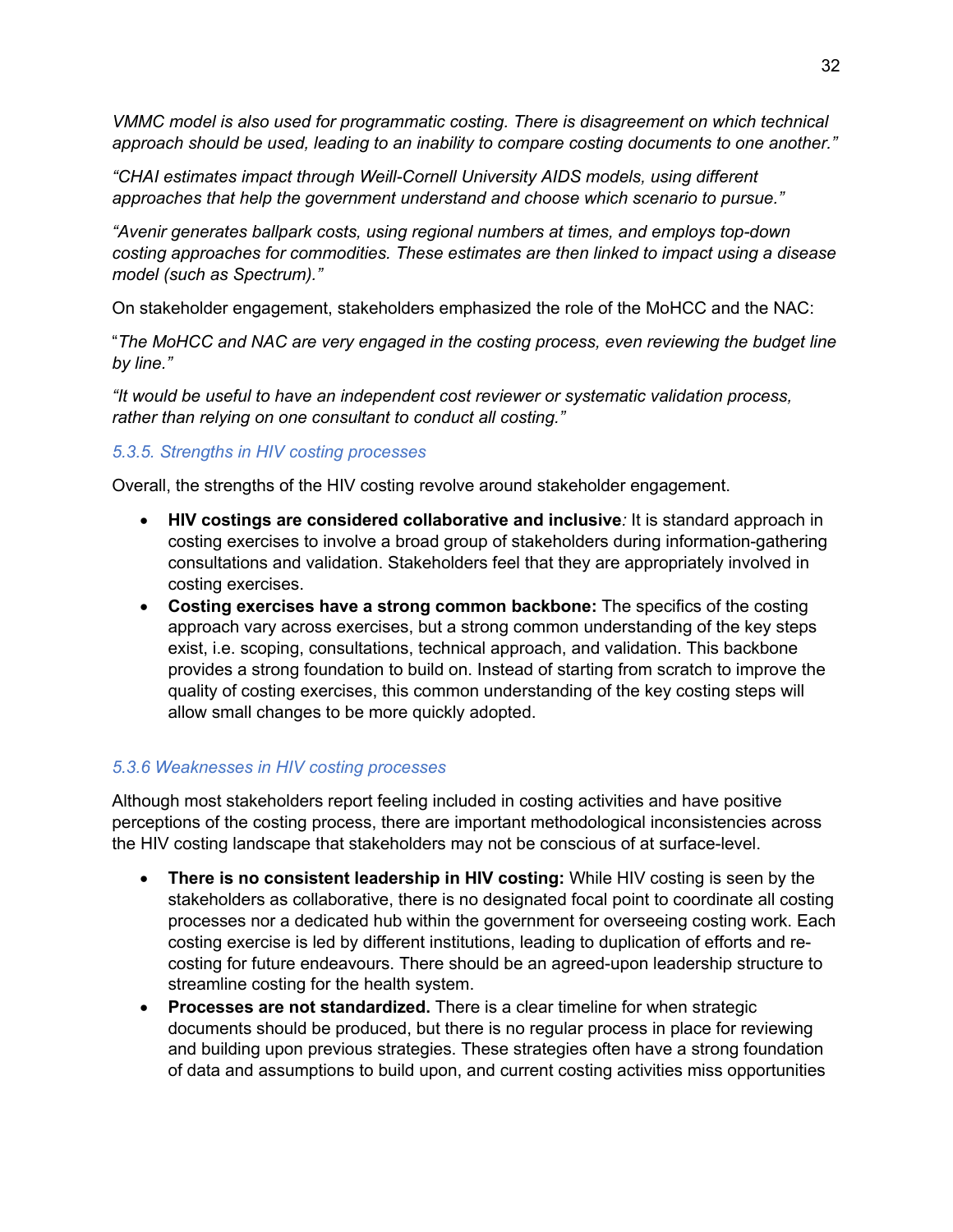to leverage this data to its full potential. This lack of standardization is largely driven by the way ad hoc groups of consultants are convened for each costing exercise.

- **There are no standard operating procedures exist for costing:** The specific methodology and assumptions used to conduct costing vary from costing exercise to costing exercise. There is no designated set of tools or templates for costing work and different techniques are used (excel-based tools, models, etc.) without clear standards or the option to compare to past or future costing work. Each time a costing exercise takes place, unit cost development may restart, and these unit costs are traditionally not peer reviewed or critiqued according to standard of comparability and reproducibility. The WHO has suggested using a centralized tool, for instance OneHealth, in all costing exercises. This would minimize the amount of capacity-building needed while also improving comparability across exercises.
- **No systematic review or validation process, particularly for unit costs.** Unit costs can come from varying sources, including directly from expenditure data or from default data in online modes. In some cases, these unit costs are taken to a group of stakeholders for review, but in many cases, this is not done. This validation process is important for ensuring high quality results.

#### 5.4 Moving towards institutionalization of data, skills, and processes

Across HIV costing data, skills, and processes, there is a lack of institutionalization. These parts of the costing system need to be anchored in a national organization (or several) so that home-grown skills are cultivated and maintained, and the sort of standardization and coordination mentioned earlier can be implemented.

There are several barriers to institutionalization. First, there is no one clear organization that should take the lead. The four focal institutions who could potentially take charge include the MoHCC AIDS and TB program, MoHCC Policy Planning, Financing, and Evaluation Department, the NAC and the University of Zimbabwe Department of Community Medicine. Each of the organizations has resources or experience, but each may also have substantial gaps that would have to be addressed.

*MoHCC and the NAC* have a mandate to drive certain HIV processes, as defined and articulated in statutes. The MoHCC AIDS and TB Unit each have a programme office and dedicated finance officer. The programme officers collect granular details and provide key information to facilitate costing. The finance officers, currently limited in number, spend more of their time with financial and management accounting duties for the programme. There are not enough staff numbers to have dedicated efforts towards costing. Experience shows that they have been involved in costing exercises, more as resource persons and less so as leaders.

The current staffing in the MoHCC Policy and Planning department is also quite low. They have focused more on the HSSP, NHA, RM and health financing work. There is expertise for costing the HSSP at a strategic level. However, in the past they have offered limited support to programme-specific costing exercises. The department has tried to institutionalise the RM, NHA and HSSP development and costing, but these efforts have not been sustained. There is still reliance on external technical expertise to support their processes. The current number of internal experts may not be sufficient to build capacity to oversee HIV costing.

The National AIDS Council has the numbers and capacity within its finance directorate to lead HIV costing. However, additional dedicated individuals and efforts are needed to support the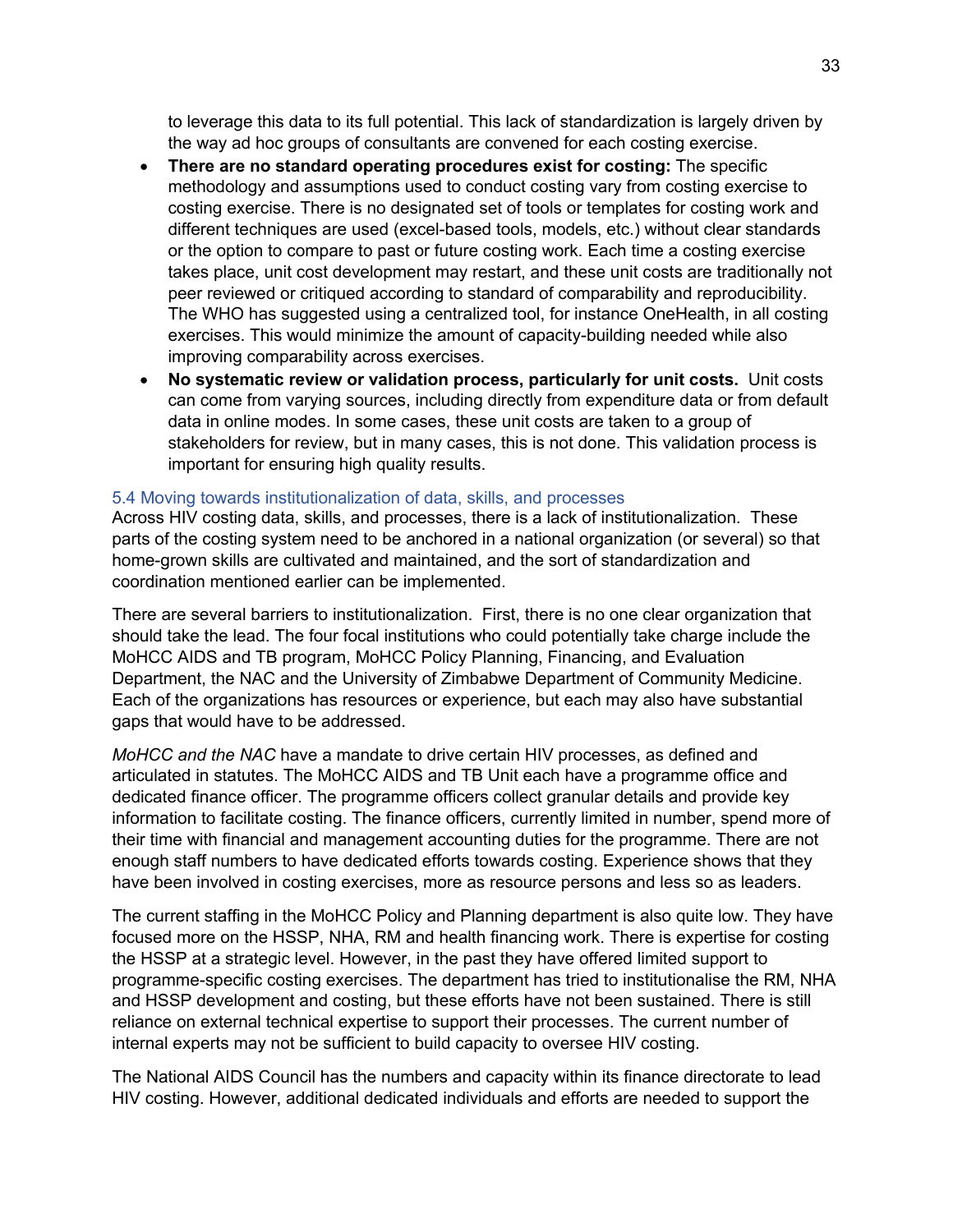process. Recent epidemic modelling suggest capacity has improved within the NAC. Avenir, an external technical advisor, has trained a dedicated individual to generate epidemiological estimates within the NAC; Avenir peer reviews outputs without directly being involved in their production. This capacity-building model could be used for HIV costing as well.

The University of Zimbabwe has in the past provided consultants that spearheaded HIV costing, financing and modelling work. However, this has been done on an ad hoc basis and no capacity has been transferred to government counterparts. There is enough skill but a lack of funding to support the process of developing tools, standards and frameworks to inform costing. Further, key informants interviewed from the University expressed that they prefer to work with a costing leader situated in the government than to lead efforts themselves. That said, given financial support, databases can be built for HIV costing in Zimbabwe within the University.

This discussion on the relevant expertise and limitations of each of these organizations is summarized in Figure 14.

Selecting one institution to serve as the primary leader and coordinator of country-wide HIV costing activities would help address quality concerns and optimize HIV costing activities by facilitating exchange of information and knowledge from one HIV costing activity to the next.

## *5.4.1 Feedback from interviews*

Key informants expressed support for the concept of institutionalization.

Some stakeholders offered that the Ministry of Health should be the lead:

*"The only group that bring all these partners together is the Ministry. They should take*  leadership to create a model that we can all use to compare previous costing with current *costing and consolidate efforts across partners."*

*"Institutionalisation should start with the MoHCC. They are already in the process of setting up a unit that deals with health economics & financing—this is where costing data repository should be kept. The University would be more comfortable working for the MoHCC."*

*"The Department of Policy and Planning within the MoHCC is privy to various funding streams from partners, so they should be responsible for budgeting and health financing."*

*"The Ministry of Health or Finance should have a unit that focuses on health financing and developing budgets."*

*"The Health Policy and Planning Unit should be the leader for costing, this would be the best leverage for higher impact. They are responsible for costing broad national health strategies and aligning them to economic frameworks."*

*"MoHCC should lead institutionalization process, and it should be housed in the Department of Policy & Planning. The NAC and AIDs/TB unit can contribute as stakeholders, but they do not have capacity for costing—all costing has been done by CHAI thus far."*

*"The unit cost database would be beyond the mandate of the NAC (other conditions rather than HIV) so it would be best to house the database within the MoHCC department of policy and planning. "*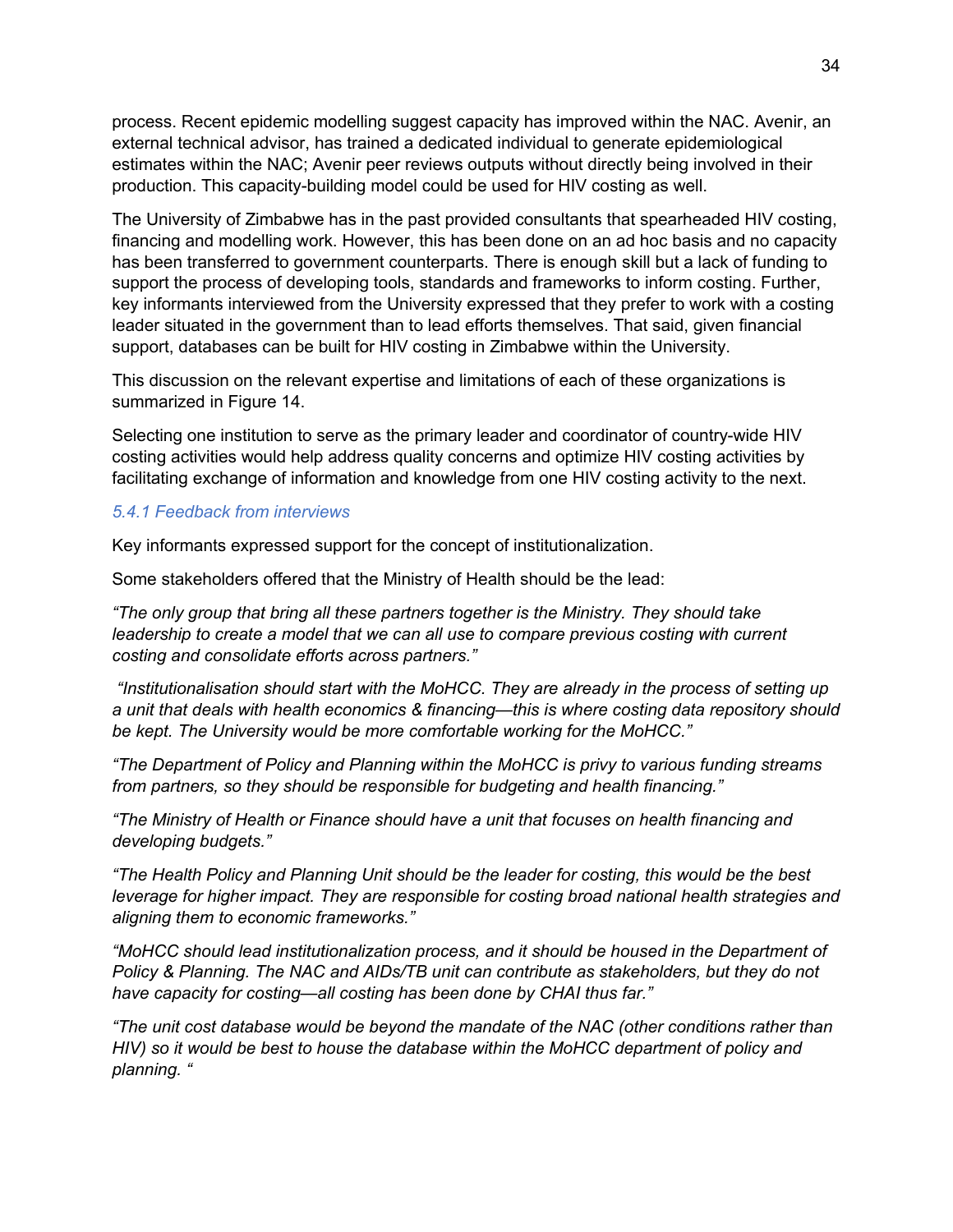Nonetheless, the NAC did receive some votes. One stakeholder remarked: *"The NAC runs the NASA, so they could be in charge of costing."*

*Figure 14. Summary of existing resources*

| <b>Institution</b>                                                                           | <b>Existing resources/ expertise</b>                                                                           | <b>Limitations</b>                                                                                                                                                                                                                                                                     |
|----------------------------------------------------------------------------------------------|----------------------------------------------------------------------------------------------------------------|----------------------------------------------------------------------------------------------------------------------------------------------------------------------------------------------------------------------------------------------------------------------------------------|
| <b>MoHCC AIDS and TB Unit</b>                                                                | The pillars each have a programme<br>officer, and there is a dedicated<br>finance officer for the entire unit. | There is limited capacity and technical<br>expertise on costing within the unit.<br>Significant investments would be needed<br>to create costing infrastructure.                                                                                                                       |
| <b>MoHCC Policy and Planning</b>                                                             | Fully fledged department with<br>qualified economists and planners.                                            | Expertise to support costing activities<br>exists but there is limited department<br>commitment to program-specific activities.<br>A strong training and mentorship<br>environment already exist and could<br>support if additional staff were hired for<br>HIV costing in particular. |
| <b>Nationals AIDS Council</b>                                                                | An established finance department<br>led by a competent Finance<br>Director.                                   | Expertise and a capacity building model<br>exist. Additional staff would be needed to<br>take on HIV costing but limited additional<br>training would be needed.                                                                                                                       |
| <b>University of Zimbabwe,</b><br><b>Department of Community</b><br><b>Medicine (UZ DCM)</b> | Department has public health<br>experts, health economists,<br>modellers and statisticians.                    | The University has the expertise and<br>capacity but lacks funding to become<br>central hub for HIV costing. KIIs did not<br>recommend that the University take the<br>lead on managing HIV costing, favouring<br>government leadership.                                               |

## **Chapter 6. Bringing it all together: Recommendations to strengthen Zimbabwe's HIV costing system**

## 6.1 Summary of strengths and weaknesses of costing ecosystem components

Overall, the Zimbabwe HIV costing ecosystem generates relevant products containing results that are trusted by stakeholders. High-level costing exercises are accompanied by robust cost estimations that are accepted by stakeholders and actively inform decision-making. Looking at the impact of costing exercises, the costing documents themselves, and the component ingredients, the main strengths of the HIV costing in Zimbabwe can be summarized as:

- **Costing exercises are government-led and inclusive processes:** One of the greatest strengths of the HIV costing ecosystem is that costing exercises are inclusive. The key high-level costing exercises--the ZNASP, Global Fund Request, and Investment Case- are all coordinated at the highest levels of the government HIV response, such as the MoHCC and the National AIDS Council. Other key stakeholders, including implementing and technical partners, are invited and routinely partake in the process as well. All costing exercises appear to follow a common pattern of consultation, estimation, and validation that engage stakeholders throughout the process.
- **Costing exercises produce high-quality and respected results:** Stakeholders consistently regarded the cost exercises to be of high quality and expressed confidence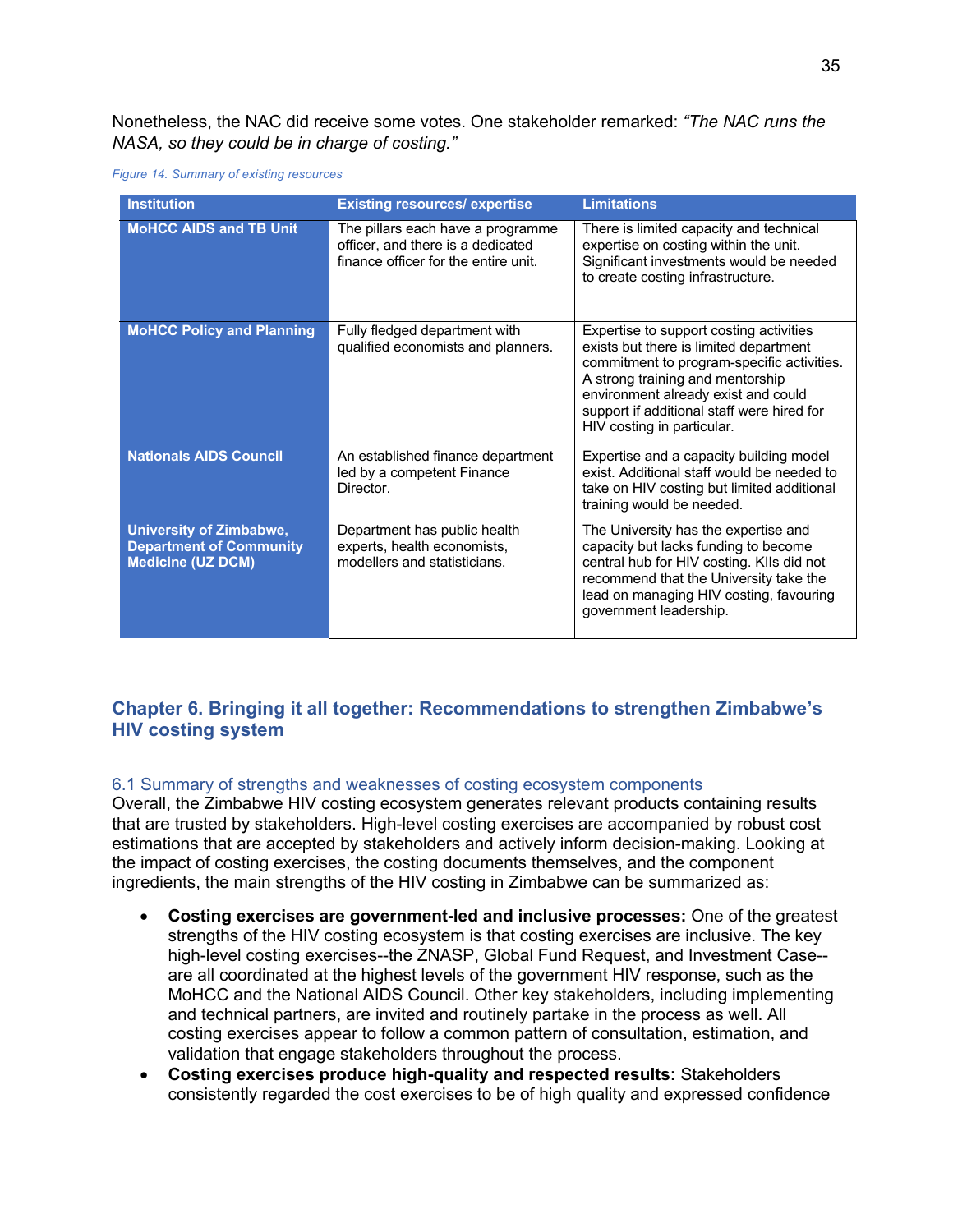in the utility and impact of the results. The document review reinforced that costing exercises were well-designed and technically strong.

• **Cost estimates inform decision**-**making:** The estimates real influence on decisionmaking regarding policy and program planning due to the trust generated from an inclusive process and quality outputs. The cost estimates, particularly the ZNASP and Global Fund Funding Request, directly impact resource allocation across interventions and geographies.

While HIV cost exercises in Zimbabwe have a strong backbone, there is room for improvement. Weaknesses identified by stakeholders and through the document review are summarized below:

- **There is no one institution providing leadership and oversight of costing activities.** The MoHCC and NAC are heavily involved in many costing exercises, but no one institution is expected to provide coordination for each activity. Nor is any institution charged with ensuring quality standards. This lack of pre-defined leadership also leads to missed opportunities to transfer knowledge and leverage outcomes from one costing exercise to inform the next.
- **There is limited technical capacity for HIV costing within the government:** The majority of costing exercises are completed by external consultants. There are few economists or technicians within the government that have the expertise needed to lead and perform a costing exercise. In addition to limited current capacity, there are no efforts in place to change this reality and expand investments in government capacity.
- **Unit cost assumptions vary across studies:** While epidemiological assumptions and targets are consistent across costing studies, unit costs vary. This lack of consistency likely stems from limited access to historic and recently used unit costs and the unnecessary need for experts to recreate unit costs for each new costing exercise. Unit cost assumptions and calculations were only made available to our research team when we requested them from the appropriate costing study authors. These assumptions should be made more public to all possible users.
- **There is no standardization of technical approach across costing studies**: Currently, different stakeholders use their own costing models, including the WHO OneHealth tool, Global Fund Funding Request template, the Spectrum Goals Resource Needs Model, CHAI tools etc. The use of different technical approaches by each institution limits opportunities for cross-checking and validation of others' costing results. The use of these different tools should not be discouraged, but there is limited discussion on the relative strengths and weaknesses of these different tools and no guidance exists on when the different tools should be preferred, nor are there trainings on the use of these costing tools to enhance human resource capacity and open up their use to a wider range of costing specialists.
- **Cost exercises rarely report on all key economic assumptions or potential biases, conflicts of interest, and limitations of cost estimates.** No costing exercise reported on currency conversions and inflation assumptions, despite these economic assumptions being especially important in a volatile economy where such assumptions could change the calculation of a unit cost year to year. Discussion on conflicts of interest, bias, and limitations also provides technicians with information on how to interpret the unit costs and considerations for re-using the unit costs for other exercises. The lack of these details prevents future costing exercises from accurately building on previous work because technicians cannot judge what adjustments are needed to make the unit costs relevant to the current context.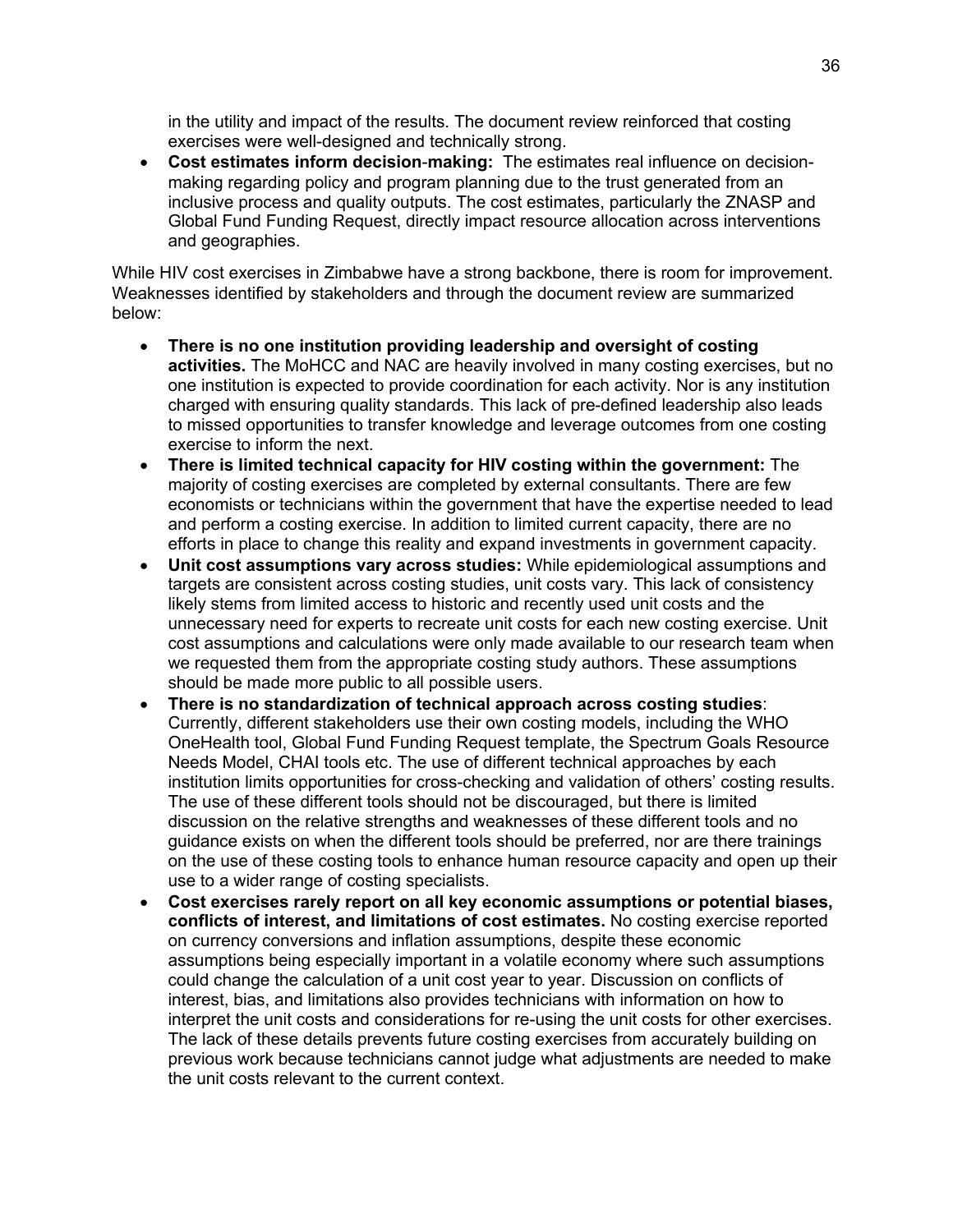• **While some parts of the HIV response, especially treatment and biomedical prevention measures, have detailed unit costs, there is much less information on the costs of enablers and program support areas.** The cost of commodities, equipment, outreach activities, etc has been studied for Zimbabwe and for other neighbouring countries. There is ample opportunity to compare different unit costs for the same item in these areas and to make year to year adjustments. But activities like advocacy, human rights, female empowerment, etc and program support actions (management, site supervision, training and workshop, monitoring and evaluation, etc) are poorly costed and experts result to standard rules of thumb or coefficients that have turned out to be either wildly inaccurate or have led to massive underspending, or both. More unit costs and better cost estimation techniques are needed for these areas, which can account for up to 30% of the total HIV budget.

#### 6.2 Recommendations to improve the HIV costing ecosystem

To build on the strengths while addressing the weaknesses mentioned in this report, Pharos suggests several key recommended actions (see Figure 15). Six of the most important priority recommendations are discussed in greater detail below.

|                  | <b>Weaknesses</b>                                                                                                                                                                                                                                                                                                                                                                                     | <b>Recommendations</b>                                                                                                                                                                                                                                                                                                                                                                                                                                                          |
|------------------|-------------------------------------------------------------------------------------------------------------------------------------------------------------------------------------------------------------------------------------------------------------------------------------------------------------------------------------------------------------------------------------------------------|---------------------------------------------------------------------------------------------------------------------------------------------------------------------------------------------------------------------------------------------------------------------------------------------------------------------------------------------------------------------------------------------------------------------------------------------------------------------------------|
| <b>Data</b>      | Unit costs vary across key studies<br>$\bullet$<br>There is no central repository of<br>$\bullet$<br>previous costing work<br>Full costing analyses are not<br>$\bullet$<br>publicly available<br>"Last Mile" excess costs for service<br>$\bullet$<br>delivery to rural locations are not<br>always included<br>Difficulty separating HIV-specific<br>costs from indivisible Health<br>Systems costs | Establish an open-access<br>$\bullet$<br>database to house a unit cost<br>repository and cost study library<br>Produce annual benchmark<br>costs<br>Organize annual cost review<br>$\bullet$<br>meetings<br>Create a special fund to allow<br>$\bullet$<br>researchers to conduct primary<br>costing studies<br>Develop more fine-grained and<br>$\bullet$<br>consistent unit costs for program<br>support services, HR, and other<br>components that have weaker<br>cost basis |
| <b>Skills</b>    | There is a heavy reliance on<br>$\bullet$<br>external consultants<br>No one individual or institution<br>$\bullet$<br>provides quality assurance or<br>technical guidance for all costing<br>processes.<br>There are no current capacity<br>$\bullet$<br>transfer initiatives                                                                                                                         | Invest in training internal<br>$\bullet$<br>technical experts.<br>One option is peer-to-peer<br>mentorship between government<br>and external TA while producing<br>costing exercises.<br>Another option would be to set<br>up a health/HIV cost and<br>financing course at the University<br>or another training institution                                                                                                                                                   |
| <b>Processes</b> | There is no consistent leadership in<br>$\bullet$<br>HIV costing<br>Processes are not institutionalized<br>$\bullet$<br>There are no standardized<br>$\bullet$<br>operating procedures exist for<br>costing<br>No systematic review or validation<br>$\bullet$<br>process, particularly for unit costs                                                                                                | Identify an institution to serve as<br>$\bullet$<br>the technical hub for national HIV<br>costing activities<br>Develop and agree on standard<br>templates for calculating and<br>reporting cost estimates<br>Ensure that all costing studies<br>are independently validated<br>using a checklist covering e.g.,                                                                                                                                                                |

|  |  |  | Figure 15. Summary of weaknesses and recommendations for the three major costing ingredients |  |  |  |  |
|--|--|--|----------------------------------------------------------------------------------------------|--|--|--|--|
|  |  |  |                                                                                              |  |  |  |  |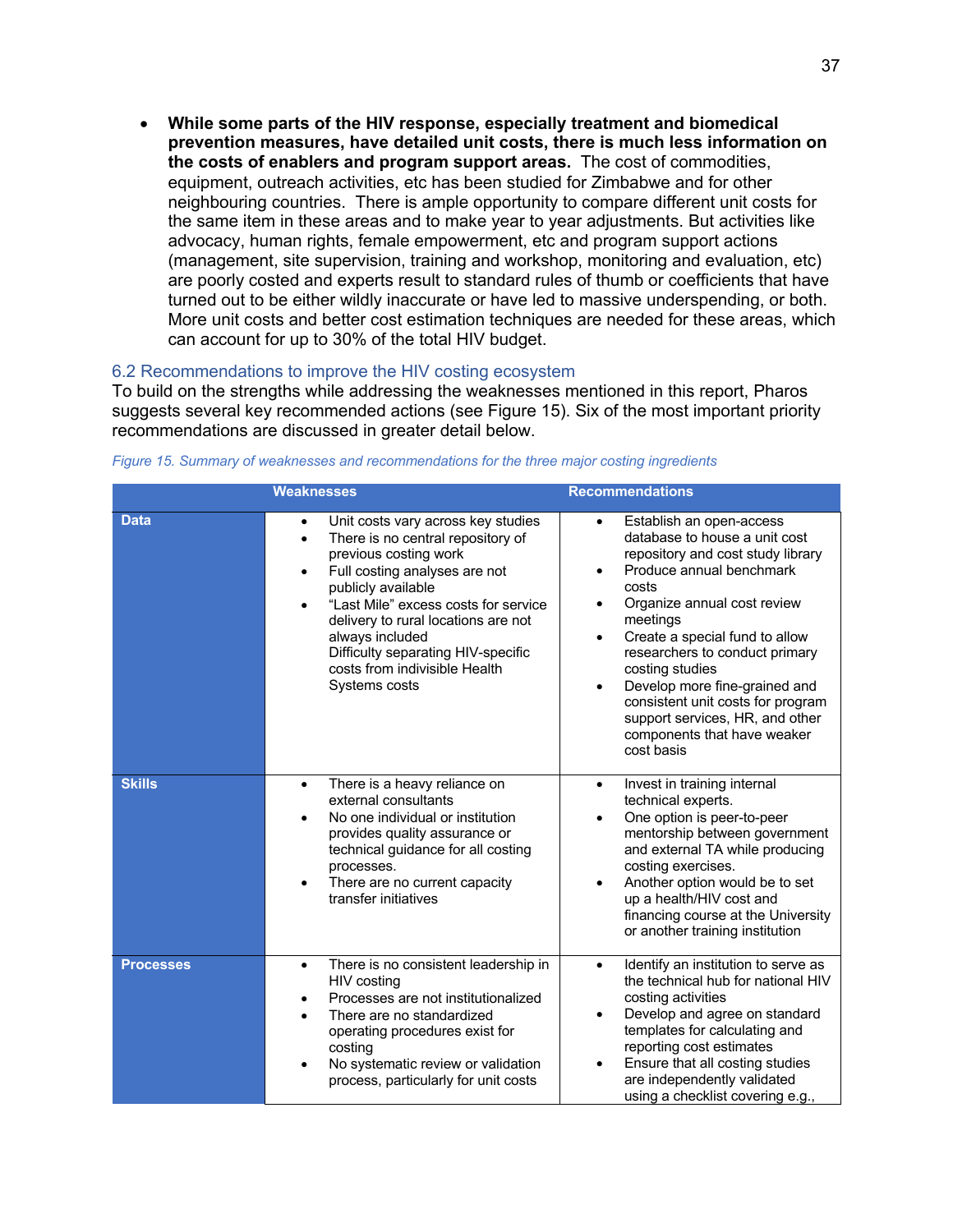|  | bias, limitations, and assumed<br>economic parameters (e.g.,<br>inflation, exchange rate, etc)<br>Improve sequencing so that NSP<br>costing precedes Funding<br>Requests, PEPFAR COPs, and<br>government budgeting |
|--|--------------------------------------------------------------------------------------------------------------------------------------------------------------------------------------------------------------------|
|  |                                                                                                                                                                                                                    |

**1. Identify and support a national Zimbabwean institution to serve as the technical hub for national HIV costing activities.** Although most costing activities are coordinated by the MoHCC or National AIDS Council, these institutions do not at present have the capacity to lead technical inputs and provide oversight to costing exercises. A more defined home for HIV costing is needed to address the current weaknesses and create opportunities for further developing the HIV costing capacity in the country. This technical hub would be tasked with ensuring standardization of costing methodologies, housing the open-access database of unit cost and costing studies, putting forth annual unit cost estimates for key interventions, and providing technical expertise to high-level national HIV planning processes. It could also convene stakeholders for discussions on costing exercises, validation of findings, and training activities.

Chapter 5.4 looked at four different institutions to serve as the technical hub, including the MoHCC HIV and TB Unit, the MoHCC Policy and Planning Unit, the National AIDS Council, and the University of Zimbabwe, Department of Community Medicine. While each of these institutions has pros and cons as a hub, preliminary assessment suggests that the MoHCC Policy and Planning Unit might be the best choice. Within the Policy and Planning Unit, expertise to support costing activities already exists. The main limitation is the lack of devoted staff for HIV costing. If additional staff were to be hired, a strong training and mentorship environment in cost estimation already exists to build on. Investments to make the National AIDS Council the home for the NASA have been made in the past; A similar strategy could be undertaken to make the Policy and Planning Unit the home for all HIV cost estimations.

## **2. Establish an open-access database to house a unit cost repository and cost study library**

An open-access database is needed to store previous costing studies and unit cost estimates used in the analyses. This resource would improve the accuracy of all costing studies and result in more efficient cost estimation processes, reducing the cost of collecting fresh data and for validation workshops and enabling implementers to focus more on programming and effectiveness of interventions. HIV costing studies for the same year should use consistent unit cost estimates and other economic assumptions, unless there is differing context or objectives for the study that would require adjusting these. This type of knowledge sharing would also prevent duplication of resource deployment across costing studies and increase transparency. Health economists will not have to re-produce unit costs from scratch or at least will not have to spend time tracking down previous costing estimates. Furthermore, a repository would drive standardized frameworks for ingredients-based unit costs. This would allow a local metric for evaluating quality of costing studies, help establish ranges within different implementation contexts, and improve consistency and comparability of CEAs carried out by partners. In a resource constrained setting, such standards would also allow partners to support MoHCC costing exercises with verifiable means and develop these skills locally within routine implementation settings.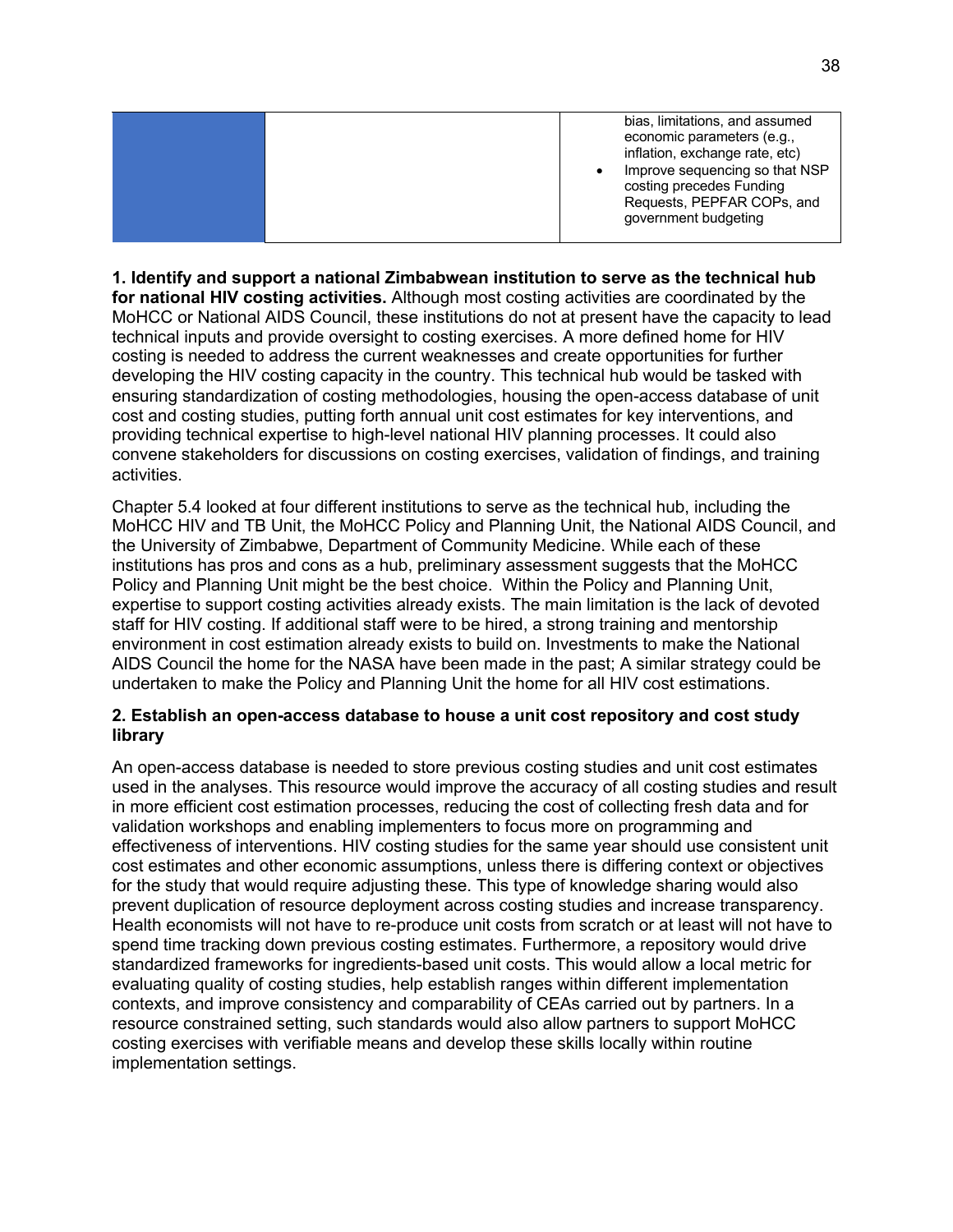During the document review, all custodians of costing exercises were willing to share their underlying calculations and assumptions when asked, which suggests there are few barriers to establishing such an open-access database. If there are concerns of the database being fully accessible to the general public, then it could be password-protected and made available only to accredited stakeholders.

This repository could be modelled off the global health costing consortium repository: https://ghcosting.org/pages/data/ucsr/app/. The custodian of the database should be the institution identified as the technical hub of national HIV costing activities (see below). Interviewees suggested it would take approximately 6 months to set up a unit cost repository. If the GHCC is revived and reinvigorated in the coming years, Zimbabwe would also benefit from having a role in the global project.

**3. Produce annual benchmark unit costs** One of the most critical roles for this new technical hub would be producing annual benchmark unit cost estimates. This initiative would help standardize unit cost assumptions across studies. This harmonization is critical given that different unit costs continue to be used by different partners. Partners could adjust the benchmark estimates based on their objective of their study, but a standard reference unit cost would limit variability across costing studies.

An annually updated unit cost repository could allow partners to more regularly explore allocative efficiencies and alternative CEAs. This would be particularly important as Zimbabwe moves towards maintaining epidemic control and as it conducts time-driven, activity-based costing for HIV.

The creation of the repository should also spur efforts to better estimate the cost of program enablers and program management and support activities for Zimbabwe, which until now have not been well calculated or documented with evidence.

A national effort to expand primary data collection studies could also be stimulated by an assessment of the gaps in the existing unit cost information for the country. Such an assessment would help to target the areas to be covered by their primary research studies.

**4. Introduce annual costing review meetings** The technical hub should also initiate annual meetings to convene key stakeholders to review previous costing exercises and validate the hub's unit cost estimates for the following year. These review meetings would help disseminate the work of the hub and ensure further consistency of costing methodology across all stakeholders involved in costing activities. All stakeholders involved in costing exercises, including all government departments, bilateral and multilateral development partners, and implementing organizations, should be invited to these meetings.

**5. Create an internal training and mentorship system for HIV costing.** The establishment of a technical hub within the government would lend itself to supporting an intentional capacity building program to train existing personnel in HIV costing. A collaboration between the Ministry of Health and academia or external consultants could design and deliver annual training workshops. Similar efforts within the National AIDS Council have been made in training epidemiological modelling experts, in collaboration with Avenir Health. Additionally, a peer-topeer model, such as the one used in South Africa, pairing government personnel with an external consultant to undertake the HIV costing, could also help improve existing capacity within the government.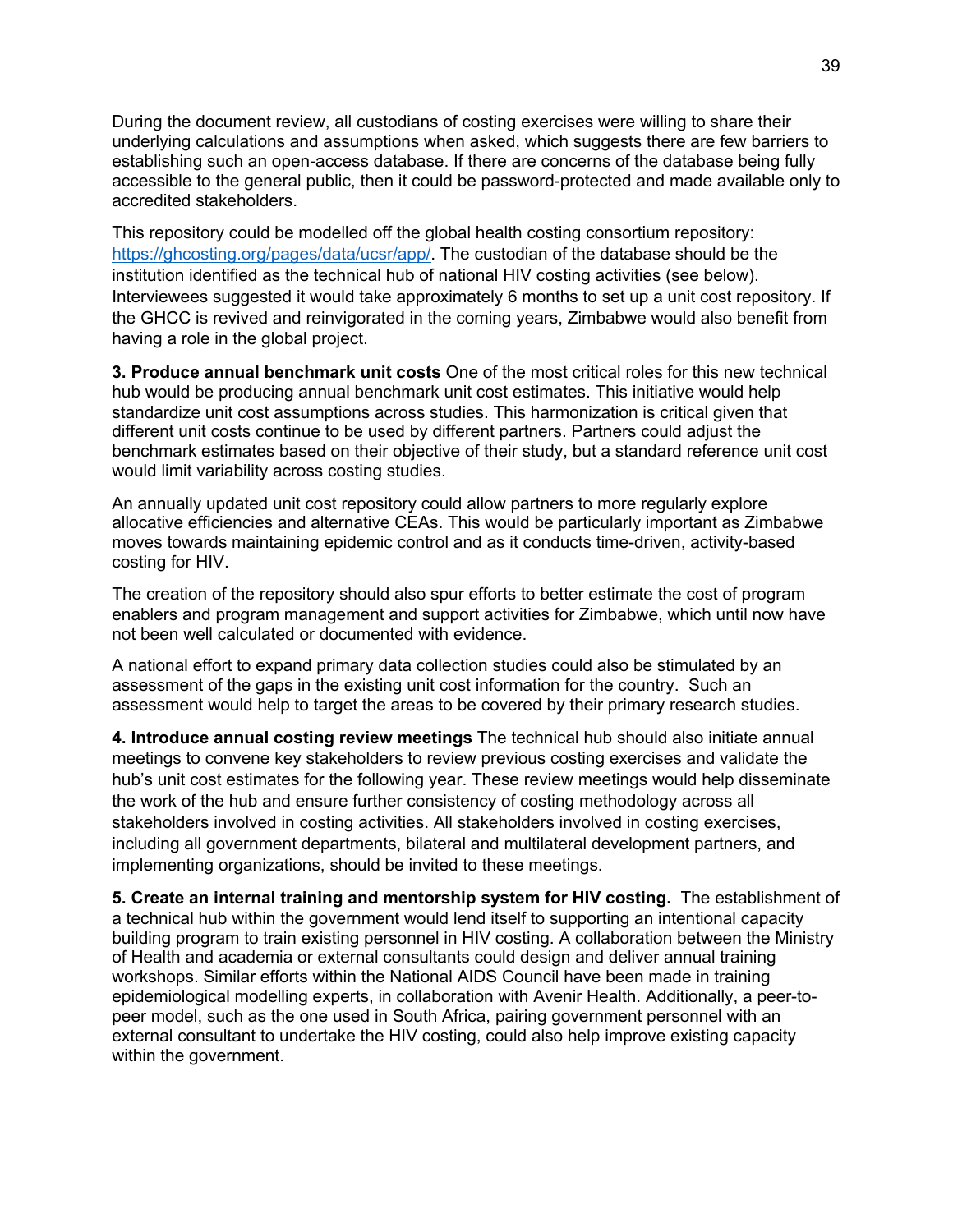**6. Invest in technical capacity and knowledge of HIV costing across all key stakeholders** A technical hub and an internal pipeline to sustain the hub are critical, but additional efforts should be made to educate all stakeholders on the methodology and interpretation of costing exercises. One-off training programs for stakeholders at different levels of HIV program management would make sponsors and users of cost information more "literate" and better consumers and critics of cost estimation processes and results.

**7. Expand regional exchanges.** Zimbabwe would benefit from regular and structured exchanges with other countries of Eastern and Southern Africa to discuss HIV costing and its use in shaping policies, programs, and spending decisions. Other high HIV burden middle income countries like Mozambique, Zambia, Tanzania, and Malawi must also mount massive responses to HIV and face many of the same issues in conducting accurate, consistent, and efficient costing as does Zimbabwe. The upper middle income neighbours such as South Africa and Botswana are also focusing on mounting large scale HIV programs mainly using domestic resources, and they can also learn from Zimbabwe and vice versa. The UNAIDS workshop on HIV investment cases, costing, and financial sustainability held in Johannesburg in 2018 was cited many times by interviewees as a very valuable forum for their national work. More events like this, sponsored by SADCC and its international partners would help to improve knowledge and skills and energize Zimbabwe in its future HIV costing activities.

## **Chapter 7. Conclusions**

This case study is the first in-depth analysis of the HIV costing landscape in Zimbabwe. In-depth document review and key informant interviews revealed that the system for cost estimation in Zimbabwe is improving over time, with many positive examples of high-level coordination and participation of key stakeholders, good quality products, and significant influence on strategic planning and resource mobilization. HIV costing is playing an important role in providing evidence to secure needed financing, improving resource allocation, and supporting planning and implementation.

Despite these achievements, there is more that Zimbabwe can do to strengthen the data and models, skills and knowledge, and processes that go into its HIV costing system. In particular, this case study highlights the need for investments in greater coordination, standardization and institutionalization of costing activities. Cost data need to be expanded and used consistently across costing studies. National skills can be enhanced. A range of processes for collecting, validating, and using cost information can be improved. This will have spillover benefits for health sector costing in general. New initiatives to establish an HIV costing hub in one of the government institutions, create and maintain a unit cost repository, and foster skills development and information exchange across the many government, civil society, and international partners would contribute to a strong and more effective HIV costing system.

Institutionalization and standardization of costing activities would not only have direct benefits for high-level strategic planning, but would also support Zimbabwe in mobilizing additional resources for HIV and deploying them in a more efficient manner.

During a November workshop with more than 30 stakeholders and chaired by the deputy director of the NAC, participants strongly endorsed the findings in this report and called for a multi-year effort to implement the seven recommendations contained in Chapter 5. During the first part of 2021 it is hoped that more work will be done to develop a detailed scope, plan, and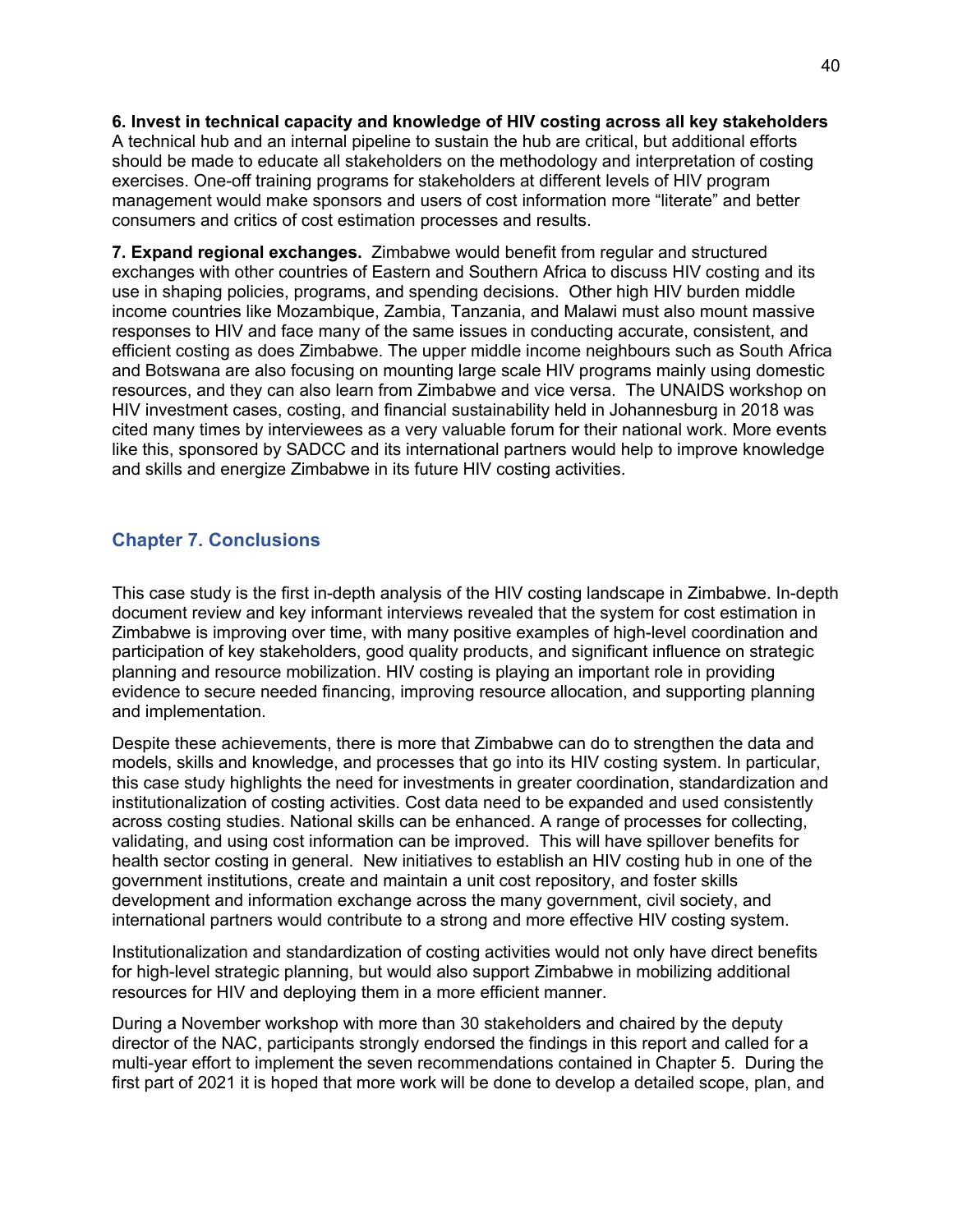budget for building a first class HIV costing system for Zimbabwe, including a coordinating hub and a unit cost data and document repository.

This analysis shows that HIV costing has a critical role to play in Zimbabwe. The recommendations put forth here should be considered as part of an effort to build an HIV costing ecosystem that best enables the HIV program to meet its national goals.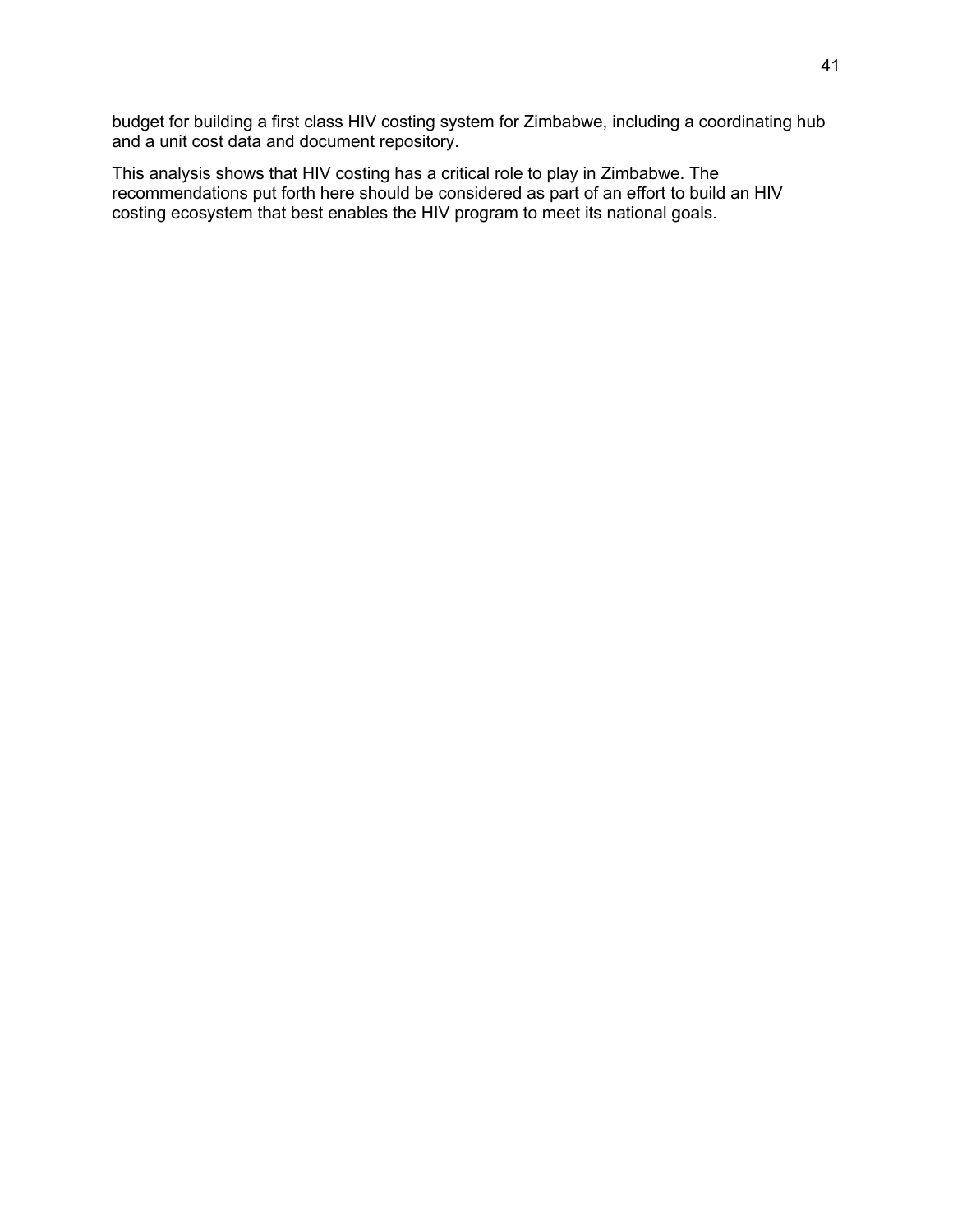## **Annexes**

I. Data Extraction Tool

| What is the title of the document?                                         |                                                    |  |  |
|----------------------------------------------------------------------------|----------------------------------------------------|--|--|
| Which year was is authored?                                                |                                                    |  |  |
| What period of resource needs does it cover?                               |                                                    |  |  |
| Author                                                                     |                                                    |  |  |
| Author organization                                                        |                                                    |  |  |
| HIV intervention(s)                                                        |                                                    |  |  |
| Target population (s)                                                      |                                                    |  |  |
| Primary data collection? (Y/N)                                             |                                                    |  |  |
| Funder                                                                     |                                                    |  |  |
| <b>B. Process and tools</b>                                                |                                                    |  |  |
| What stakeholders were involved? How<br>frequently?                        |                                                    |  |  |
| What was the purpose of the cost estimation?                               |                                                    |  |  |
| What costing approach was used? (Key details<br>of methodology)            |                                                    |  |  |
| What costing tool was used? (Excel, online<br>model, etc)                  |                                                    |  |  |
| What data sources were drawn from?                                         |                                                    |  |  |
| Are these costs updated on a routine basis?                                |                                                    |  |  |
| Did this costing inform any high-level planning<br>process?                |                                                    |  |  |
| <b>C. Quality</b>                                                          |                                                    |  |  |
| How robust was the study design and                                        |                                                    |  |  |
| purpose?                                                                   | [INSERT]/7<br>Primary data collection: [INSERT]/16 |  |  |
| What was the quality of the costing                                        |                                                    |  |  |
| methodology and data sources?                                              | Not primary data collection: [INSERT]/13           |  |  |
|                                                                            | Primary data collection:                           |  |  |
| A. Service use and resource                                                | [INSERT]/7                                         |  |  |
| measurement                                                                | If not primary data collection:<br>[INSERT]/4      |  |  |
| B. Valuation and pricing                                                   | [INSERT]/4                                         |  |  |
| C. Analysis and presentation of results                                    | [INSERT]/5                                         |  |  |
| <b>Total</b>                                                               | [Insert] / [20 or 23]                              |  |  |
| Overall qualitative impressions of document (Strong costing? Weak costing? |                                                    |  |  |
| <b>Comprehensive? Lacking details, etc)</b>                                |                                                    |  |  |
|                                                                            |                                                    |  |  |
|                                                                            |                                                    |  |  |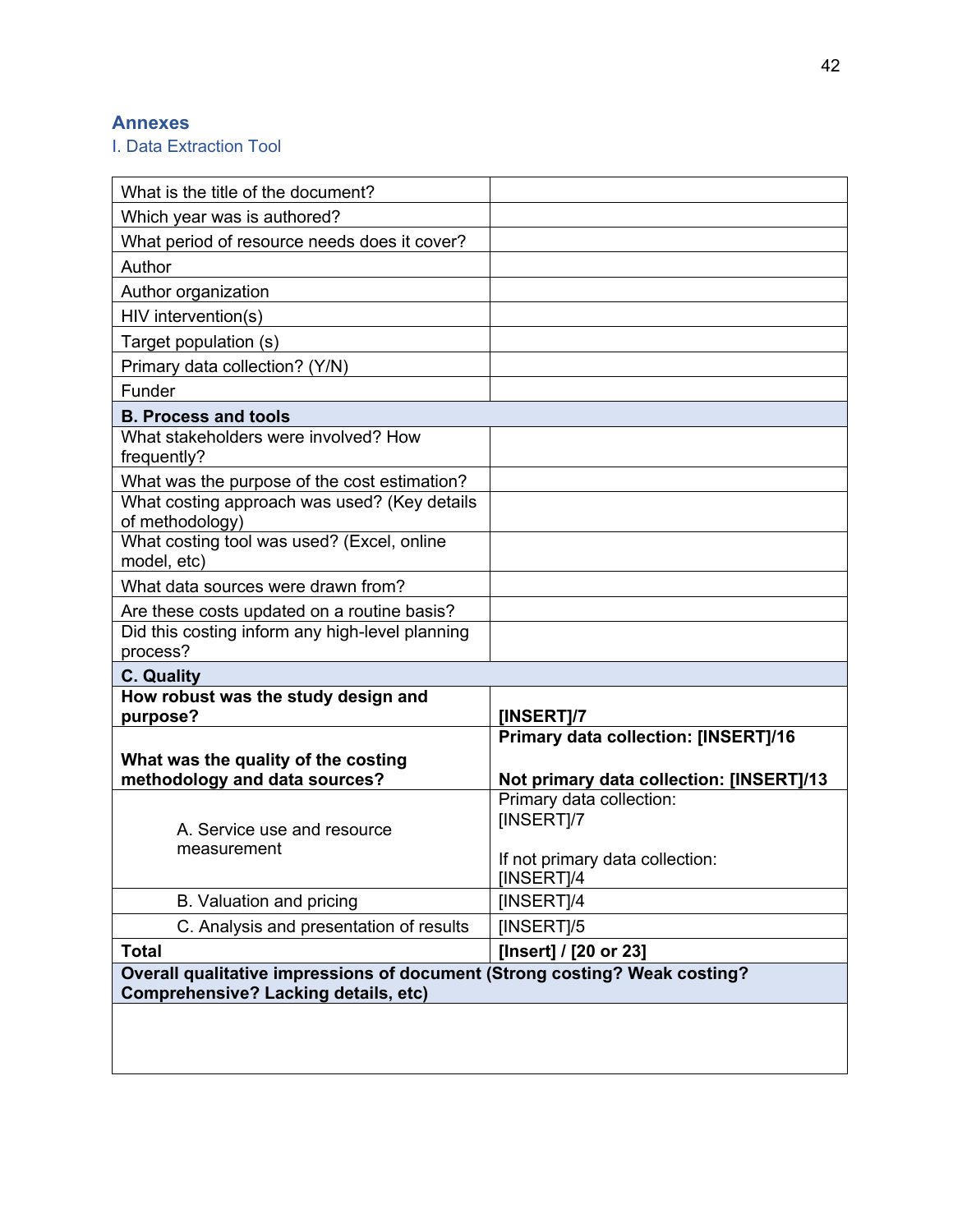| <b>Quality scoring</b>                                                       |                                                                                                 |                                                                                                               |                             |
|------------------------------------------------------------------------------|-------------------------------------------------------------------------------------------------|---------------------------------------------------------------------------------------------------------------|-----------------------------|
|                                                                              | <b>Possible</b><br>points                                                                       | <b>Points</b><br>awarded                                                                                      | <b>Comments/description</b> |
| How robust was the study<br>design and purpose?                              | 7 points                                                                                        | $\overline{17}$                                                                                               |                             |
| Principle 1                                                                  |                                                                                                 |                                                                                                               |                             |
| Purpose well-defined                                                         | 1 point                                                                                         |                                                                                                               |                             |
| Intervention well-defined                                                    | 1 point                                                                                         |                                                                                                               |                             |
| Principle 2                                                                  |                                                                                                 |                                                                                                               |                             |
| Study perspective (provider,<br>health system, societal,<br>household) named | 1 point                                                                                         |                                                                                                               |                             |
| Principle 3                                                                  |                                                                                                 |                                                                                                               |                             |
| Cost defined as economic vs<br>financial or real-world vs<br>guideline       | 1 point                                                                                         |                                                                                                               |                             |
| Cost defined as full vs<br>incremental or net vs future                      | 1 point                                                                                         |                                                                                                               |                             |
| Principle 4                                                                  |                                                                                                 |                                                                                                               |                             |
| Unit costs listed and<br>adjustments described                               | 1 point                                                                                         |                                                                                                               |                             |
| Principle 5                                                                  |                                                                                                 |                                                                                                               |                             |
| Time horizon and time period<br>described                                    | 1 point                                                                                         |                                                                                                               |                             |
| What was the quality of the<br>costing methodology and<br>data sources?      | 16 points if<br>primary data<br>collection<br>13 points if<br>not primary<br>data<br>collection | <b>Primary data</b><br>collection:<br>[INSERT]/16<br><b>Not primary</b><br>data<br>collection:<br>[INSERT]/13 |                             |
| A. Service use and resource<br>measurement<br>Principle 6                    | 7 if primary<br>data<br>collection<br>4 if not<br>primary data<br>collection                    | <b>Primary data</b><br>collection:<br>[INSERT]/7<br><b>Not primary</b><br>data<br>collection:<br>[INSERT]/4   |                             |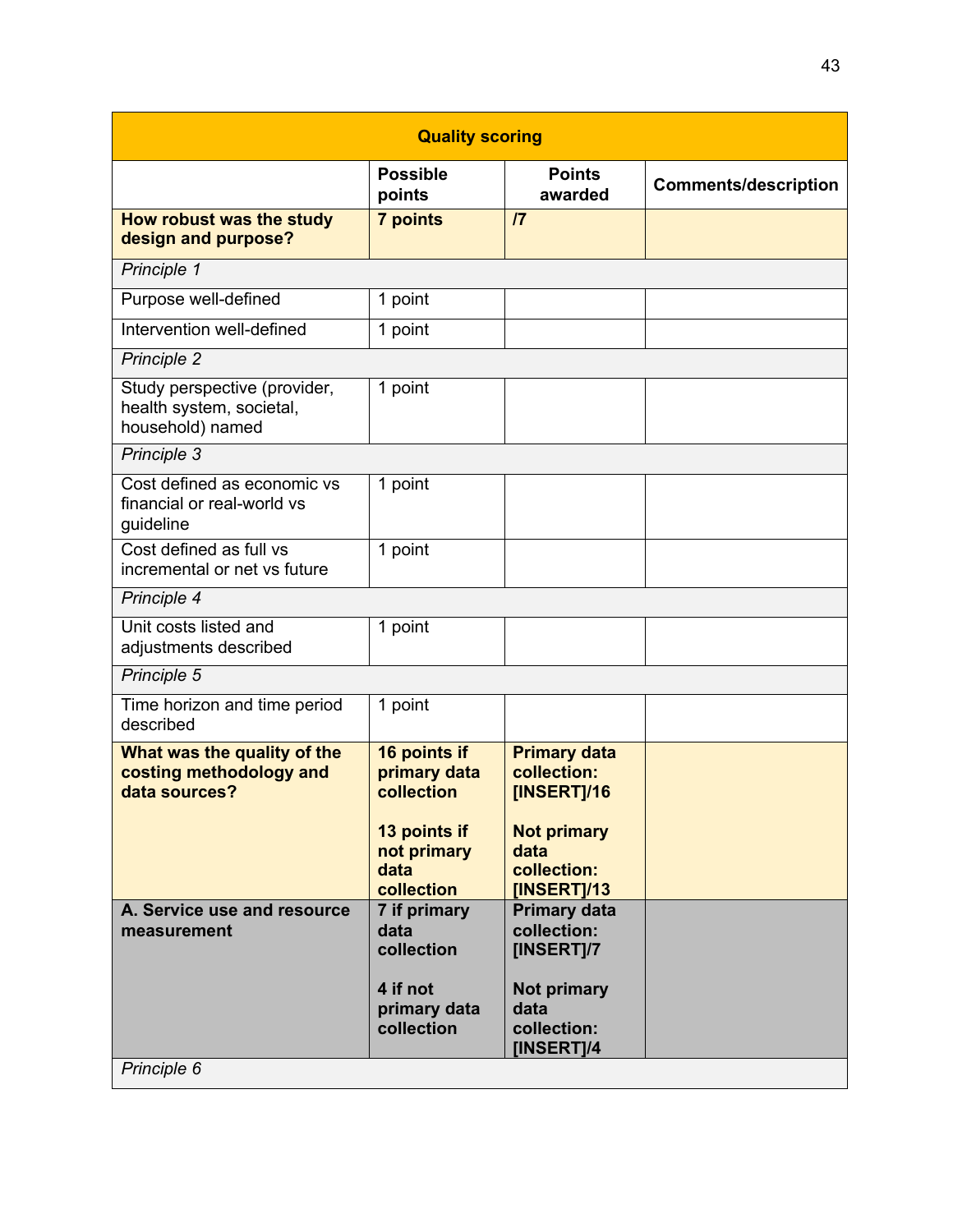| Description or justification for<br>inclusion or exclusion of above<br>service delivery costs,<br>supporting change costs,<br>research costs, unrelated<br>costs, and/or other | 1 point                                                     |            |  |
|--------------------------------------------------------------------------------------------------------------------------------------------------------------------------------|-------------------------------------------------------------|------------|--|
| Principle 7                                                                                                                                                                    |                                                             |            |  |
| Measurement of each input is<br>described as either top-down or<br>bottom-up                                                                                                   | 1 point                                                     |            |  |
| Methods described for<br>measuring human resources<br>inputs, above site/overhead,<br>research costs                                                                           | 1 point                                                     |            |  |
| Principle 8                                                                                                                                                                    |                                                             |            |  |
| Site/client selection<br>process/criteria described<br>(geographic/patient/site<br>sampling and/or sample size<br>calculation)                                                 | Primary data<br>collection?<br>If Yes, 1 point              |            |  |
| Principle 9                                                                                                                                                                    | If No, NA                                                   |            |  |
| Data sources used to measure                                                                                                                                                   |                                                             |            |  |
| units described                                                                                                                                                                | 1 point                                                     |            |  |
| Principle 10                                                                                                                                                                   |                                                             |            |  |
| Timing of data collection<br>described                                                                                                                                         | Primary data<br>collection?<br>If Yes, 1 point<br>If No, NA |            |  |
| Consideration given to the<br>timing of data collection to<br>minimize recall bias and, where<br>relevant, the impact of<br>seasonality and other<br>differences over time.    | Primary data<br>collection?<br>If Yes, 1 point<br>If No, NA |            |  |
| <b>B. Valuation and pricing</b>                                                                                                                                                | 4 points                                                    | [INSERT]/4 |  |
| Principle 11                                                                                                                                                                   |                                                             |            |  |
| Sources of price data reported                                                                                                                                                 | 1 point                                                     |            |  |
| Principle 12                                                                                                                                                                   |                                                             |            |  |
| Depreciation approach<br>described                                                                                                                                             | 1 point                                                     |            |  |
| Principle 13                                                                                                                                                                   |                                                             |            |  |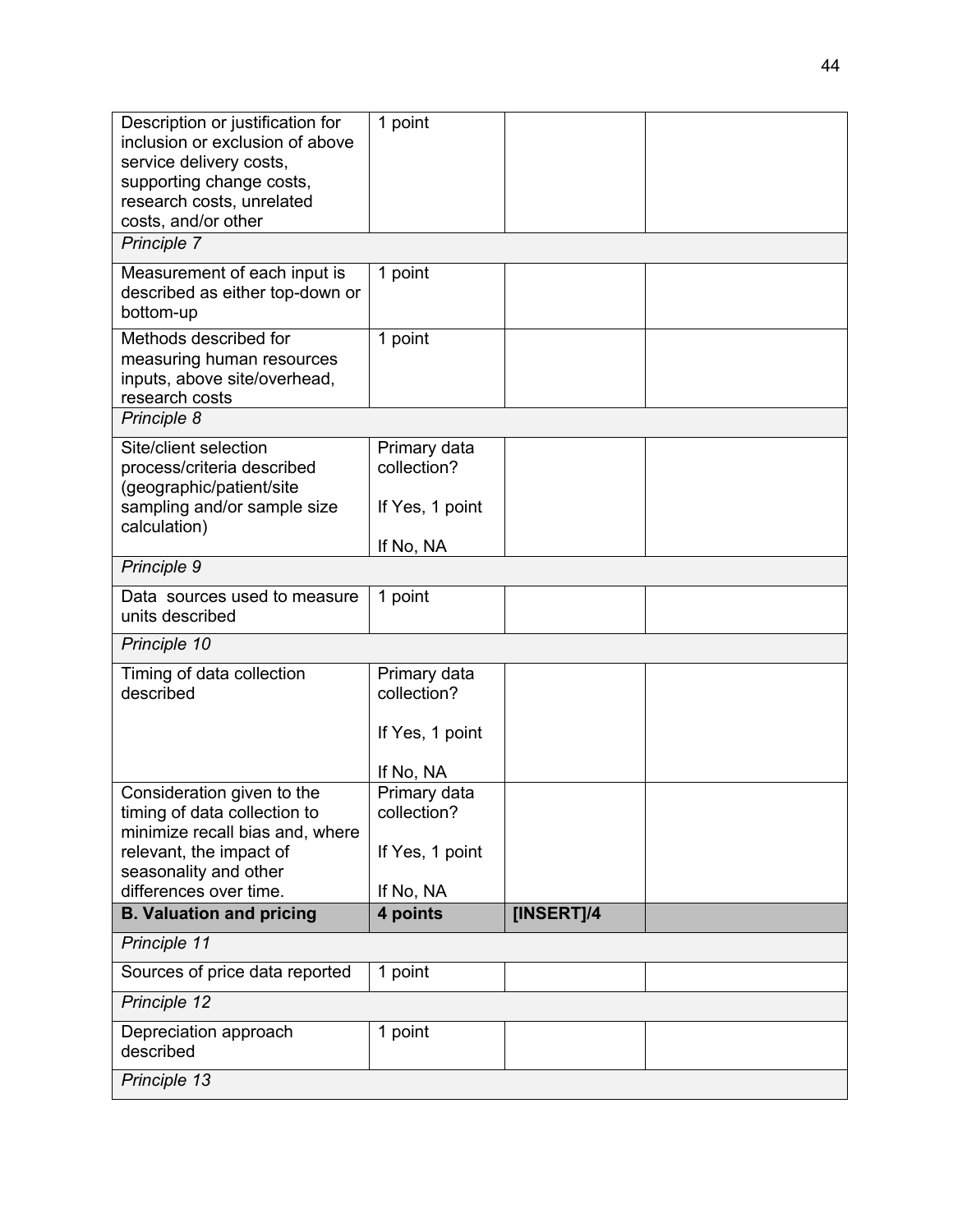| Currency year and any<br>conversions reported                            | 1 point  |            |  |
|--------------------------------------------------------------------------|----------|------------|--|
| Inflation rate reported                                                  | 1 point  |            |  |
| <b>C. Analysing and presenting</b><br>results                            | 5 points | [INSERT]/5 |  |
| Principle 15                                                             |          |            |  |
| Cost differences across sub-<br>groups analyzed/described                | 1 point  |            |  |
| Principle 16                                                             |          |            |  |
| Sensitivity analysis conducted                                           | 1 point  |            |  |
| Sources of bias/conflicts of<br>interest described                       | 1 point  |            |  |
| Principle 17                                                             |          |            |  |
| Limitations described                                                    | 1 point  |            |  |
| Dataset is open-<br>access/underlying<br>calculations/excel is available | 1 point  |            |  |

## II. List of Key Informant Interviews

| Organisation                  | <b>Name</b>               | <b>Role</b>                     |
|-------------------------------|---------------------------|---------------------------------|
| <b>MoHCC</b>                  | Tsitsi Apollo             | Deputy Director for HIV/AIDS    |
| <b>NAC</b>                    | Raymond Yekeye            | <b>Head of Programmes</b>       |
| <b>CHAI</b>                   | Alexio Mangwiro           | <b>Country Director</b>         |
| <b>CHAI</b>                   | Munyaradzi Mareke         | <b>Health Financing Lead</b>    |
| <b>Independent Consultant</b> | Gemma Oberth              | Independent consultant          |
|                               |                           | involved in GFATM FR            |
| <b>PEPFAR</b>                 | <b>Judith Chaumba</b>     | <b>GFATM/PEPFAR Liaison</b>     |
| <b>PEPFAR</b>                 | Ponesai Nyika             | <b>Public Health Specialist</b> |
| <b>UNAIDS</b>                 | <b>Martin Odit</b>        | Strategic Information Advisor,  |
|                               |                           | <b>Acting Country Director</b>  |
| <b>UNAIDS</b>                 | Charles Birungi           | Senior HIV Economics,           |
|                               |                           | Finance, and Policy Advisor     |
| University of Zimbabwe        | <b>Shepard Shamu</b>      | Professor of Health             |
|                               |                           | Economics                       |
| <b>UNDP</b>                   | <b>Emmanuel Boadi</b>     | Programme Manager               |
| <b>WHO</b>                    | Simbarashe Mabaya         | HIV STI Technical Advisor to    |
|                               |                           | the MoHCC                       |
|                               |                           |                                 |
| <b>World Bank</b>             | <b>Christine Lao Pena</b> | <b>Team Leader for Health</b>   |
|                               |                           | Portfolio                       |
| <b>World Bank</b>             | Chenjerai Sisimayi        | Health Specialist in Harare     |
| <b>World Bank</b>             | Xiaohui Hou               |                                 |
| <b>World Bank</b>             | Zara Schubber             | <b>Senior Health Specialist</b> |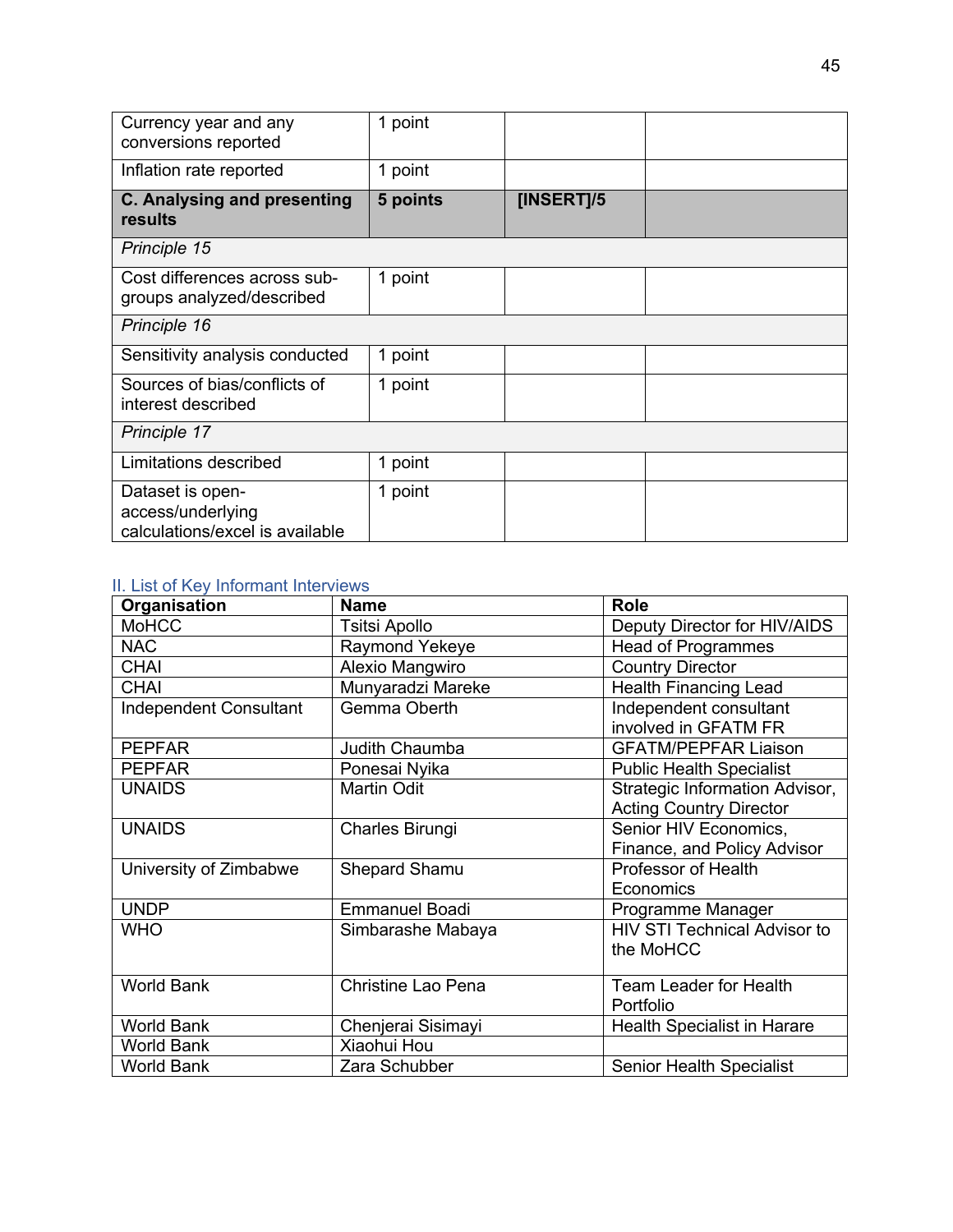## III. Interview Guide

- Title
- Organisation
- Number of years in the HIV field/other health areas (which ones?)
- Professional training
- Experience in HIV/health costing, financing, economics
- Knowledge of HIV costing exercises from Zimbabwe and other countries
- Role/involvement in the ZNASP IV, FR, and IC 2.0?
- How well did the ZNASP IV, FR, and IC 2.0 exercises go in your view?
- How could the process behind ZNASP, FR, and IC be improved? To make it more efficient and effective?
- Ways to improve quality of costing?
- Perception of impact of HIV costing on programs, policies, budgets
- Best practices/examples where costing succeeded?
- Best practices/examples where costing "failed"
- Perception of overall country capacity in costing: strengths/weaknesses
- How can capacity be expanded?
- Where should the costing capacity be institutionalised?
- Are there tools, manuals, databases on HIV costing that you think need to be created?
- How to preserve data and knowledge of HIV costing?

## IV. Detailed review of costing documents

## *IV. 1. Detailed assessment of key high-level documents*

The three high-level costing documents are highly interrelated and rely on many of the same unit cost assumptions and costing approaches. Much of the costing work was completed by the same team of external consultants, and the most recent versions of these documents were all produced in 2020.

a. Zimbabwe National HIV and AIDS Strategic Plan: 2021-2025: Towards ending AIDS as a public health threat (ZNASP IV)

## Overall: 13/23

Robustness and study design: 7/7

Costing methodology and data sources:

- A) Service use and resource measurement: 3/7
- B) Valuation and pricing: 2/4
- C) Analysis and presentation of results:1/5

The ZNASP IV was authored in January 2020 to cover the 2021-2025 period of resource needs for all populations and all HIV interventions. Costing was done by Travor Mabugu, and primary data was not collected. The purpose of cost estimation was financial planning, to estimate future national funding needs so as to advocate for and justify funding from PEPFAR, the Global Fund and the GoZ.  $\overline{a}$  service measurement:  $\overline{a}$  and  $\overline{a}$  and  $\overline{a}$  and  $\overline{a}$  and  $\overline{a}$  and  $\overline{a}$  and  $\overline{a}$  and  $\overline{a}$  and  $\overline{a}$  and  $\overline{a}$  and  $\overline{a}$  and  $\overline{a}$  and  $\overline{a}$  and  $\overline{a}$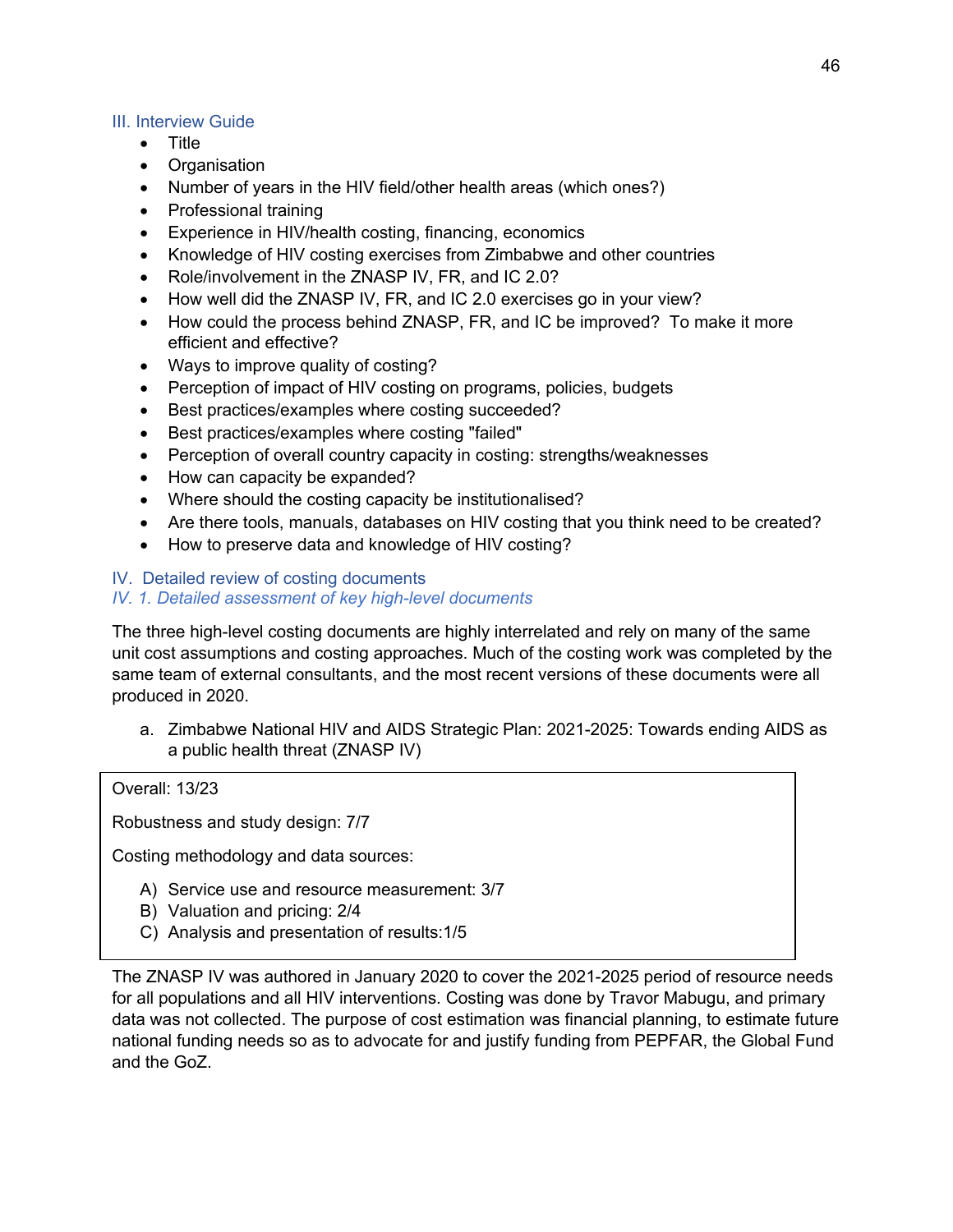There were two broad cost categories used in the ZNASP, intervention costs and programme support costs. Among intervention costs were both RNM (Resource Needs Model) and non-RMN interventions, classified as population-based approach and package-based approach respectively. Programme support (overhead) costs were based on historical financing data derived from the National AIDS Spending Assessment (NASA), PEPFAR, GFATM and NAC estimates. Costing work was done using Excel, with OHT, RNM, and Activity-based Costing (ABC) costing tools also used. This costing work informs the ZNASP, and is updated on a fiveyear basis, and also fed into the GFATM grant request in May 2020. These costs will also be used by the MoHCC and MoF for government budgeting.

The Pharos team concluded that the ZNASP costing was robust, with the methodological approach and underlying assumptions clearly communicated. Unit costs were listed, contextualized in a wide range of sources and some explanations were given for choice. One reviewer expressed that the ZNASP costing may be the most robust costing that exists in Zimbabwe. However, the interpretation of costing results was incomplete and there was not a discussion of limitations or conflicts of interest and sensitivity analyses were not conducted. Shared costs (HRH, training, supervision) were not counted even though the GFATM pays these under current and future grants. The ZNASP IV is still in draft form, and the final document might benefit from a chapter or annex describing the methods, data selection decisions and biases inherent in the ZNASP exercise as well as an explanation of how amortization of capital costs, inflation and exchange rate changes were addressed.

b. Funding Request to the Global Fund 2020-2022

#### Overall: 16/23

Robustness and study design: 7/7

Costing methodology and data sources:

- Service use and resource measurement: 2/7
- Valuation and pricing: 4/4
- Analysis and presentation of results:3/5

The Global Fund Funding Request (GFTAM FR) was written in 2020 to cover the 2021-2023 resource needs period for all interventions and all populations. The FR document was led by an Independent Consultant in coordination with the MoHCC and CCM. The FR was sponsored by UNAIDS on behalf of the Country-Coordinating Mechanism (CCM) and the GoZ. There were two purposes for cost estimation: first, to estimate the funding gap between total resource needs for the next three years according to the ZNASP IV and available funding from other partners such as GoZ and PEPFAR, and second, to develop plans, targets, and budgets for the GFATM grant to utilize the country allocation.

The costing for the Funding Request to the Global Fund was done from a financial perspective, with annual resource needs adjusted for price changes and inflation. Existing costing from the ZNASP was used in the GFATM FR, including a mix of top down and bottom up costing. Each application module was individually costed using a top-down approach, and then further subdivided into interventions which were each defined by key cost inputs. Costing was also conducted separately for each budget quarter. Costing work was done using Excel. This costing directly informs the GFATM grant allocation process and is updated every three years to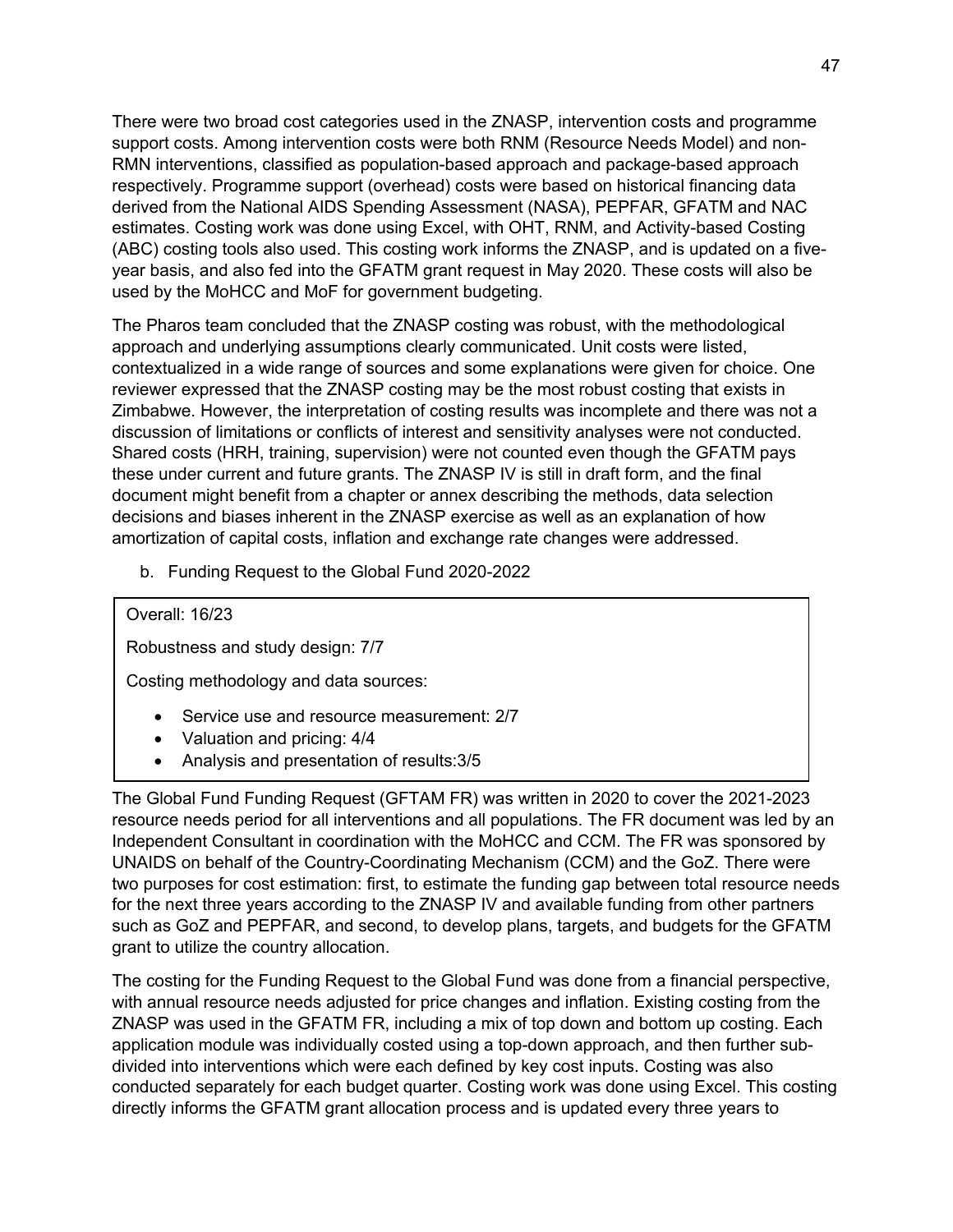correspond to the GFATM grant cycle. It appears costing is conducted episodically, as costs are updated every five years for the ZNASP and every three years for the GFATM FR, and occasionally redone for other studies or vertical programs.

The Pharos team concluded that the GFATM application costing was very strong, and the approach and methodology were clear and well-documented. All the key assumptions and most data sources were listed and accessible, but some unit costs do not have attributed sources or are listed merely as "historical cost". The main shortfalls of the costing document were analysis and presentation of results, as there was no description of limitations or potential biases and no sensitivity analysis was conducted. This additional analysis may not be required for the GFATM application, but would be necessary for another future user to apply these unit costs.

c. Investment Case 2.0: Saving lives, transforming the economy: a case for strategically investing in the HIV response in Zimbabwe

## Overall: 13/23

Robustness and study design: 7/7

Costing methodology and data sources:

- Service use and resource measurement: 2/7
- Valuation and pricing: 2/4
- Analysis and presentation of results:6/5
- Overall: 13/20

The Investment Case was written in 2020 to cover the 2020-2030 resource needs period for all interventions and populations, by MoHCC and UNAIDS. The document was designed to guide strategy development and estimate resource needs of modelled investment scenarios to inform policy. A resource needs model (RNM) called Spectrum, from the Goals set created by Avenir, was used for projections, and unit costs were identified from costing for the ZNASP IV. The costing informs the investment case development, and it is assumed to be updated every 4-5 years.

The Pharos team concluded that the IC 2.0 results and high-level approach were transparent and well-documented, and the unit costs assumptions were clear and most were traceable to sources used in the ZNASP IV costing. High scores were given for robustness of study design and purpose, but lower scores were given for presentation of the results because there was little discussion provided on the sources or accompanying biases and limitations.

*IV.2 Detailed assessment of vertical (intervention) documents*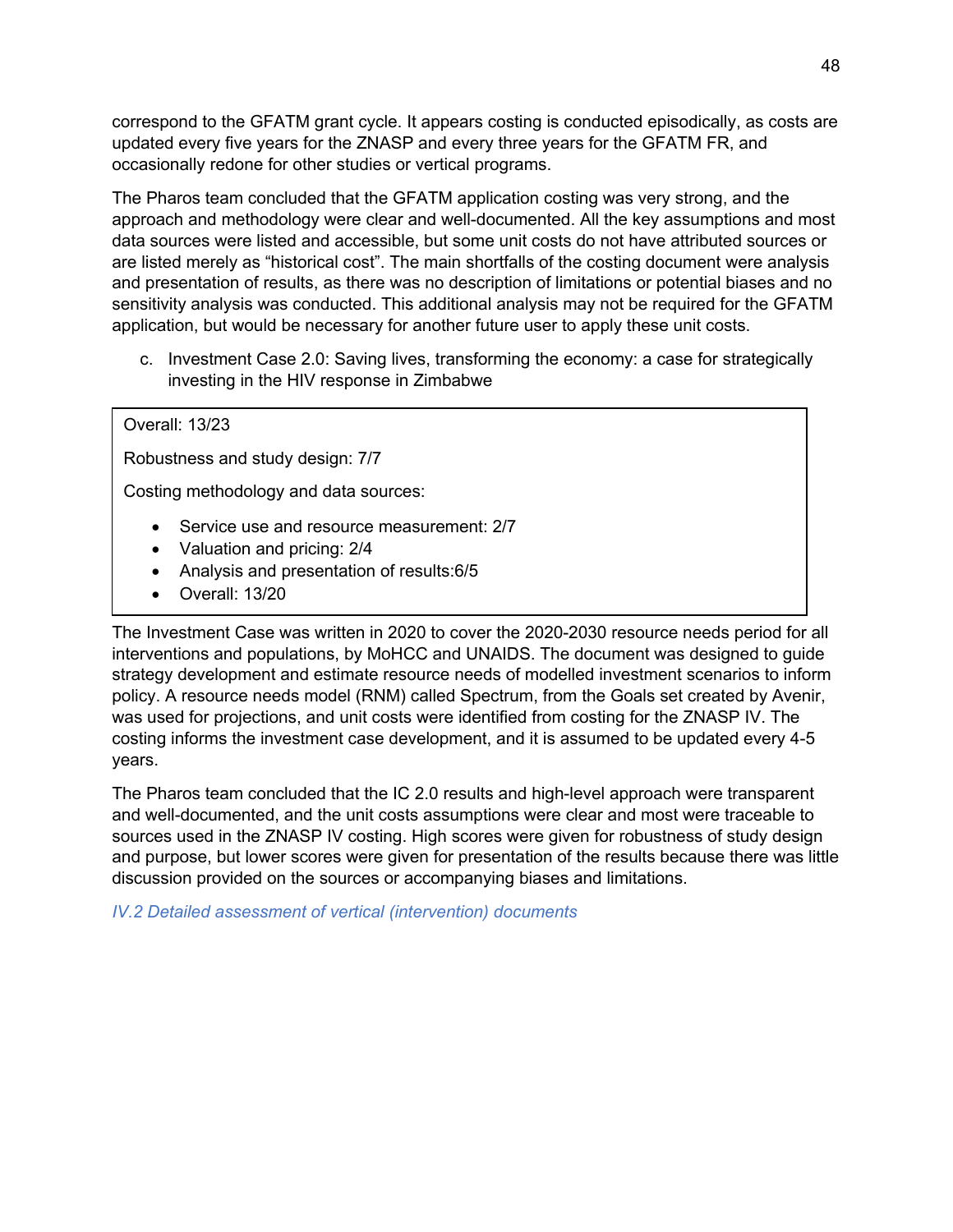d. HIV Testing Services Strategy 2017-2020

The average score given by reviewers was: 14/20

Robustness and study design: 7/7

Costing methodology and data sources:

- Service use and resource measurement: 4/4
- Valuation and pricing : 1/4
- Analysis and presentation of results:2/5

The HIV Testing Services (HTS) Strategy was drafted in 2017 to cover the period of 2017-2020, through a collaboration between the MoHCC and CHAI. The HTS TWG conducted two stakeholder meetings and collected data from key informant interviews (KIIs). The HTS costing was done to budget for HTS programme implementation, and bottom-up costing work was done using Excel, whereby total costs were calculated by multiplying unit cost per test by the estimated population to test. Cost per test was divided into two components, commodities (specific reagents consumed by the test) and operational costs (overhead expenses incurred in order to conduct the test, such as travel expenses for community-based testing). It was unclear whether costs would be updated regularly, but they were calculated to support the HTS strategy which feeds into the multi-sectoral ZNASP. Pharos consultants concluded that the costing was strong, with assumptions well-documented, and the write-up of the methodology was among the best of the documents reviewed for strategy costing. The Excel spreadsheet clearly documented assumptions and sources for each unit cost calculation. Similar to other documents reviewed by Pharos, the HTS lost points due to lack of discussion around limitations and potential biases, and missing documentation of technical assumptions around conversion, depreciation, and inflation.

e. Phase 2 Report: Improving the Allocative Efficiency of the HIV Response Across the Care Cascade in Zimbabwe

Overall: 15/20

Robustness and study design: 7/7

Costing methodology and data sources:

- Service use and resource measurement: 2/4
- Valuation and pricing: 2/4
- Analysis and presentation of results:4/5

Phase 2 Report was drafted in 2019 by the World Bank, NAC, and the Burnett Institute to evaluate financial allocations along the HIV treatment and care cascade. The MoHCC, EPGAF, and USAID were also involved in the report. The analysis was intended to inform implementation efficiency of the HIV program by evaluating different ways to maximize coverage and health impact using either existing budgets or a modelled scenario of 25% expansion in funding for treatment. The Optima model is open access and implied to be a topdown approach wherein average cost is multiplied by service delivery target, and inputted unit

The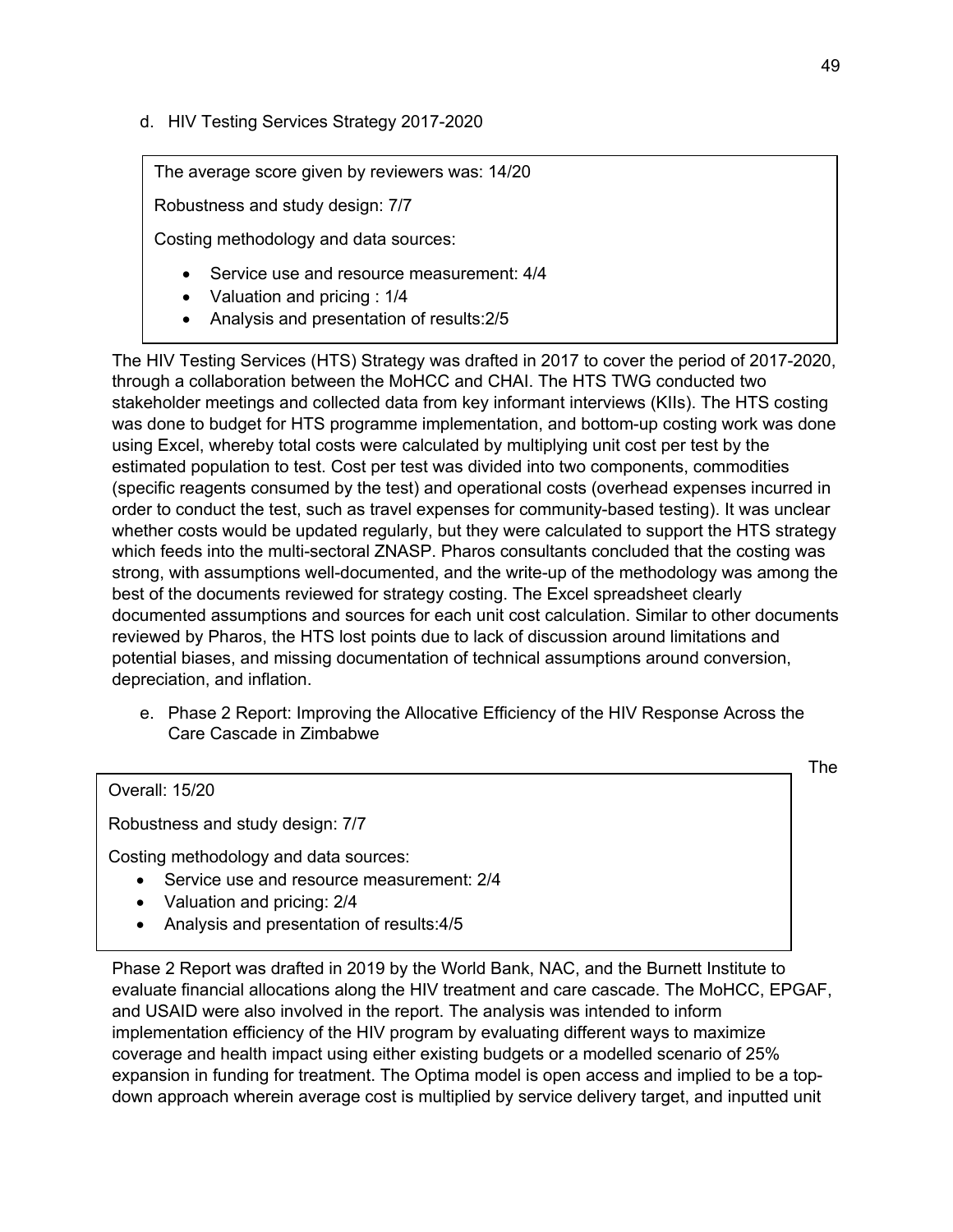cost data from sources such as the MoHCC, PSI, ITECH and others, but these sources are not well documented in the Appendices. Notably, the use of cost-coverage curves suggests that as population saturation is reached, additional spending does not lead to increased coverage and impact, implying rapidly rising marginal utility costs. This costing was used to formulate the ZNASP allocative efficiency strategy and named in the recommended approach to treatment and efficiency measures in the GFATM FR.

This was a comprehensive study that cited sources, provided some unit costs data, and had a clearly defined purpose to optimize future spending on AIDS treatment, which is the largest component of the national HIV program. It was not a costing study per se, so the costs themselves were not explicitly interrogated and assumptions were not detailed enough to easily inform other applications.

f. The Plan for Elimination of Mother to Child Transmission of HIV & Syphilis in Zimbabwe 2018-2022

## Overall: 13/20

Robustness and study design: 7/7

Costing methodology and data sources:

- Service use and resource measurement: 3/4
- Valuation and pricing : 1/4
- Analysis and presentation of results:2/5

The EMTCT Plan was authored in 2017 by the MoHCC to cover the 2018-2022 resource needs period. Costing work was completed by CHAI. Costing was completed for budgeting purposes and consisted of an Excel model and a bottom-up approach with activity-based costing and unit costs multiplied by targets. Data was drawn from KIIs and the existing MoHCC EMTCT program, and the vertical program will feed into the multi-sectoral ZNASP IV. Data was drawn from the 2016 MoHCC estimates, but the document lacked sources for unit prices and explanation for how costs were derived. The analysis and presentation of results were also sparse.

g. Sustainability Transition Implementation Plan: Voluntary Medical Male Circumcision

## Overall: 13/20

Robustness and study design: 7/7

Costing methodology and data sources:

- Service use and resource measurement: 4/4
- Valuation and pricing : 1/4
- Analysis and presentation of results:1/5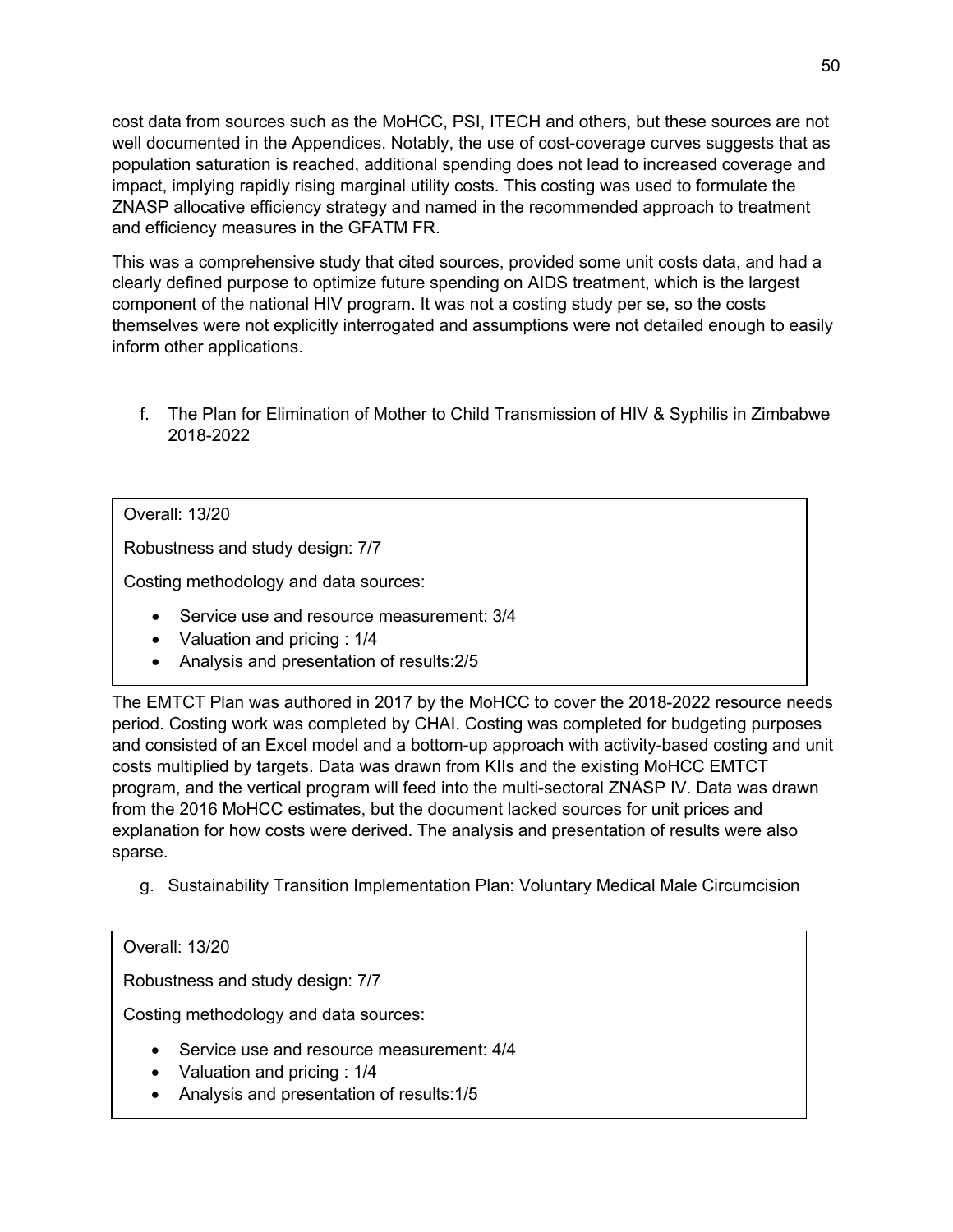The VMMC Implementation plan was authored in 2018 and covers the 2019-2021 resource needs period. The MoHCC led the document creation, and CHAI conducted the technical work and costing. The plan was funded by the Bill and Melinda Gates Foundation (BMGF), and costing was designed to inform financial planning. Data was drawn from the Male Circumcision (MC) Reusable Unit Cost Overview (2018), and a bottom-up ABC approach was used in Excel. Detailed assumptions were given for the unit cost calculations, but pricing sources were not given and the analysis and presentation of results did not include limitations, potential biases, or sensitivity analyses.

h. Implementation Plan for HIV Pre-Exposure Prophylaxis in Zimbabwe

Overall: 13/20

Robustness and study design: 7/7

Costing methodology and data sources:

- Service use and resource measurement: 3/4
- Valuation and pricing: 2/4
- Analysis and presentation of results:1/5

The PrEP Implementation plan was authored in 2017 by the National PrEP TWG to cover the 2018-2020 resource needs period. CHAI did the costing analyses, MoHCC led the report, and the Pangaea Zimbabwe AIDS Trust (PZAT) was another stakeholder. Costing was calculated for financial planning, and fed into the ZNASP IV. A bottom-up ABC approach was used, and units are given and open access. However, prices sources are not given, nor are sensitivity analyses conducted or limitations described.

i. MoHCC Health Sector Resource Mapping Report

Overall: 15/23

Overall: 13/20

Robustness and study design: 6/7

Costing methodology and data sources:

- D) Service use and resource measurement: 5/7
- E) Valuation and pricing: 1/4
- F) Analysis and presentation of results:3/5

The Health Sector Resource Mapping Report was written in 2018 by the MoHCC to retrospectively cover the 2017-2018 period. Costing was done by CHAI, and other stakeholders include the GFATM, the US government (PEPFAR and USAID), and the Health Development Fund (HDF). The purpose of this costing was economic analysis, and a top-down expenditure  $\mathbf{v} = \mathbf{v} - \mathbf{v}$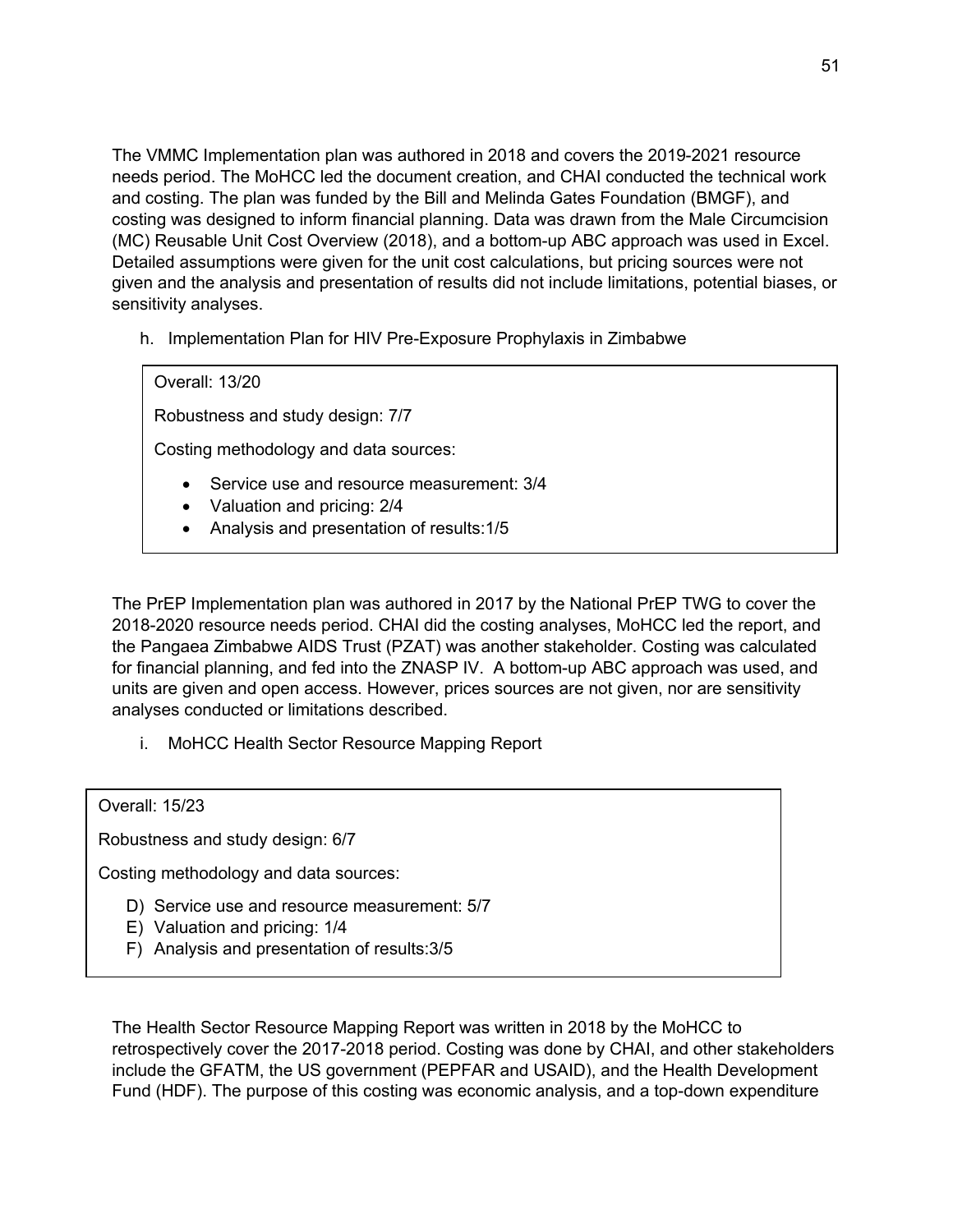(retrospective) and budget (prospective) review were conducted using an Excel-based resource needs model. This document is designed to complement the NASA and NHA, and may be used to inform financial gap analysis of high-level planning. Self-reported data was collected from programme implementers, a limitation which was mentioned in the narrative, but there was not a clear evaluation of data validity.

#### V. Detailed Unit Cost Source List

*Figure 8. Primary and secondary data sources for unit costs, epidemiological assumptions, and economic assumptions in key high-level documents*

| <b>Document</b>                  |                                    | <b>Secondary data sources</b>                                                                                                                                                                                                          | <b>Primary data sources</b>                                                                                                                                                                                                                                              |
|----------------------------------|------------------------------------|----------------------------------------------------------------------------------------------------------------------------------------------------------------------------------------------------------------------------------------|--------------------------------------------------------------------------------------------------------------------------------------------------------------------------------------------------------------------------------------------------------------------------|
| <b>ZNASP IV</b>                  | <b>Unit costs</b>                  | Peer-reviewed literature<br><b>GFATM</b> grant applications<br><b>TB TIME</b><br>Spectrum Goals modelling tool                                                                                                                         | PEPFAR programmatic data<br>National procurement data<br><b>NASA</b>                                                                                                                                                                                                     |
|                                  | Epidemiological                    | <b>GOALS Model Spectrum</b><br><b>GFATM</b> grant applications<br>Peer-reviewed literature                                                                                                                                             | PEPFAR programmatic data<br><b>DHS</b><br><b>ZIMPHIA</b>                                                                                                                                                                                                                 |
|                                  | <b>Economic</b><br>assumptions     |                                                                                                                                                                                                                                        | National procurement data<br><b>NASA</b>                                                                                                                                                                                                                                 |
| <b>GFATM FR</b>                  | <b>Unit costs</b>                  | Previous GFATM Funding<br><b>Requests</b><br>Studies/plans on components<br>(VMMC, EMTCT, ART, etc)<br>carried out by CHAI and CHAI<br>consultants, the World Bank,<br>PEPFAR, and others<br>Peer-reviewed literature<br>ZNASP costing | Previous purchases/historical data<br>GDF through Regional Technical Advisor<br>GDF January 2020 Medicines Catalogue<br><b>UNDP</b> price list<br>International Medical Products Price Guide                                                                             |
|                                  | Epidemiological<br><b>Economic</b> | <b>HIV Health Sector Strategy</b><br>Previous GFATM Funding<br><b>Requests</b><br>ZNASP costing<br><b>ZNASP</b> costing                                                                                                                |                                                                                                                                                                                                                                                                          |
|                                  | assumptions                        |                                                                                                                                                                                                                                        |                                                                                                                                                                                                                                                                          |
| <b>Investment</b><br>Case        | <b>Unit costs</b>                  | <b>GOALS Spectrum Model: RNM</b><br><b>ZNASP Costing</b>                                                                                                                                                                               | <b>NASA</b>                                                                                                                                                                                                                                                              |
|                                  | Epidemiological                    | <b>ZNASP Costing</b><br><b>GOALS Spectrum Model: RNM</b>                                                                                                                                                                               |                                                                                                                                                                                                                                                                          |
|                                  | <b>Economic</b><br>assumptions     | <b>ZNASP Costing</b>                                                                                                                                                                                                                   | <b>NASA</b>                                                                                                                                                                                                                                                              |
| <b>HIV health</b><br>sector plan | <b>Unit costs</b>                  | PSI<br><b>EGPAF 2015</b><br>outputs 2015 HTS Costing<br>sources<br>Global Fund NFM budget 2014<br><b>CHAITWG</b> meetings                                                                                                              | <b>HDF</b><br>Resource Mapping exercises<br><b>GFATM Product Specifications List 2015</b><br><b>National Health Accounts</b><br><b>NASA</b><br>MSH International Drug Price Indicator<br>Guide<br>National Quantification (2015)<br>2013 SCMS<br>NatPharm Quantification |
|                                  | Epidemiological<br>Economic        | Global Fund<br>National Health Accounts                                                                                                                                                                                                | National Quantification (2015)                                                                                                                                                                                                                                           |
|                                  | assumptions                        | NASA                                                                                                                                                                                                                                   |                                                                                                                                                                                                                                                                          |